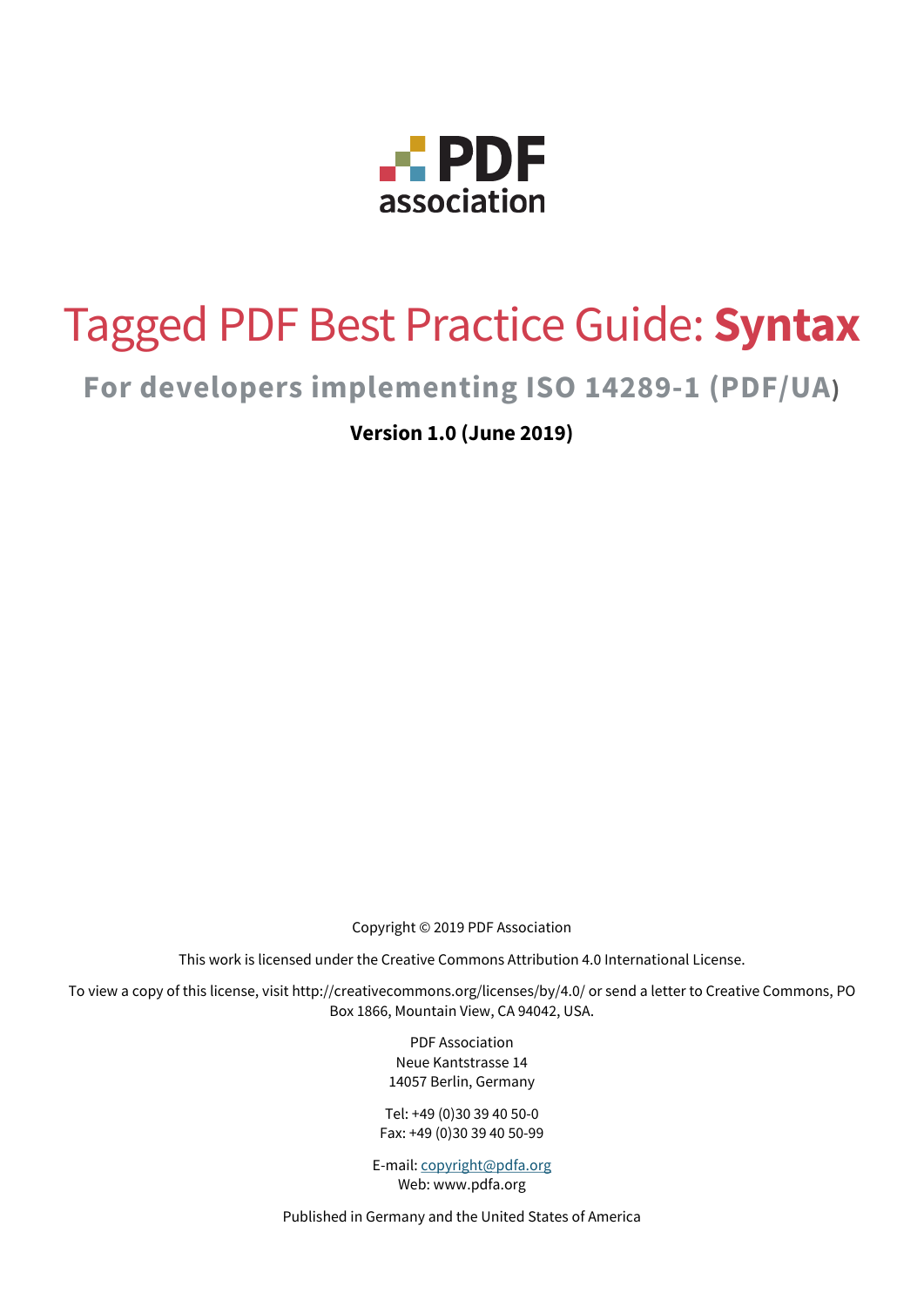# Tagged PDF Best Practice Guide: Syntax **Table of Contents**

| $\mathbf{1}$   |     |  |  |  |
|----------------|-----|--|--|--|
|                | 1.1 |  |  |  |
|                | 1.2 |  |  |  |
| $\overline{2}$ |     |  |  |  |
|                | 2.1 |  |  |  |
|                | 2.2 |  |  |  |
|                | 2.3 |  |  |  |
|                | 2.4 |  |  |  |
|                | 2.5 |  |  |  |
|                | 2.6 |  |  |  |
|                | 2.7 |  |  |  |
| 3              |     |  |  |  |
|                | 3.1 |  |  |  |
|                | 3.2 |  |  |  |
|                | 3.3 |  |  |  |
|                | 3.4 |  |  |  |
|                | 3.5 |  |  |  |
|                | 3.6 |  |  |  |
|                | 3.7 |  |  |  |
| 4              |     |  |  |  |
|                | 4.1 |  |  |  |
|                | 4.2 |  |  |  |
|                | 4.3 |  |  |  |
| 5              |     |  |  |  |
|                | 5.1 |  |  |  |
|                | 5.2 |  |  |  |
|                | 5.3 |  |  |  |
|                | 5.4 |  |  |  |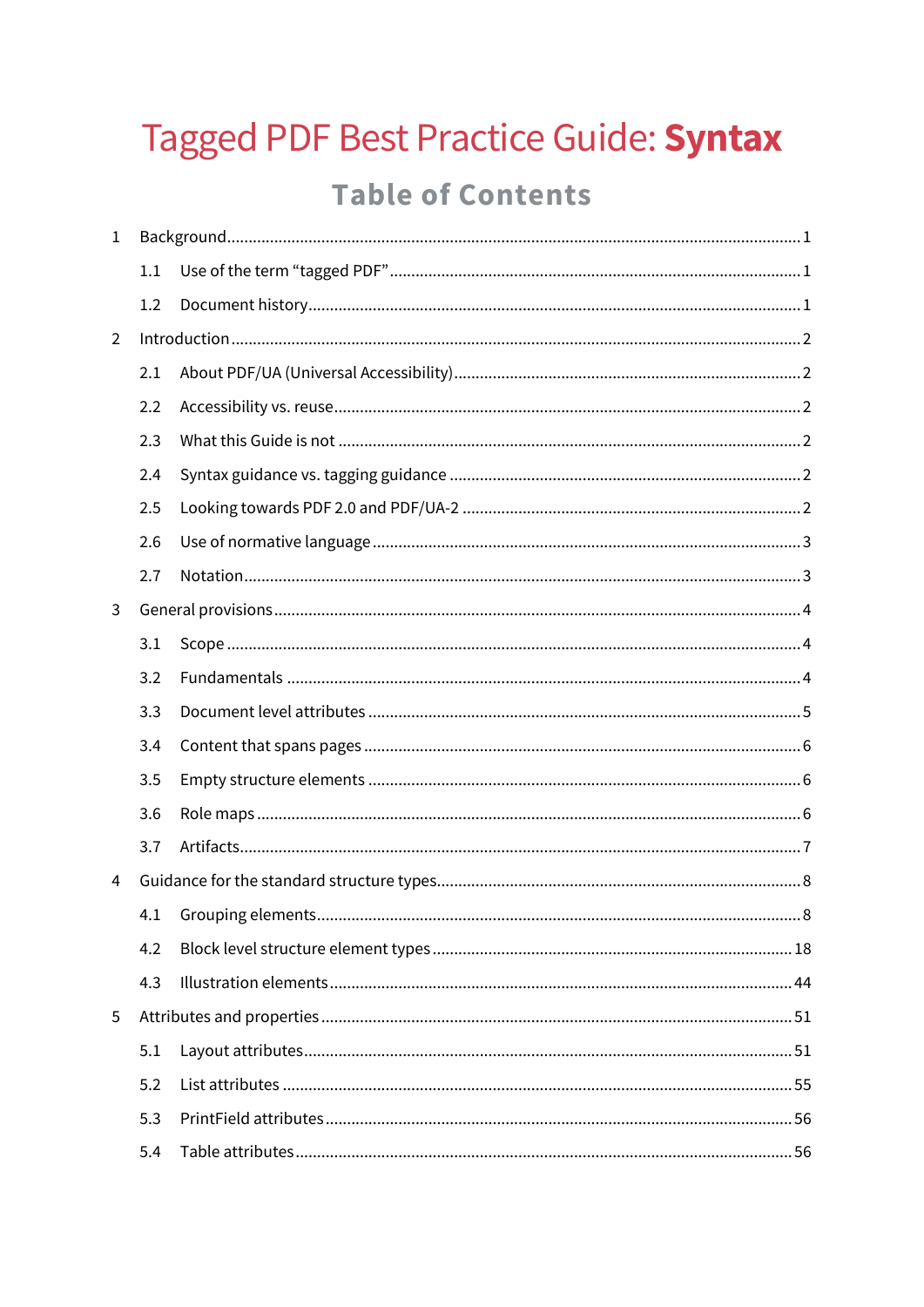|                | 5.5 |  |  |
|----------------|-----|--|--|
| 6              |     |  |  |
|                | 6.1 |  |  |
|                | 6.2 |  |  |
| $\overline{7}$ |     |  |  |
|                | 7.1 |  |  |
|                | 7.2 |  |  |
| 8              |     |  |  |
|                |     |  |  |
|                |     |  |  |
|                | A.1 |  |  |
|                | A.2 |  |  |
|                | A.3 |  |  |
|                |     |  |  |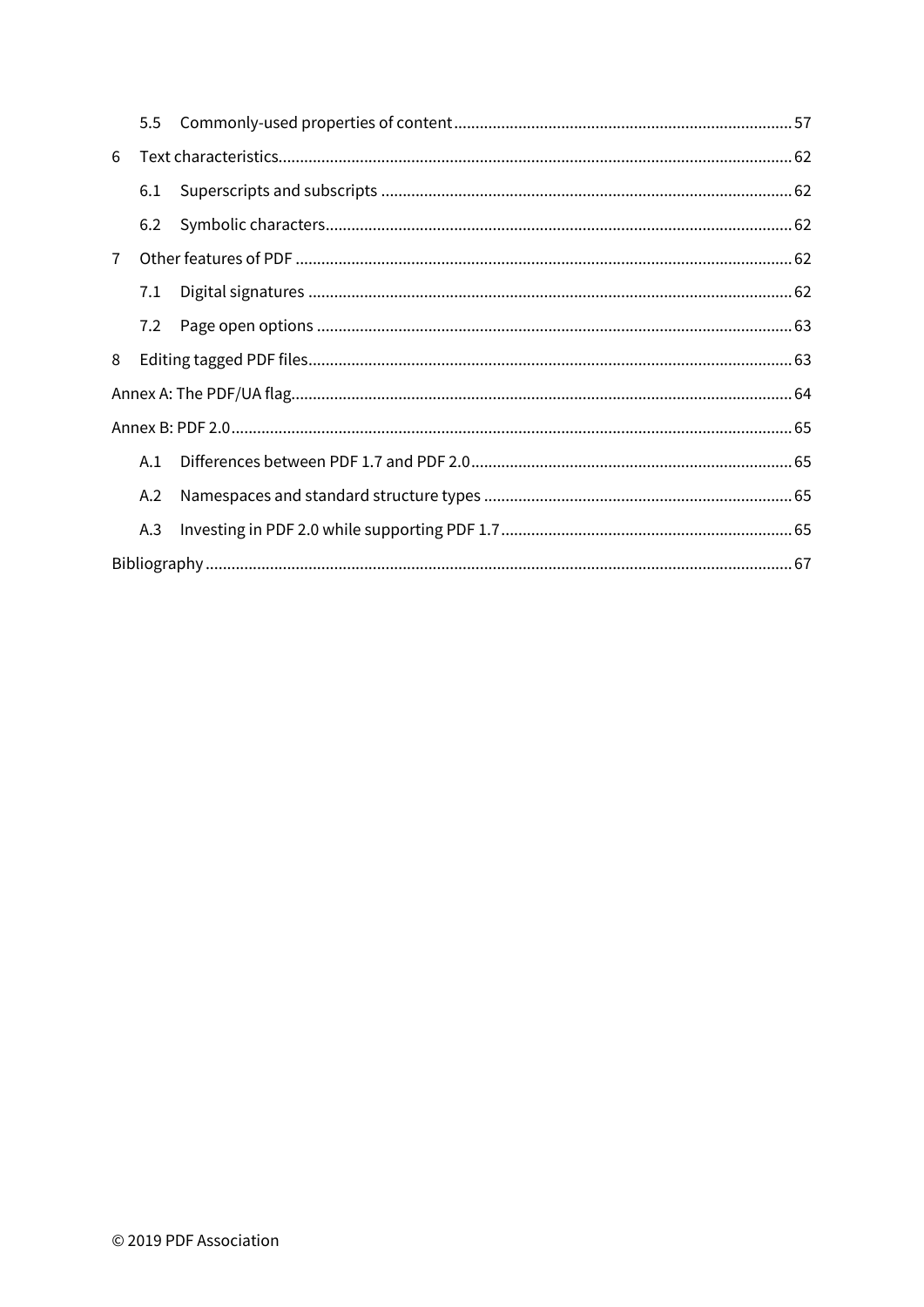# <span id="page-3-0"></span>**1 Background**

This Best Practice Guide is intended to help developers understand the syntactical characteristics of tagged PDF files required for an accessible experience. Other Best Practice Guides will address other aspects of accessible PDF content.

# <span id="page-3-1"></span>1.1 Use of the term "tagged PDF"

"Tagged PDF" is the title of 14.8, the clause defining PDF's accessibility mechanism in ISO 32000-1. This term may be somewhat confusing, as ISO 32000 uses the term "structure element" instead. A "tagged" PDF is one which meets the requirements of clause 14.8 in ISO 32000, which includes structure element types, structure attributes and word disambiguation.

This document uses the term "tagged PDF" to refer to PDF documents that include structures enabling accessibility. It uses the more technically-correct term "structure element" to refer to the <P>, <Figure> and other container objects that are known to most users as "tags".

# <span id="page-3-2"></span>1.2 Document history

| Version   Date | Change                                 |
|----------------|----------------------------------------|
| 1.0            | 2019-06-07 Version 1.0 released        |
| 0.1            | $2015 - 12 - 22$   Initial pre-release |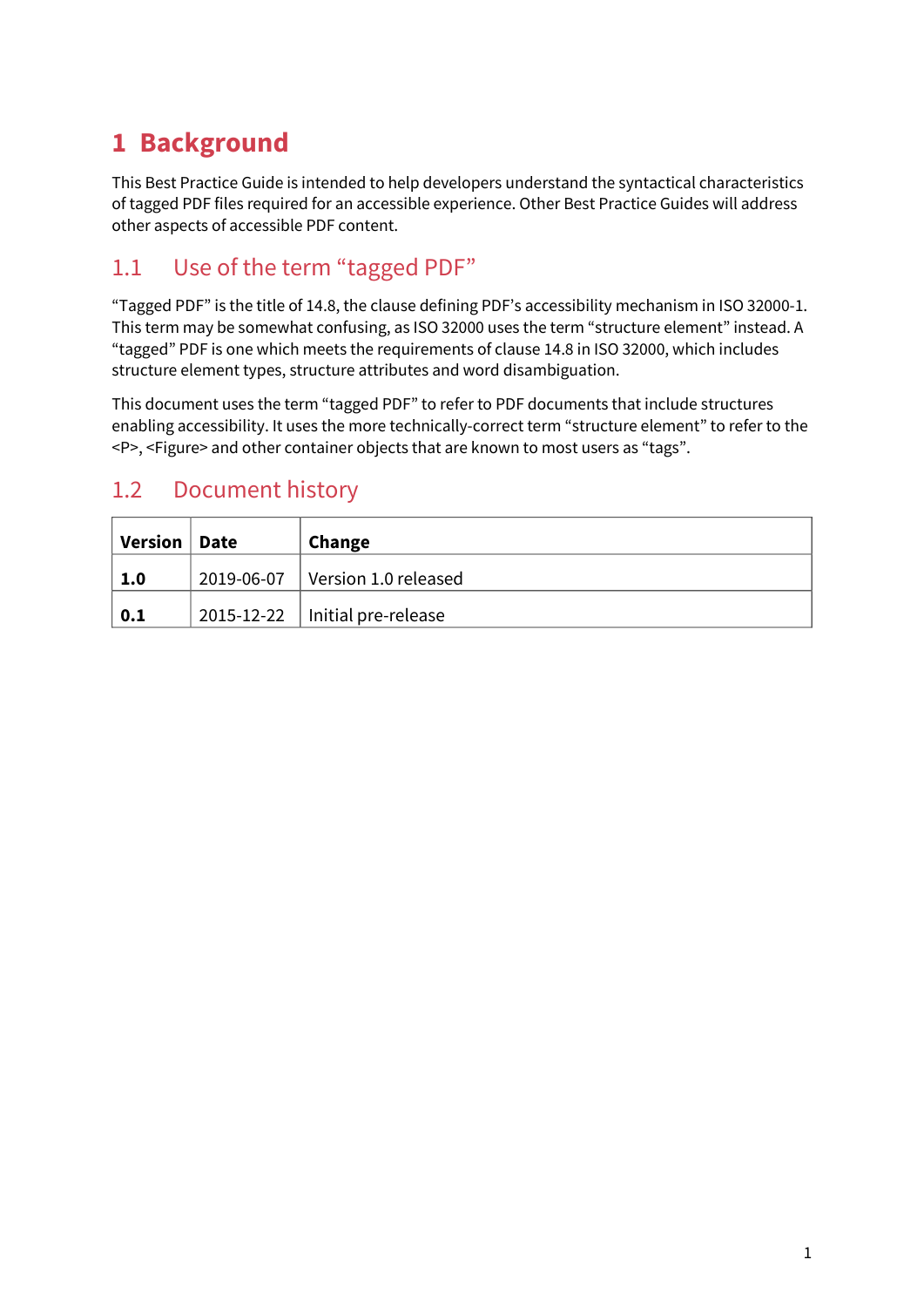# <span id="page-4-0"></span>**2 Introduction**

This document is intended for developers implementing tagged PDF and PDF/UA. Others (including authors with some technical knowledge of PDF's accessibility mechanisms) may also benefit from this document. For example, this Guide is intended to be useful for those performing detailed accessibility testing on PDF documents claiming conformance with PDF/UA, or on PDF documents claiming to be accessible according to some other specification.

# <span id="page-4-1"></span>2.1 About PDF/UA (Universal Accessibility)

Ensuring content is accessible to users with disabilities presents broad and complex challenges in any technology. ISO 14289-1 (PDF/UA-1) specifies technical requirements for PDF 1.7 (ISO 32000-1) -conforming files to ensure a high-quality and consistent reading experience when used by a variety of PDF/UA-conforming processors and assistive technology.

# <span id="page-4-2"></span>2.2 Accessibility vs. reuse

Tagged PDF facilitates content reuse for many purposes; accessibility is one such purpose. Although tagging for certain reuse purposes might differ from tagging for accessibility purposes, in general, best practice for accessibility purposes is also best practice for typical reuse objectives.

The focus of this guide is the establishment of the **best possible use of PDF 1.7 syntax for accessibility** in the form of guidance on translating common content organization and semantics into structure elements.

# <span id="page-4-3"></span>2.3 What this Guide is not

This Guide does not provide step-by-step guidance for achieving PDF/UA conformance, nor does it offer information specific to any particular software application. This Guide does not provide information on syntax validation against PDF 1.7 and does not claim to provide complete coverage of the use of structure elements.

Although this document may be useful to technically-inclined authors, it is not intended as a guide for document authors seeking information on how to tag PDF files. It does not address WCAG 2.1 or Section 508, but it can be used to inform activities intended to achieve conformance with such requirements.

# <span id="page-4-4"></span>2.4 Syntax guidance vs. tagging guidance

This Syntax guide does not address all issues of interest to developers, in particular, guidance on selecting tags in various circumstances.

Typical creation software simply transfers the user's selection of structuring element (however chosen) to the corresponding output irrespective of actual semantic appropriateness. PDF/UAaware software might offer advice if an incorrect or questionable usage occurs.

Guidance in semantically-correct tagging will be addressed in other PDF Association publications.

# <span id="page-4-5"></span>2.5 Looking towards PDF 2.0 and PDF/UA-2

Although ISO 32000-2 (PDF 2.0) makes many changes to tagged PDF, the basic principles are unchanged. See Annex B: PDF 2.0 for more information. PDF/UA-2 (ISO 14289-2) will be based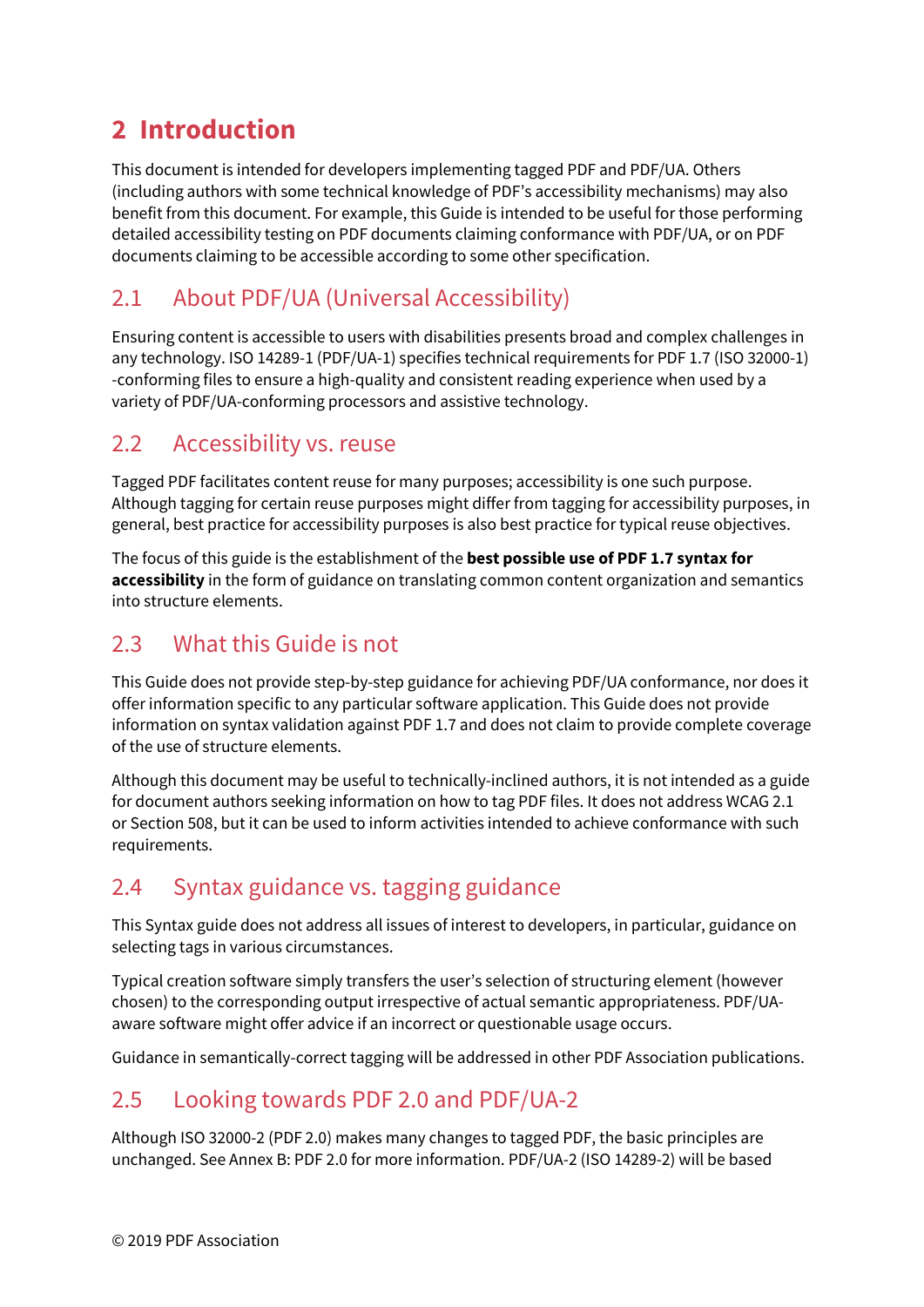upon PDF 2.0. It is generally consistent with PDF/UA-1, but there are important differences, including newly-defined and revised structure elements and clarifications on nesting limitations.

# <span id="page-5-0"></span>2.6 Use of normative language

In ISO standards, these terms are considered "normative", in that they have specific, defined meanings:

- "shall" = required (to avoid confusion with the specifications, this term is not used in this Guide)
- "should" = strongly recommended
- $\blacksquare$  "may" = permitted

This Best Practice Guide cannot and does not substitute for PDF/UA-1 itself, and thus only uses ISO normative terms when quoting ISO or other third-party specifications.

# <span id="page-5-1"></span>2.7 Notation

The following conventions are used throughout:

- In the document's text, key names are given in **boldface**
- In example pseudo-code, standard structure element entries (e.g., for examples) are given with angled-brackets (e.g., <Div>). The elements are not closed; instead, items contained within structure elements are enclosed by "{ }". Attributes are indicated using HTML conventions, e.g. '<P lang="en-us">', remarks or special characters are shown by [].

#### **Example:**

```
<Figure alt="PDF icon"> 
<Caption> { 
     <P> [remark or notice] 
     <P> {relevant content} 
}
```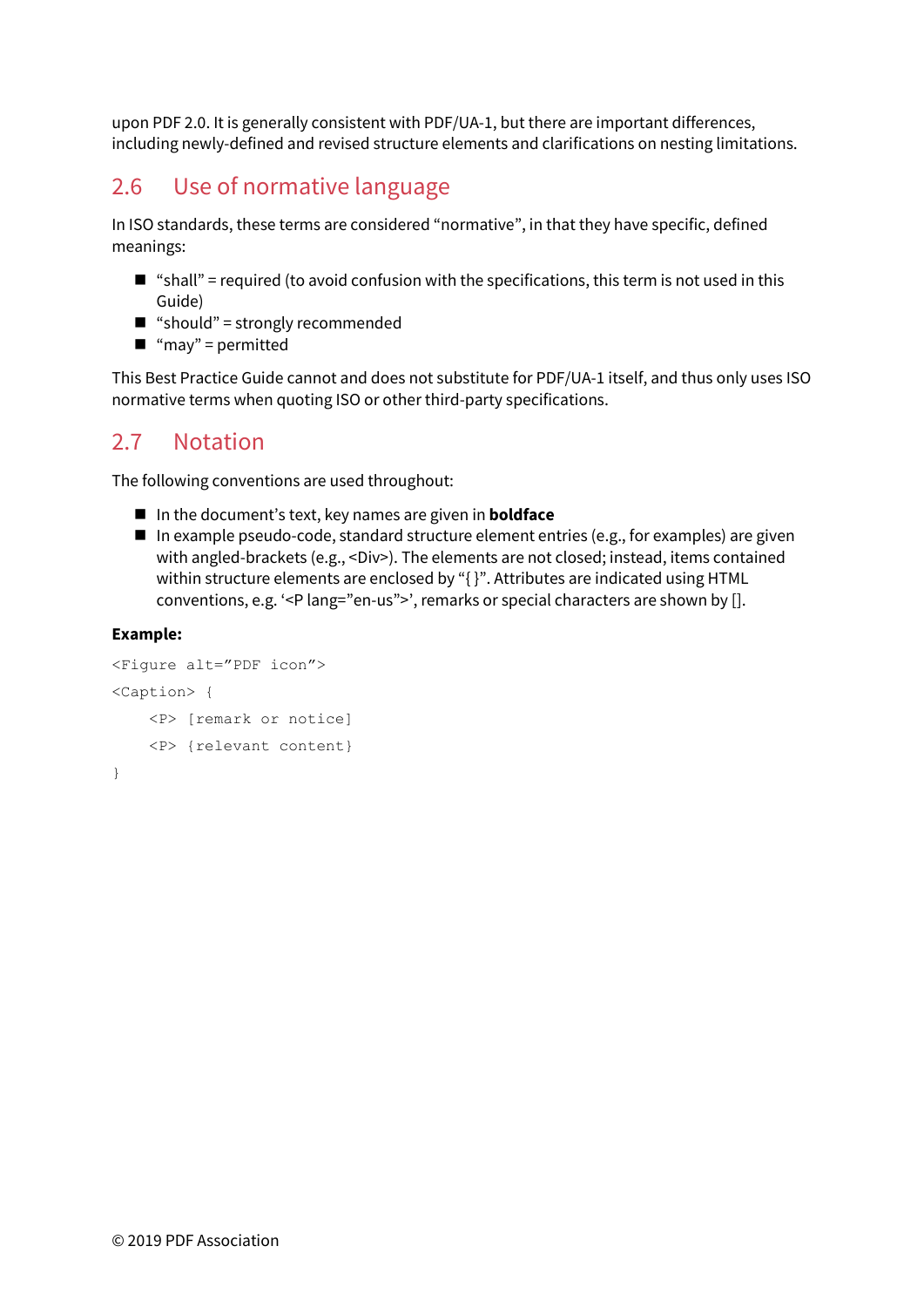# <span id="page-6-0"></span>**3 General provisions**

# <span id="page-6-1"></span>3.1 Scope

The guidelines in this clause are generally applicable to all content within a PDF/UA-1 document.

# <span id="page-6-2"></span>3.2 Fundamentals

The most fundamental requirement for conformance with PDF/UA-1 is introduced clause 7.1, paragraph 2:

"Content shall be marked in the structure tree with semantically appropriate tags in a logical reading order."

This clause discusses the significance and application of PDF/UA's requirement.

# 3.2.1 Semantic appropriateness

From time to time, this document will use the term "semantically appropriate" to indicate a reference to ISO 14289-1, 7.1, paragraph 2.

Ensuring correct semantics for structure element types makes it possible for assistive technology users to understand roles and relationships in the document. PDF/UA requires conforming software to generate tagged PDF in which the tags fully represent the author's semantic rather than literal intent.

Examples demonstrating the requirements of PDF/UA-1, 7.1, paragraph 2 as applied to use cases:

- $\blacksquare$  Heading content must be tagged with the correct structure element (<H1>-<H6>), to provide an unambiguous relationship between the heading content and other content in the document
- It is semantically inappropriate to include list bullets inside <LBody> structure elements; semantic appropriateness requires that such content be tagged with <Lbl> structure elements within the same <LI> as the pertaining <LBody> element.
- If Header and ID attributes are not provided, and do not adequately identify the header relationship, each table header cell (<TH>) requires the Scope attribute.
- References for footnotes must be tagged to reflect all the appropriate semantics, e.g. (<Reference><Lbl>1</Lbl></Reference>)
- Soft line-breaks (typically added by end users with Shift + Return) do not indicate creation of a new BLSE.

Example:

Input in the application:

{Talking about [line break] titles}

PDF output:

<H2> {Talking about titles}

*NOTE Line breaks are not a concept that can be expressed using PDF 1.7.* 

In terms of correct use of semantic structures in word-processing applications, it's common for authors to make mistakes, e.g.: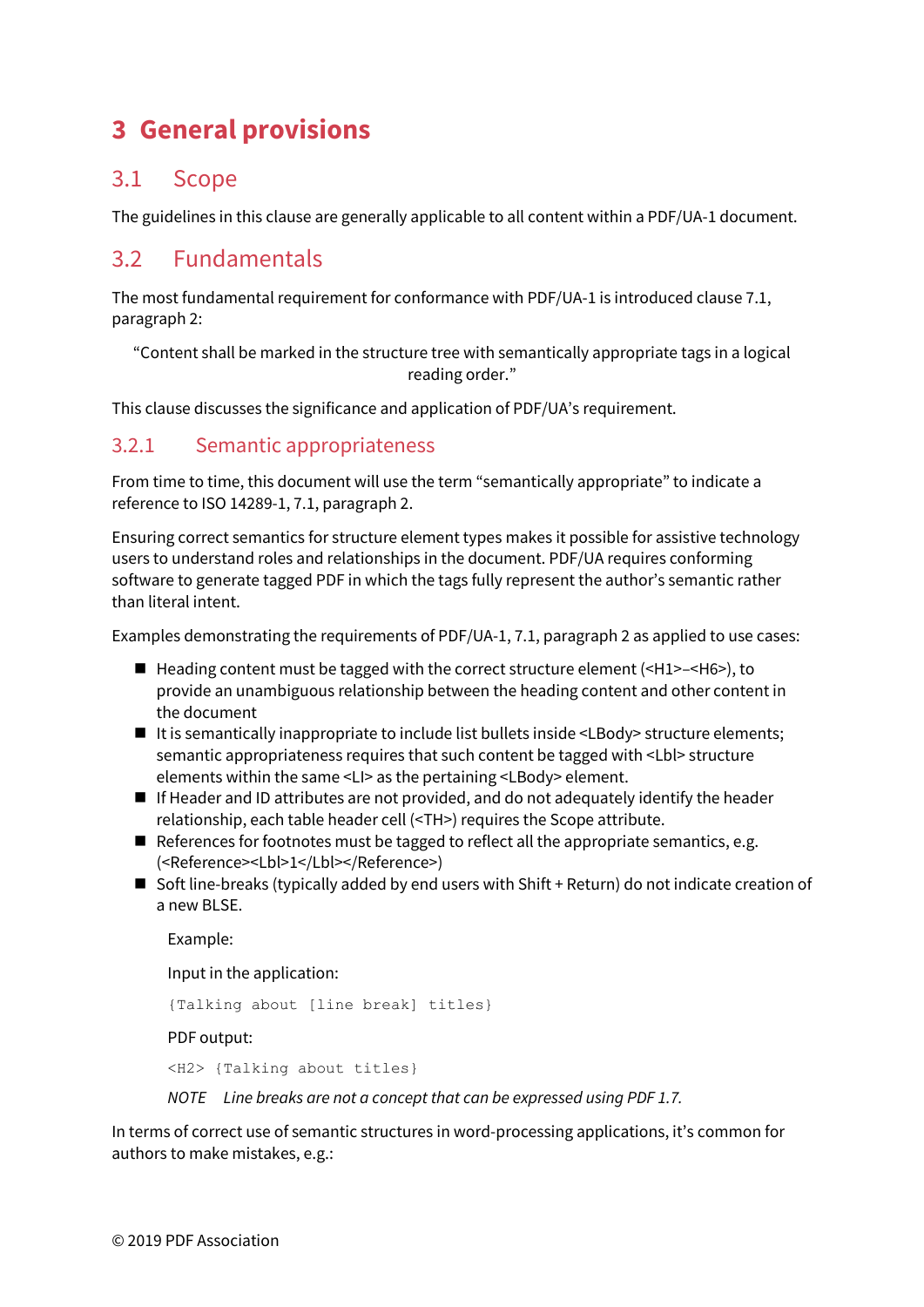- $\blacksquare$  A table was used to format some content, but semantically, the content is simply a set of paragraphs.
- Tabular information is not structured with table structure elements
- A heading is separated in two headings because the author added a line-break for layout purposes

# 3.2.2 Reading order

A fundamental requirement for accessibility is the ability to unambiguously understand the logical order and sequencing of text and other objects. In PDF, this information is often unavailable because PDF files are traditionally created with print and display as the primary goal.

<span id="page-7-2"></span>A logical reading-order established via a depth-first traversal of the structure tree is a critical feature of accessible PDF files. $1$ 

# 3.2.3 Mapping text to Unicode

Text (page content, metadata, annotations) must be mapped to Unicode in order to be accessible (see ISO 32000-1, 14.8.2.4.2, "Unicode mapping in Tagged PDF").

In cases in which Unicode mappings are not available (e.g, a logo encoded as text), mapping to the Unicode private use area (PUA) is the only solution that facilitates conformance to encoding requirements in PDF/UA-1. However, this results in a loss of semantic information. In order to retain such information, **Alt** or **ActualText** properties can be used (se[e 5.5,](#page-59-0) ["Commonly-used](#page-59-0)  [properties of content"](#page-59-0)).

# <span id="page-7-0"></span>3.3 Document level attributes

PDF/UA-1 regulates document level attributes as follows:

- The document level XMP metadata must include the PDF/UA "flag" (see Annex A).
- $\blacksquare$  The document level XMP metadata must contain a Title (dc:title) (see PDF/UA-1, 8.11, "Metadata").
- The document's View property must be set to display the Title (not the file name) (see PDF/UA-1, 8.12.1 "Metadata").

PDF/UA-1 does not explicitly require specification of a document's language at the document level (via the **Lang** entry in the Catalog dictionary), but simply requires that all content have a declared language. Accordingly, instead of the **Lang** entry in the document's catalog dictionary, the document's content could be enclosed in structure elements or marked content sequences that have the correct **Lang** attribute. However, PDF/UA-1 implicitly requires a document-level language in order to indicate applicable language for metadata and outline entries on the document level. as otherwise the applicable language for the Title entry, or any other metadata fields or entries in the outline entries (commonly referred to as bookmarks) would not be known.

 $\overline{a}$ 

<span id="page-7-1"></span> $<sup>1</sup>$  $<sup>1</sup>$  $<sup>1</sup>$  Reading order is further addressed in the forthcoming Tagged PDF Best Practice Guide: Tagging.</sup>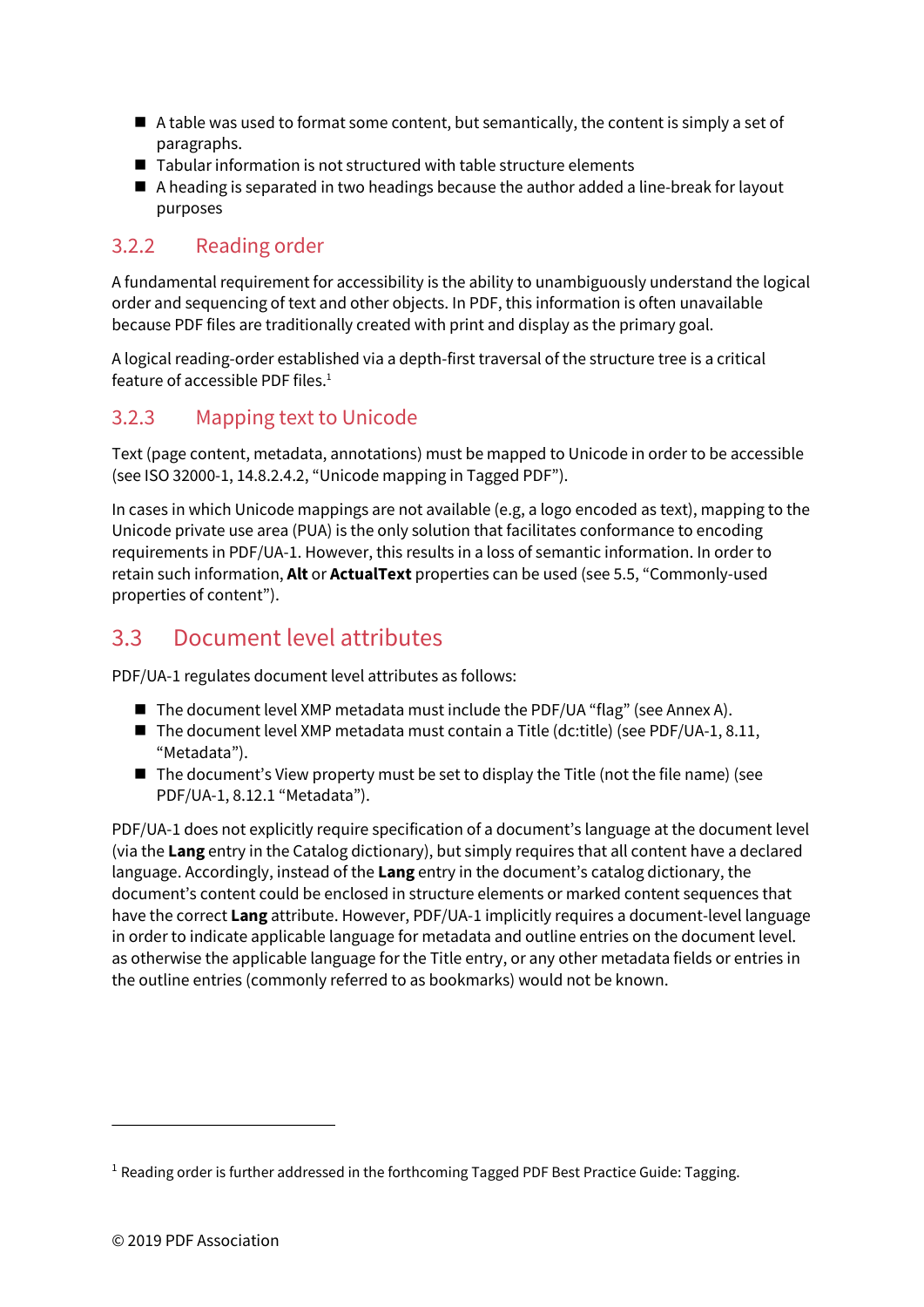# <span id="page-8-0"></span>3.4 Content that spans pages

Logical structure is agnostic to pagination. Accordingly, content items that span two (or more) pages must each be linked to the logical structure, in the right order, without restarting the structure element.

**Example:** a paragraph starts at the bottom of page 4 and continues at the top of page 5. From a logical structure perspective, this paragraph is a single content item, and is enclosed by a single <P> structure element. However, from the page description level, the same paragraph is encoded in two parts, each part a marked content sequence linked to the very same <P> structure element.

# <span id="page-8-1"></span>3.5 Empty structure elements

In PDF 1.7, structure elements may be "empty" in that they do not enclose content directly or indirectly. However, it is semantically appropriate that an empty structure element only be present if there is a semantic reason for its inclusion (e.g., an empty<TD> structure element within a table to ensure correct table structure). In general, and to minimize the chances for confusion, it is recommended that structure elements not be empty unless they serve a semantic role in a defined substructure such as a <Table> or <L> (list).

It is important for consumer software to be able to represent empty structure elements to the user (e.g. an empty cell in a table still needs to be conveyed for correct semantics and table understanding).

Certain structure element types (e.g., <Figure> or <BlockQuote> elements) preclude (by nature of their semantics) usage without content.

| <b>Structure element type</b> | <b>Example (non-exhaustive) use cases</b>                                  |  |
|-------------------------------|----------------------------------------------------------------------------|--|
| TD                            | Maintain table structure                                                   |  |
| Ц                             | Maintain list structure                                                    |  |
| <b>Span</b>                   | Actual Text for white-space characters; metadata properties;<br>attributes |  |
| Div                           | Provide metadata properties and/or attributes                              |  |
| <b>Document</b>               | A single-page document with no content                                     |  |
| <b>NonStruct and Private</b>  | Inclusion of arbitrary tagsets                                             |  |

It is semantically acceptable for the following types to be empty:

Empty heading structure elements (H#, H) are discussed i[n 4.2.2,](#page-21-0) "<H1>—[<H6> \(headings\)"](#page-21-0).

It is semantically inappropriate for all other structure element types to be empty. However, empty structure elements are a reality in real-world documents whether permitted by PDF/UA or not. The ability to handle such cases is advised.

# <span id="page-8-2"></span>3.6 Role maps

Tagged PDF defines a set of standard structure types (see ISO 32000-1:2008, 14.8.4) to enable interchange of document semantics, but PDF creators are not limited to this base set, and may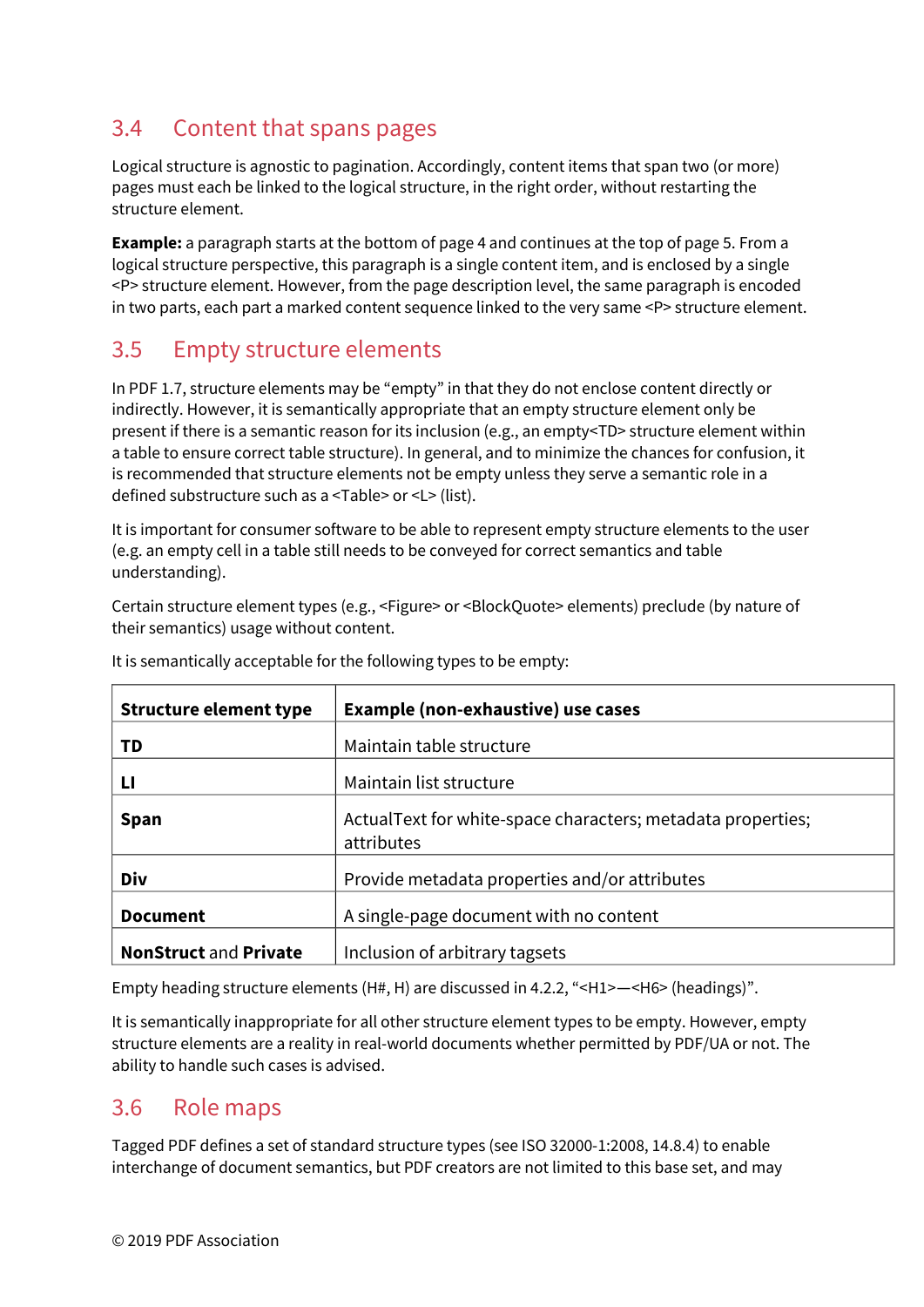extend it through the use of custom structure types. In such cases, **RoleMap** entries (see ISO 32000-1, Table 322) are required that map these custom structure types (e.g., "<DataTable>") to semantically-appropriate standard structure types (e.g., <Table>). Accordingly, it would be incorrect to map <DataTable> to <H1>.

# <span id="page-9-0"></span>3.7 Artifacts

The process of laying out and paginating content for display can lead to the introduction of additional display items (e.g. page numbers on each page or table borders). These items are not part of what ISO 32000-1 defines as "real content"; they are considered artifacts of layout (see 14.8.2.2, "Real Content and Artifacts" in ISO 32000-1). A requirement for tagged PDF is to clearly distinguish "real" content from artifacts. PDF/UA also makes it clear that artifacts must be accessible, but it is less specific about precisely what is required for content marked as Artifact.

Artifact content must be accessible, therefore the basic rules of accessibility (see 3.2 "Fundamentals") apply, including requirements for reading order and Unicode.

It is semantically inappropriate to contain semantic content within a marked content sequence tagged as artifact.

# 3.7.1 Header and footer content

Page headers and footers are usually placed automatically as a function of pagination. As such this content is not part of the reading-order of the document and is not considered to be "real content.

# 3.7.2 Page numbers

Page numbers must be marked as artifacts in marked-content sequences with a property list entry Pagination (see ISO 32000-1, Table 330 – Property list entries for artifacts) property).

Accessible page enumeration is enabled through use of the Page Labels (ISO 32000-1, 12.4.2). It is semantically appropriate to have Page Label values match the visible page number.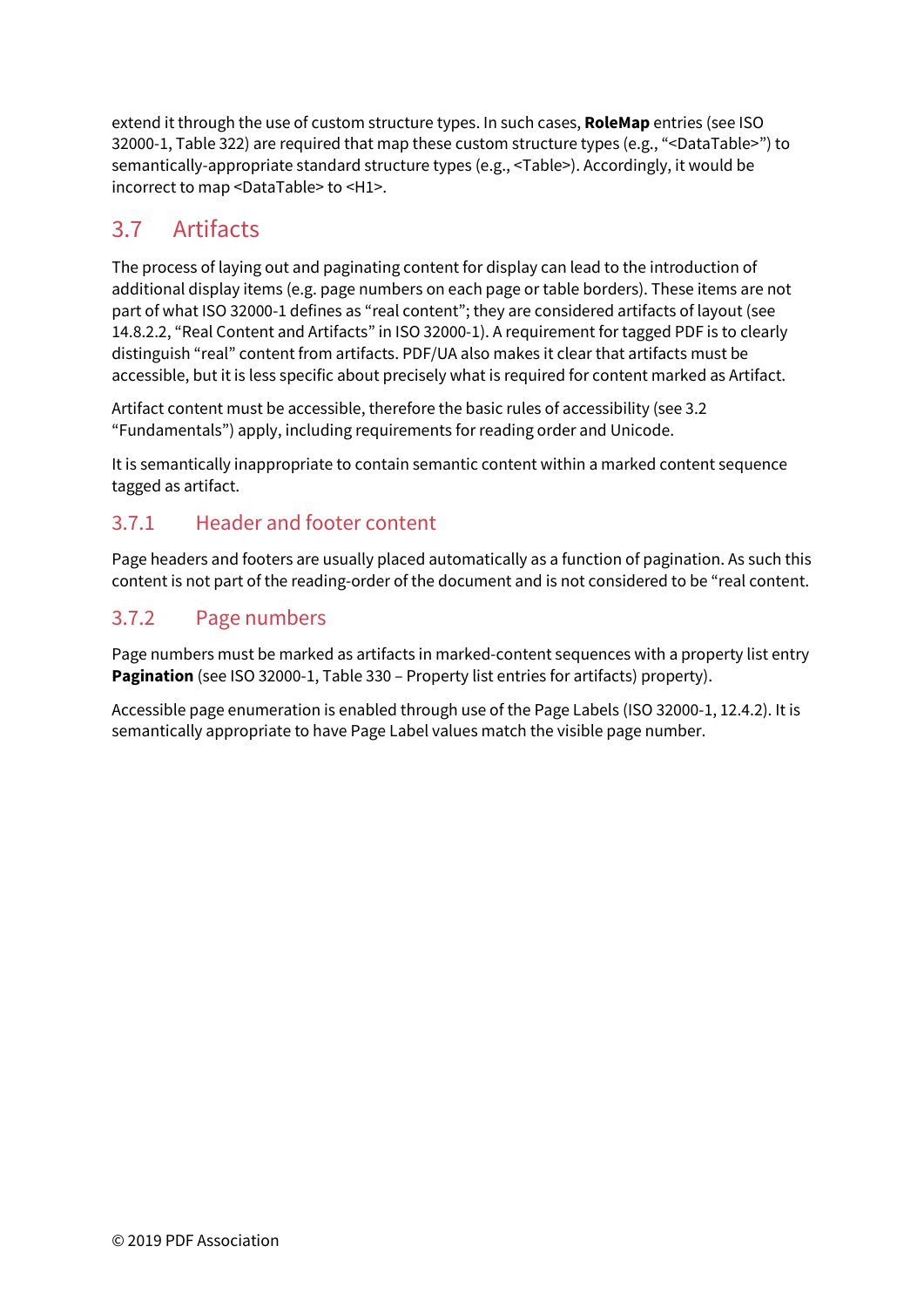# <span id="page-10-0"></span>**4 Guidance for the standard structure types**

# <span id="page-10-1"></span>4.1 Grouping elements

# 4.1.1 <Part>, <Art>, <Sect>, <Div>

<Part> is intended to sub-divide a large document into smaller elements. <Art> identifies an article within a document or part. <Sect> identifies the sections of a document, part or article. <Div> is a division of a document without semantic intent.

Nether ISO 32000-1 nor PDF/UA provides detailed guidance on semantically appropriate use of these structure element types.

### *4.1.1.1 Example*

#### **Example A:**

```
<Part> [e.g. category of a magazine] { 
       <Art> [one article in a category] { 
             <H1> [main content of the article] 
            P <Sect> [info box content] { 
                  P <Div lang="de-DE"> [passage of foreign language content, 
where a Lang attribute is assigned to <Div>] {
                         <br>P<br> <math display="inline">\langle P \rangle</math> } 
 } 
       } 
       <Art> 
       … 
}
```
#### *4.1.1.2 Creation*

See example above.

#### *4.1.1.3 Consumption*

To adequately enable users to navigate larger documents it is strongly recommended that implementations be able to reflect the semantic grouping indicated by <Part>, <Art> and <Sect> elements.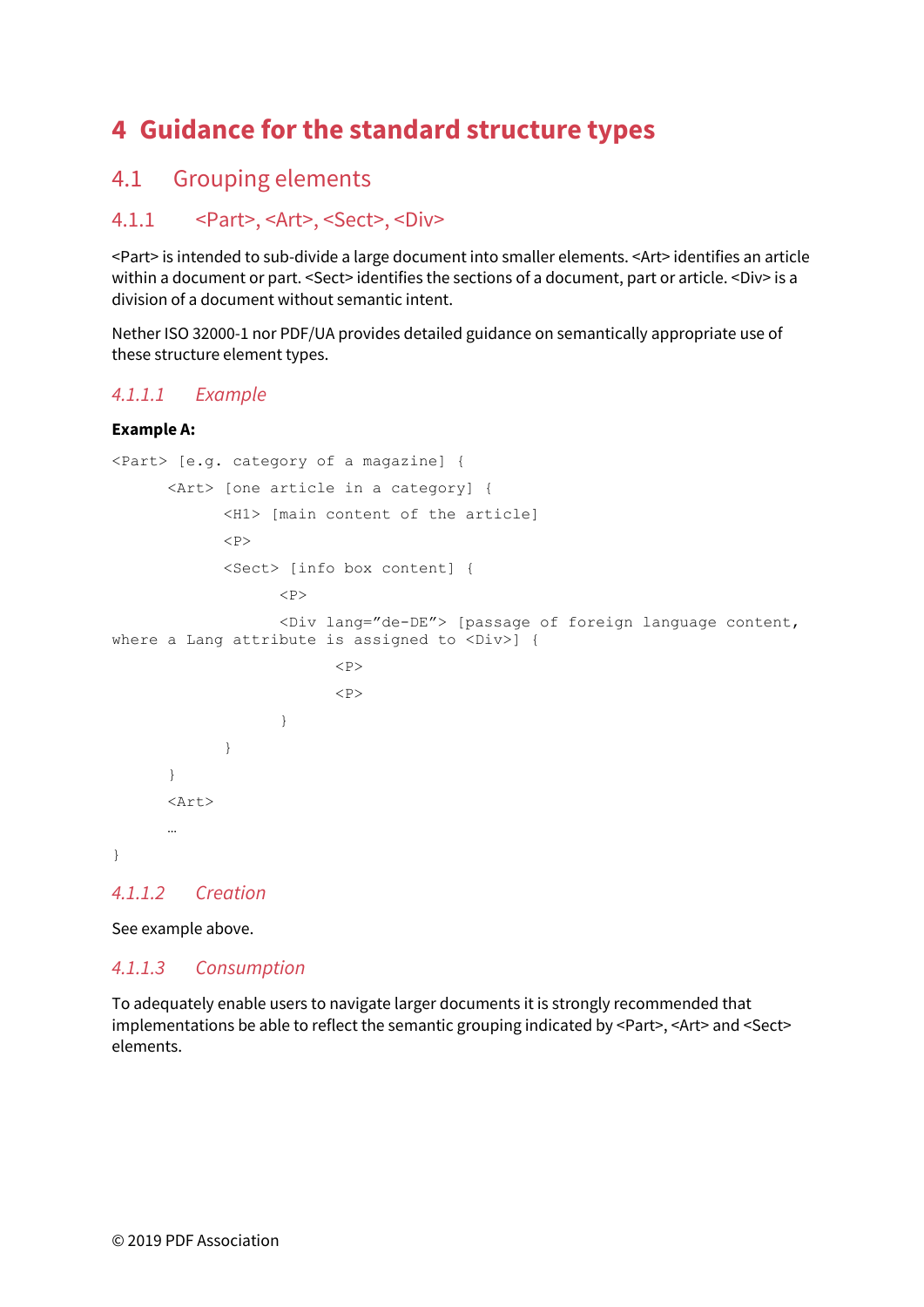### 4.1.2 <BlockQuote>

<BlockQuote> encloses longer portions of quoted content and can be used as a block-level element or a grouping element, whereas <Quote> encloses quoted content within a paragraph (inline element).

### *4.1.2.1 Examples*

#### **Example A: (a block-level quote used as a block level element)**

```
P<BlockQuote> {content} 
<br>P>
```
#### **Example B: (a block-level quote – used as a grouping element – including substructure)**

```
<br> <sub>P</sub><BlockQuote> { 
         <P> {content} 
         <P> {content} 
} 
P
```
### *4.1.2.2 Creation*

No specific guidance provided.

#### *4.1.2.3 Consumption*

It is recommended that quoted content be presented such that a consumer can distinguish between quoted and unquoted content. For example, text-to-speech (TTS) could use voicing changes or beeps to indicate a quote, whereas a visual presentation using text extraction / reflow may benefit from a text styling change.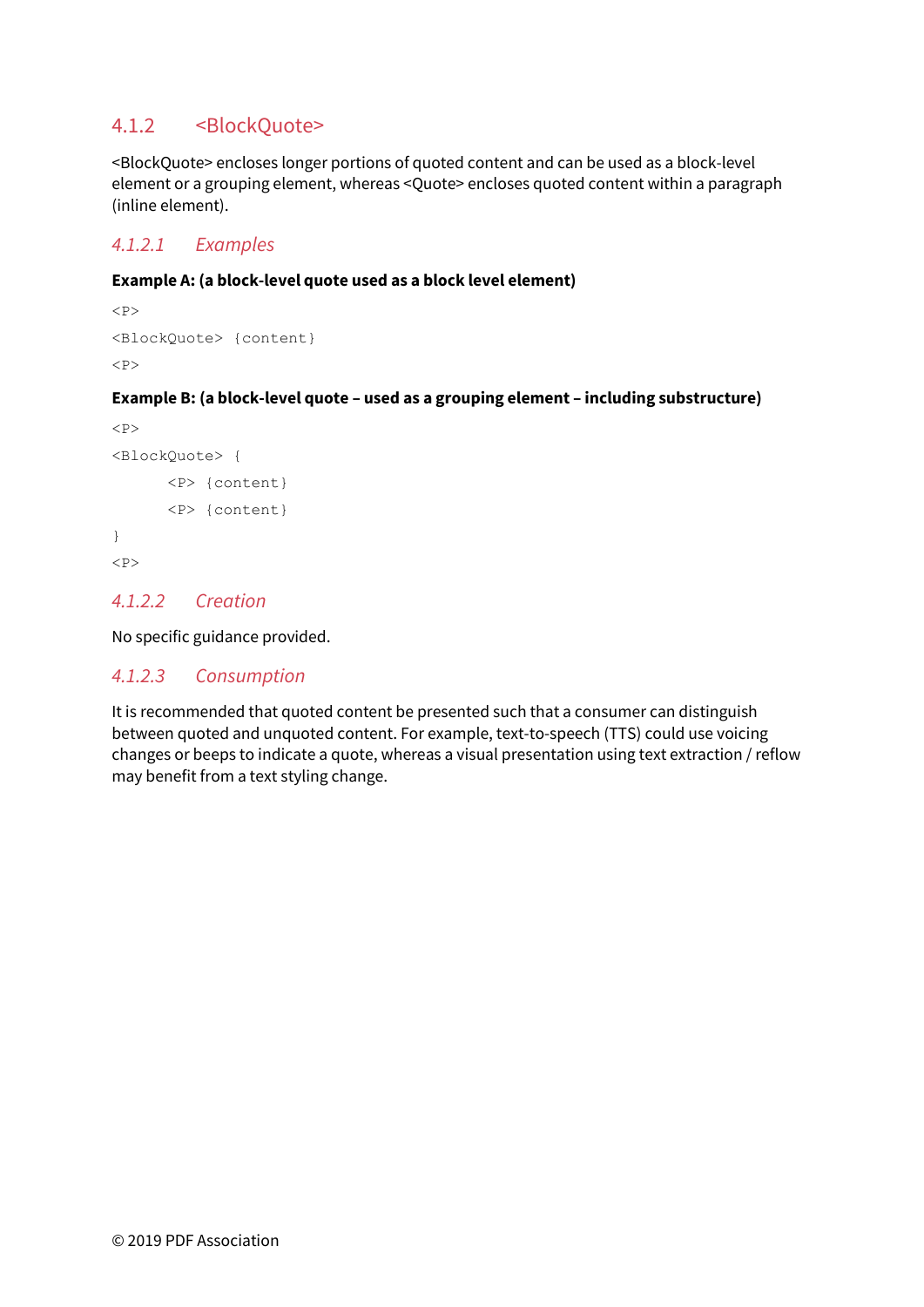# 4.1.3 <Caption>

In PDF 1.7 <Caption> is described as follows:

- $\blacksquare$  A brief portion of text describing a table or figure
- $\blacksquare$  A <L> may contain a <Caption> as its first element (prior to the actual <LI> items)
- A <Table> may include a <Caption> as its first or last child element
- A <TOC>. See <L>, above

Where not otherwise defined for uses other than <Table>, <L> and <TOC>, it is recommended that <Caption> structure elements be contained within a parent structure element that also contains the content being captioned. A caption is expected to occur directly above or below the item it captions. For <Figure> structure elements, for which current-generation AT does not expect child structure elements, <Caption> elements are expected to occur immediately before or after as siblings of the captioned element (see "Example A").

For elements that allow the explicit inclusion of a <Caption> as a child element (e.g. <Table>), the <Caption> must be the first or last direct child (see "Example C").

### *4.1.3.1 Examples*

#### **Example A: (<Caption> including substructure, i.e. a single caption including two paragraphs)**

<Figure> <Caption> {  $P$  $$\left\langle P\right\rangle$$ }

*NOTE: In practice, most implementations accept direct content within a <Caption>.* 

#### **Example B: (<Caption> for a table where the <Caption> occurs logically prior to the table itself)**

Examples B and C are both equally valid; the choice between them is typically made on the basis of visual presentation order in the PDF, or on the basis of reuse considerations.

```
<Table> { 
      <Caption> [substructure, e.g. <P>] 
      ZT<TR>
```
}

#### **Example C: (<Caption> for a table where the <Caption> occurs logically following the table itself)**

```
<Table> { 
      ZTR<TR><Caption> [substructure, e.g. <P>] 
}
```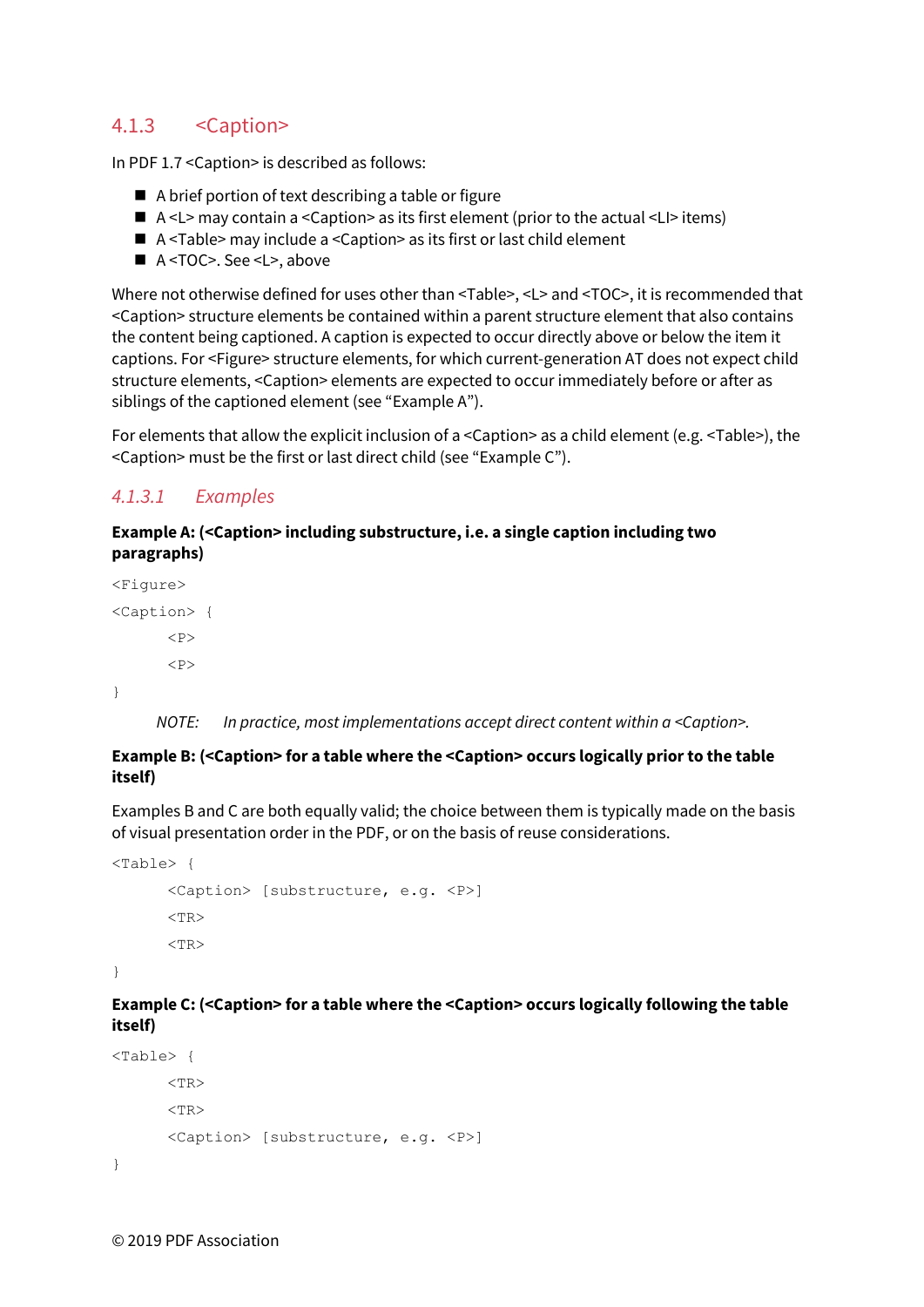#### **Example D: <Caption> for a list**

```
\langle L \rangle {
         <Caption> [substructure, e.g. <P>] 
         <LI>\langle T, T \rangle}
```
### *4.1.3.2 Creation*

In PDF 1.7 <Caption> is only intended for use with <Figure>, <Table>, <List> and structure element types, the definitions in ISO 32000-1 14.8.4.2.

### *4.1.3.3 Consumption*

Processors encountering a <Caption> immediately preceding or following a <Figure>, <L>, <Table> or <Formula> structure element are recommended to assume that the <Caption> refers to that structure element, i.e. as if the <Caption> structure element were inside that <Figure>, <L>, <Table> or <Formula> structure element.

Processors are recommended to be prepared to encounter <Caption> elements associated with <Formula> and <TOC> structure element types.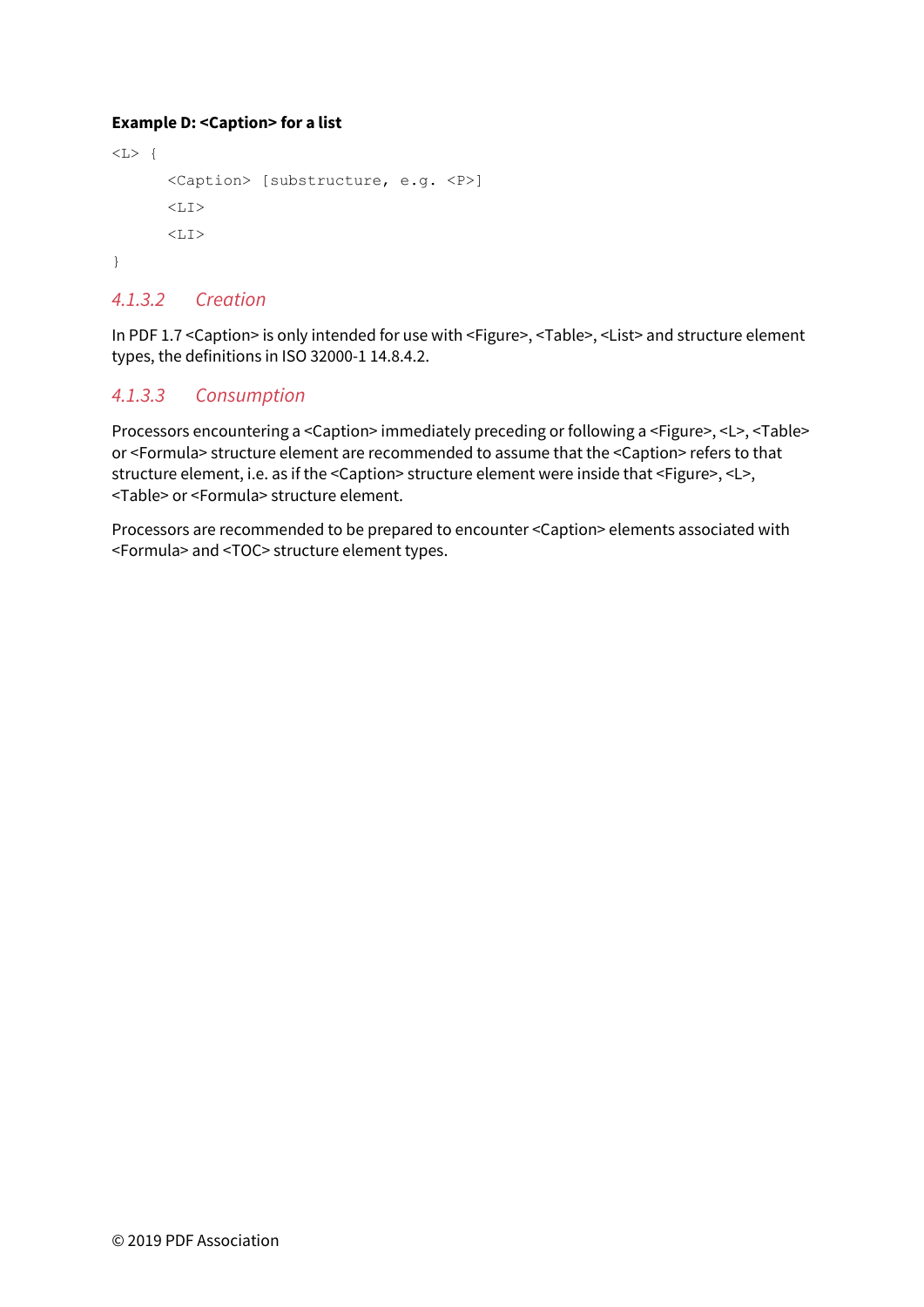# <span id="page-14-0"></span>4.1.4 <TOC> (table of contents) / <TOCI> (Table of contents item)

Although <TOC> and <TOCI> structure element types are very similar to <L> and <LI> structure element types in structural terms, table of contents structure element types differ from conventional lists (<L> and <LI> structure element types) because they explicitly provide references into the document rather than semantically distinct content.

It is recommended that <TOC> / <TOCI> structure element types be used for all types of tables of contents, including tables of figures or illustrations, etc. There is no restriction on the number of tables of contents within a document.

#### *4.1.4.1 Examples*

#### **Example A: (top-level structures usage of <TOC> & <TOCI> in a multilevel table of contents)**

```
< TOC> {
       <TOCI> {Chapter 1} 
       <TOCI> {Chapter 2} 
      < TOC> {
              <TOCI> {Chapter 2.1} 
              <TOCI> {Chapter 2.2} 
      }
```
}

**Example B: (substructures in a <TOC> & <TOCI> context containing <Reference> without a link)** 

```
< TOC> {
    <TOCI> { 
       <br> <math>\left\{ \right. <Reference> { 
                <Lbl> [In cases where the TOCI is numbered] { 
                   1. 
 } 
                <Span> { 
                   Introduction .................. page 5 
 } 
 } 
 } 
        } 
    } 
}
```
If the table of contents uses link annotations it is recommended to use <Link> structure elements within <Reference> elements.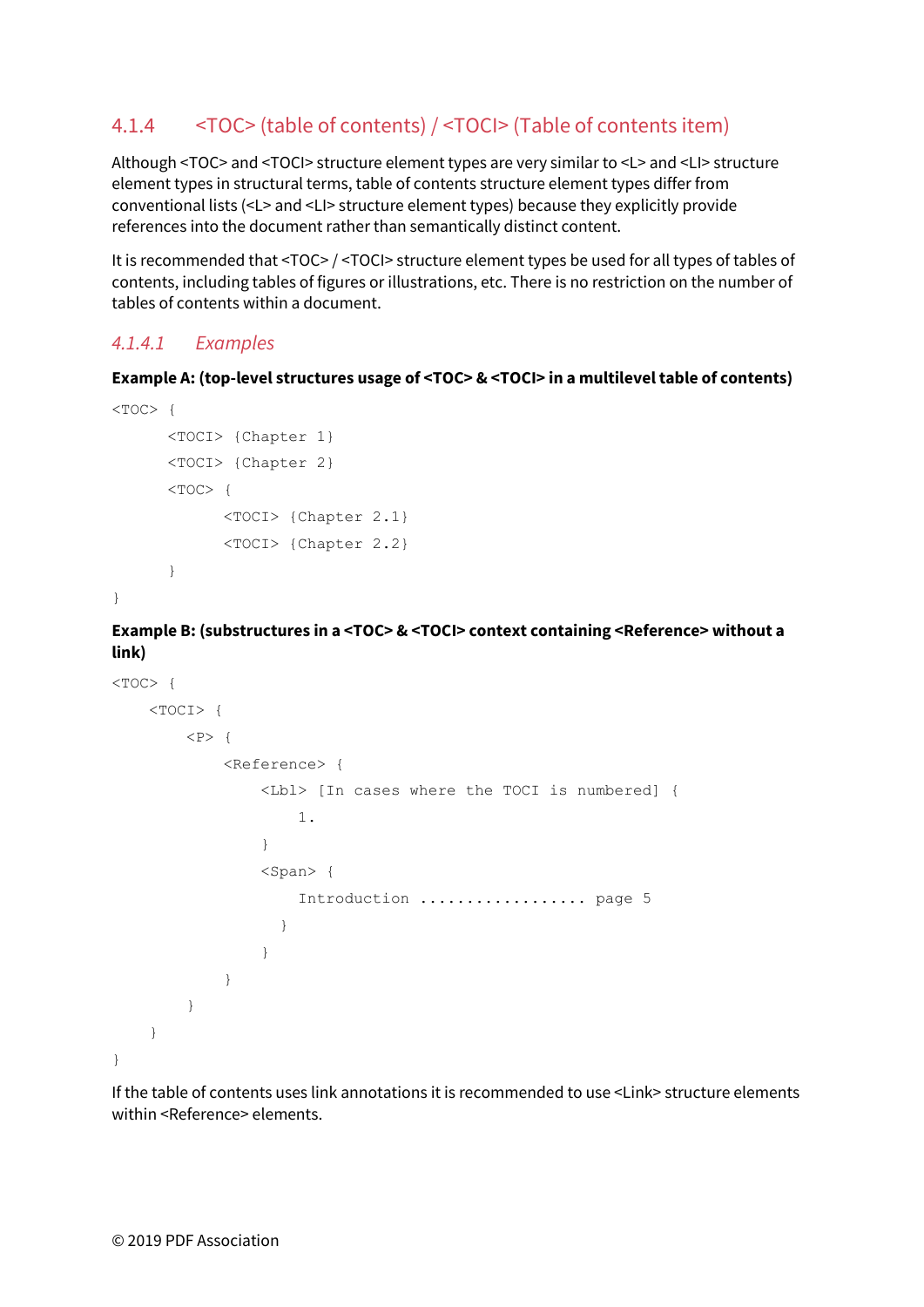```
< TOC> {
     <TOCI> { 
        <br> <math>\langle P \rangle</math> { <Reference> { 
                  <Link> { 
                       <Link-OBJR> 
                       <Lbl> [In cases where the TOCI is numbered] { 
1.1.1 } 
                       <Span> { 
                       Introduction .................. page 5 
 } 
 } 
 } 
 } 
     } 
}
```
**Example C: (substructures in a <TOC> & <TOCI> context containing <Reference> & <Link>)** 

#### *4.1.4.2 Links*

PDF 1.7 does not permit a <Link> element as a direct child of a <TOCI>, however, <Link> elements commonly do exist (even though they are not required or suggested by ISO 32000-1 or PDF/UA-1) within <TOCI> elements.

#### *4.1.4.3 Creation*

Where a <TOCI> contains text beyond the reference to the respective chapter or other section of the document, the <TOCI> may contain one or more <P> structure elements to enclose both the reference and the additional text. Since ISO 32000-1 prohibits inline elements from containing block-level elements, <Link> elements within a <TOCI> are recommended to have the **Placement** attribute set with a value of *Block*.

PDF 1.7 implies that the <NonStruct> structure element type or Artifact marker for marked content sequences can be used to enclose dot leaders. Accordingly, it is recommended to avoid the <NonStruct> element in this case, and simply mark dot leaders as Artifact instead.

### *4.1.4.4 Consumption*

Irrespective of the definitions in PDF 1.7, it is recommended that processors expect to encounter <Link> structure elements within <TOCI> structure elements.

It is recommended that processors expect to encounter documents containing multiple Tables of Contents.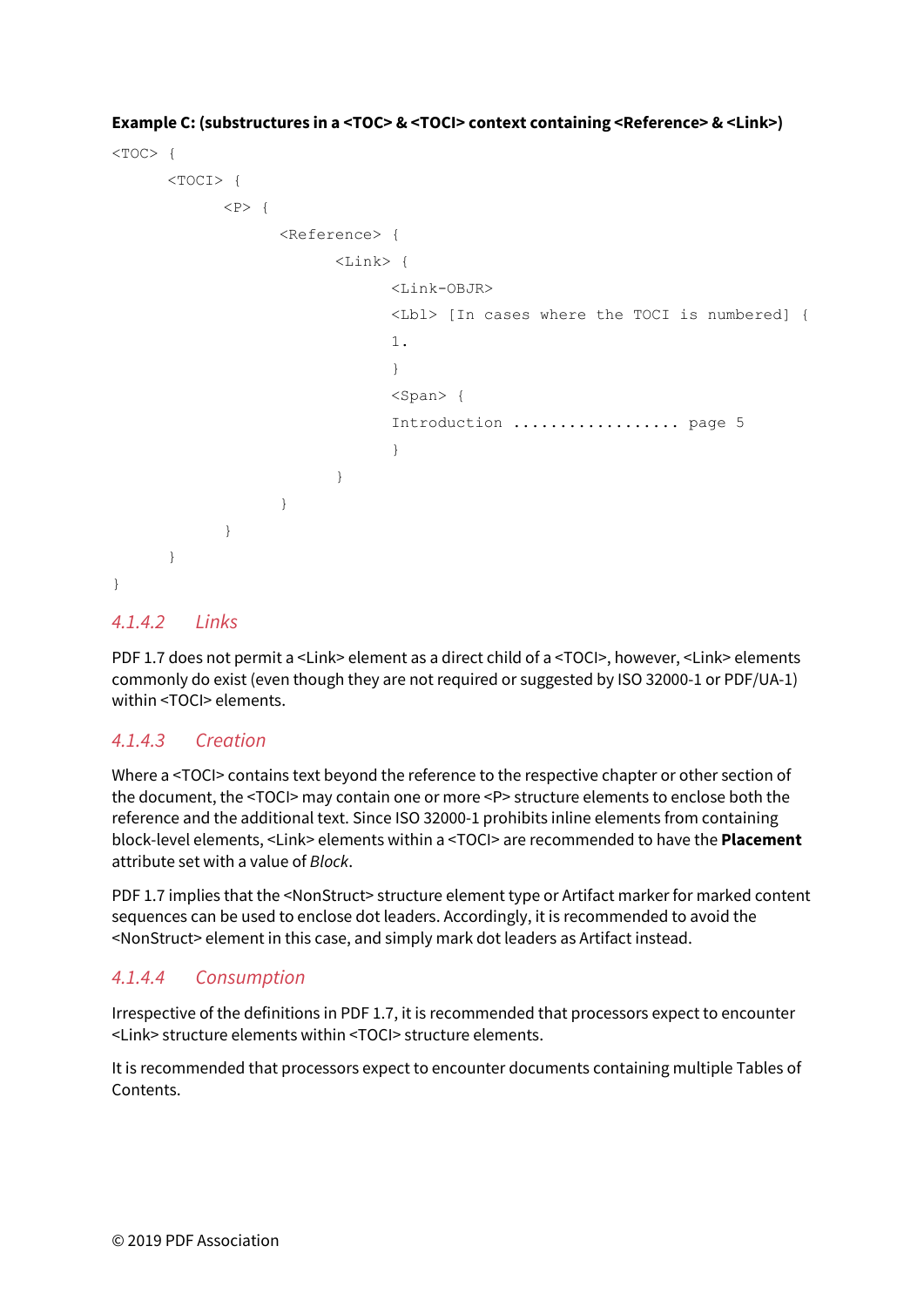#### $4.1.5$   $<$ Index>

<Index> is a grouping element for document indices. If present, it has a descriptive element and a reference element (i.e., referring into the body of the document).

#### *4.1.5.1 Examples*

#### **Example A: (index with a nested list as contents, giving more information about relationships)**

```
<Index> { 
       <L> [index as a list] { 
            <LI> [index topic] { 
                    <Lbl> [section identifier, e.g. "B"] 
              <L> [list containing entries relating the topic "B"] { 
                   <LI> {
                          <Lbl> [first entry, e.g. "Beer"] 
                           <LBody> [containing all references] { 
                                 <Reference> [first page number, e.g. 20] 
                                 <Reference> [second page number, e.g, 22-24] 
                                 <Reference> [see also Food] 
                   <LI> {
                           <Lbl> [numbering, if available, e.g. "Boy"] 
                           <LBody> [containing all references] 
                                 <Reference> [first page number, e.g. 28] 
                                 <Reference> [second page number, e.g, 29] 
                                 <Reference> [see also Girl] 
            <LI> [index topic] { 
                   <Lbl> [section identifier, e.g. "C"] 
              <L> [list containing entries relating the topic "C"] { 
                    <LI> {…} 
             } 
       } 
}
```
#### **Example B: (without alphabetical structure)**

```
<Index> { 
       <L> [index as a list] { 
             <LI> [index topic] { 
                     <Lbl> [section identifier, e.g. "appetizer"] 
              <L> [list containing entries relating the topic "appetizer"] { 
                    \langle LI \rangle {
                            <Lbl> [first entry, e.g. "bruschetta"] 
                            <LBody> [containing all references] {
```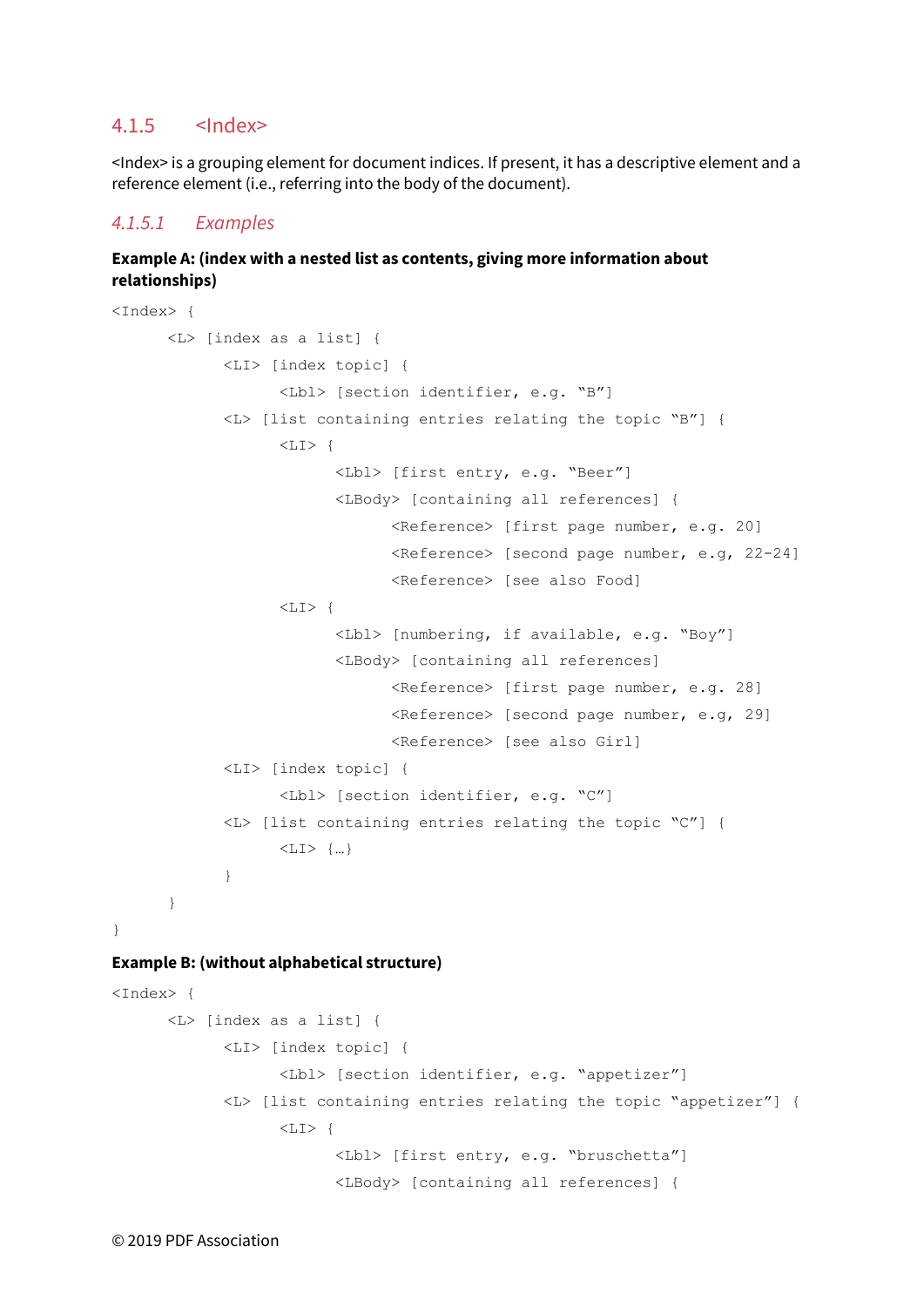```
 <Reference> [first page number, e.g. 20] 
                                  <Reference> [second page number, e.g, 22] 
                   \langleLI>\{ <Lbl> [numbering, if available, e.g. "Caesar 
Salad"] 
                           <LBody> [containing all references] 
                                  <Reference> [first page number, e.g. 28] 
             <LI> [index topic] { 
                   <Lbl> [section identifier, e.g. "main dishes"] 
              <L> [list containing entries relating the topic "main dishes"] 
{ 
                    <LI> {…} 
             } 
       } 
} 
4.1.5.2 Creation
```
In principle, any structure element type may be used inside an <Index> element.

Typically, <Index> elements are organized as lists, and thus, in such cases, <L> and <LI> would be used. <P> is often used, too. Although PDF/UA-1 does not forbid it, to avoid confusion with the main body of the document it is recommended to avoid the use of heading elements inside <Index> elements.

Note that an index is often preceded by a heading (e.g. "Index").

### *4.1.5.3 Consumption*

It is recommended that consuming software offer an optional mechanism to indicate the fact that an <Index> is present, and to provide such an Index as an available target of navigation (distinct from headings).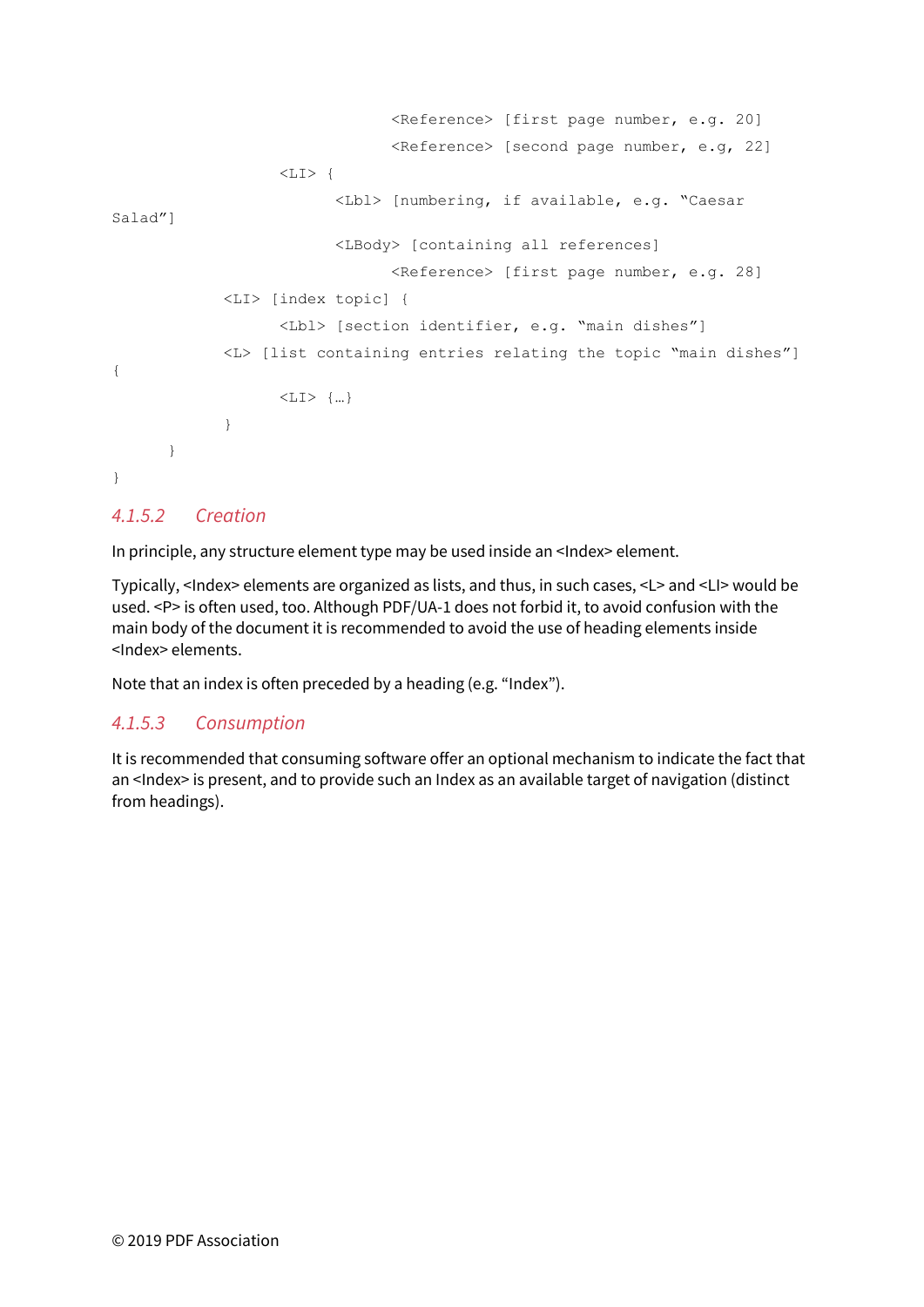### 4.1.6 <NonStruct>

Has no substantive role or meaning; interpretation is out of scope for consumers of tagged PDF. NonStruct's value is primarily as a utility for role mapping custom structure element types for which no corresponding standard structure element type is suitable.

#### *4.1.6.1 Examples*

None provided.

#### *4.1.6.2 Creation*

A document containing custom structure elements for which there is no corresponding standard structure type, but where the content and child elements are intended to be real content. In such a case appropriate semantics require a writer to role map the custom element type to NonStruct.

#### *4.1.6.3 Consumption*

NonStruct has no semantic significance, but its content and contained structure elements may well have significance. A consuming processor would be expected to pass these children to AT and other processors.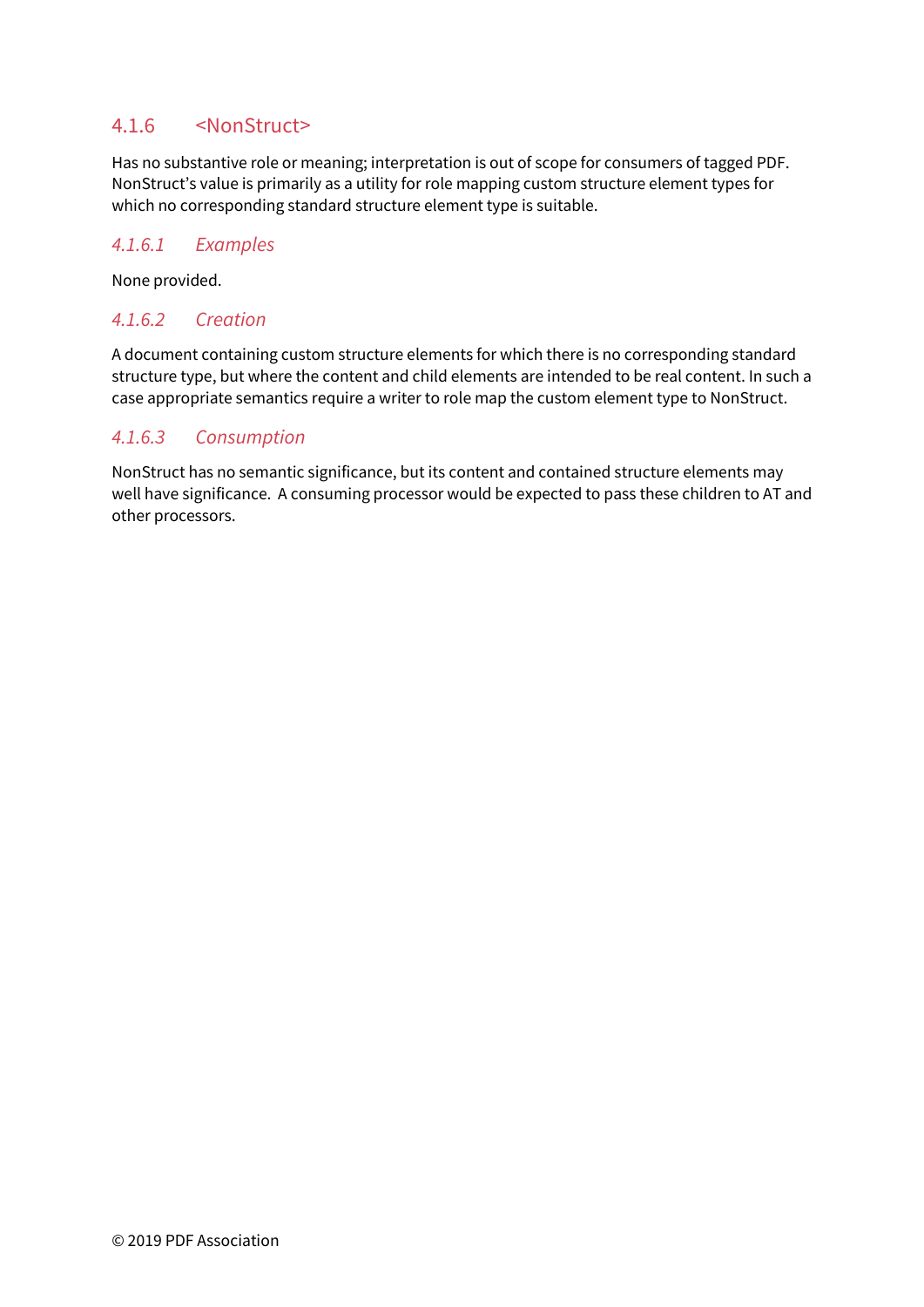### 4.1.7 <Private>

Akin to <NonStruct>, this element differs from <NonStruct> insofar as not only the structure element itself, but the children of the structure element, including structure elements and content, are also ignored.

#### *4.1.7.1 Examples*

None provided.

#### *4.1.7.2 Creation*

This element is useful only for private purposes.

#### *4.1.7.3 Consumption*

Ignore the element and its contents.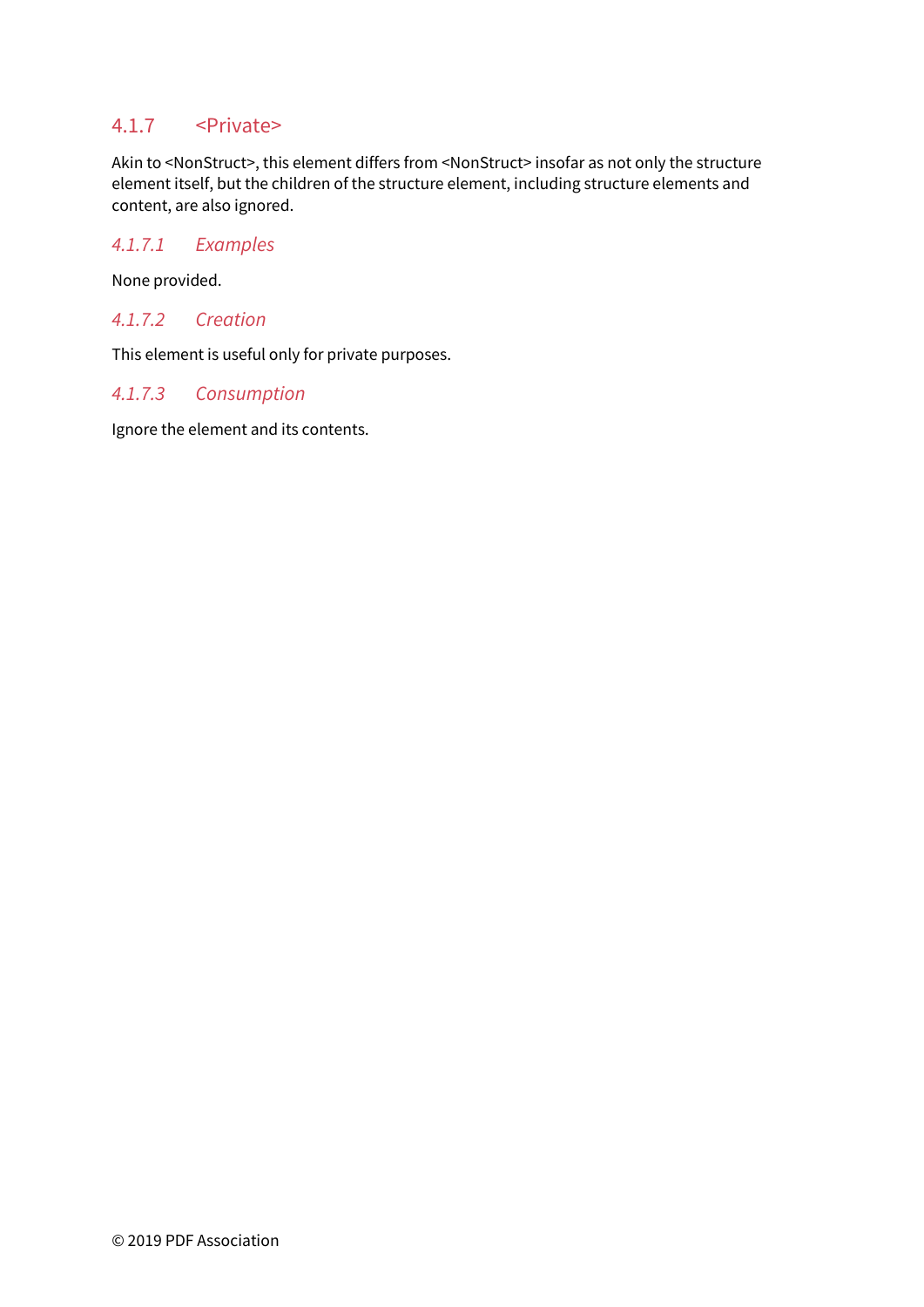# <span id="page-20-0"></span>4.2 Block level structure element types

# 4.2.1 <P> (paragraph)

Paragraphs comprise the most common content type in most documents. <P> generally encloses distinct portions of content that are not otherwise specified with other block level structure element types such as heading, table or list elements.

<P> is often a good "backup" choice when no other structure type is semantically appropriate, or as a fallback in role-mapping.

### *4.2.1.1 Example*

#### **Example A**

<P> {content of the paragraph}

#### *4.2.1.2 Creation*

As ISO 32000-1 prohibits content as a direct child of grouping structure element types (see ISO 32000-1, 14.8.4.2 "Grouping elements"), in the absence of other semantics, it is typically appropriate to write a <P> structure element inside a grouping element unless the content is a heading, table or list.

<P> is used to identify individual paragraphs. It is not semantically appropriate to enclose several paragraphs with a single <P> structure element, or to directly nest <P> structure elements.

### *4.2.1.3 Consumption*

Some viewers may wish to reflow text enclosed in <P> structure elements. In such cases a visible separation of the contents of individual <P> structure elements is conventional.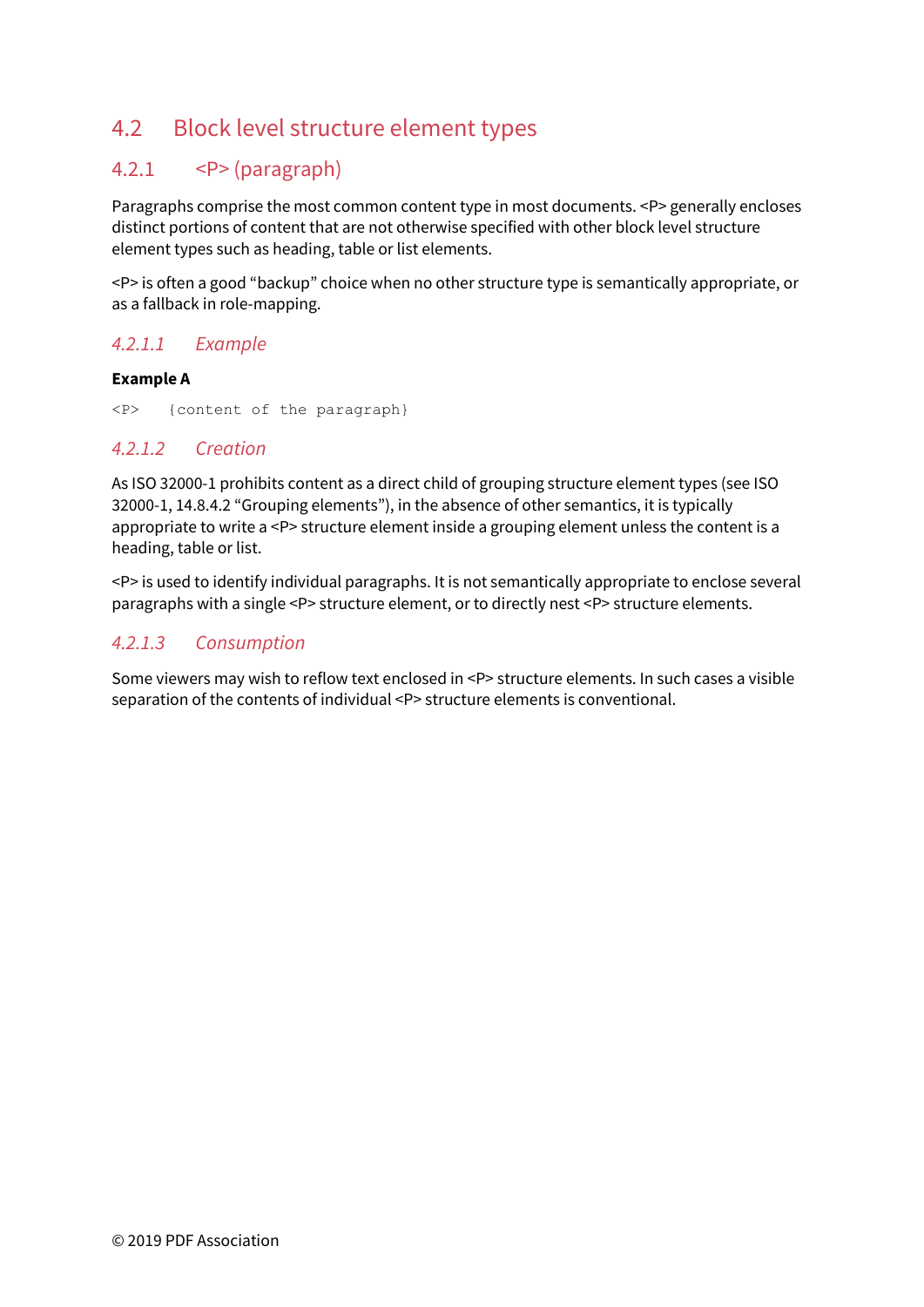# <span id="page-21-0"></span>4.2.2 <H1>—<H6> (headings)

PDF/UA-1 requires heading-levels not be skipped (e.g., <H1>, <H2>, <H4>). However, otherwise well-structured documents exist in which heading-levels are skipped and where modification of the content is not an option. In such cases, although a PDF/UA flag cannot be used, it is recommended that the file to conform with PDF/UA in all other respects.

PDF/UA-1 requires the use of <H7> and higher heading levels if semantically appropriate. Such structure types are undefined in PDF 1.7. PDF/UA requires a mapping for undefined elements; accordingly, in this case it is recommended that <H7> and higher levels of headings be role mapped to <P>.

There is no structure element type or syntax for subheadings. Instead, use, <P> and/or <Span> structure types.

### *4.2.2.1 Examples*

#### **Example A: (in a single paragraph)**

```
<H1> {The Mothers [e.g. huge, bold typeface] [line break] 
      <Span> {Fillmore East - June 1971 [e.g. small, regular typeface] 
      } 
}
```
#### **Example B: (in two paragraphs)**

<H1> {The Mothers} <P> {Fillmore East - June 1971}

Headings are not to be confused with document titles, for which no structure type exists in ISO 32000-1.

### *4.2.2.2 Talking about titles*

A title is information representing the normal means of referring to the document. Titles can be present as both metadata entry and page-content. In PDF:

- The metadata entry for a PDF document's title is represented using XMP.
- $\blacksquare$  A document title appearing as page content is commonly tagged with  $\leq H1>^2$  $\leq H1>^2$

Since PDF/UA-1 does not require any specific structure type for title content, it is permissible to structure such content with either <H1> or other structure element types (typically, <P> or structure element types mapped to <P>).

Page content representing the title can - especially in publications - appear several times in the document. If <H1> structure elements are used to enclose such content, it is recommended that only one such instance of the title be structured as <H1>.

Since headings commonly appear in tables of contents, and since document titles do not normally appear in tables of contents, a future-proof (PDF 2.0) approach would be to use a <Title> structure

<span id="page-21-2"></span> $\overline{a}$ 

<span id="page-21-1"></span><sup>&</sup>lt;sup>[2](#page-21-2)</sup> The background of this unfortunate reality is complex; its discussion is out of scope for this document.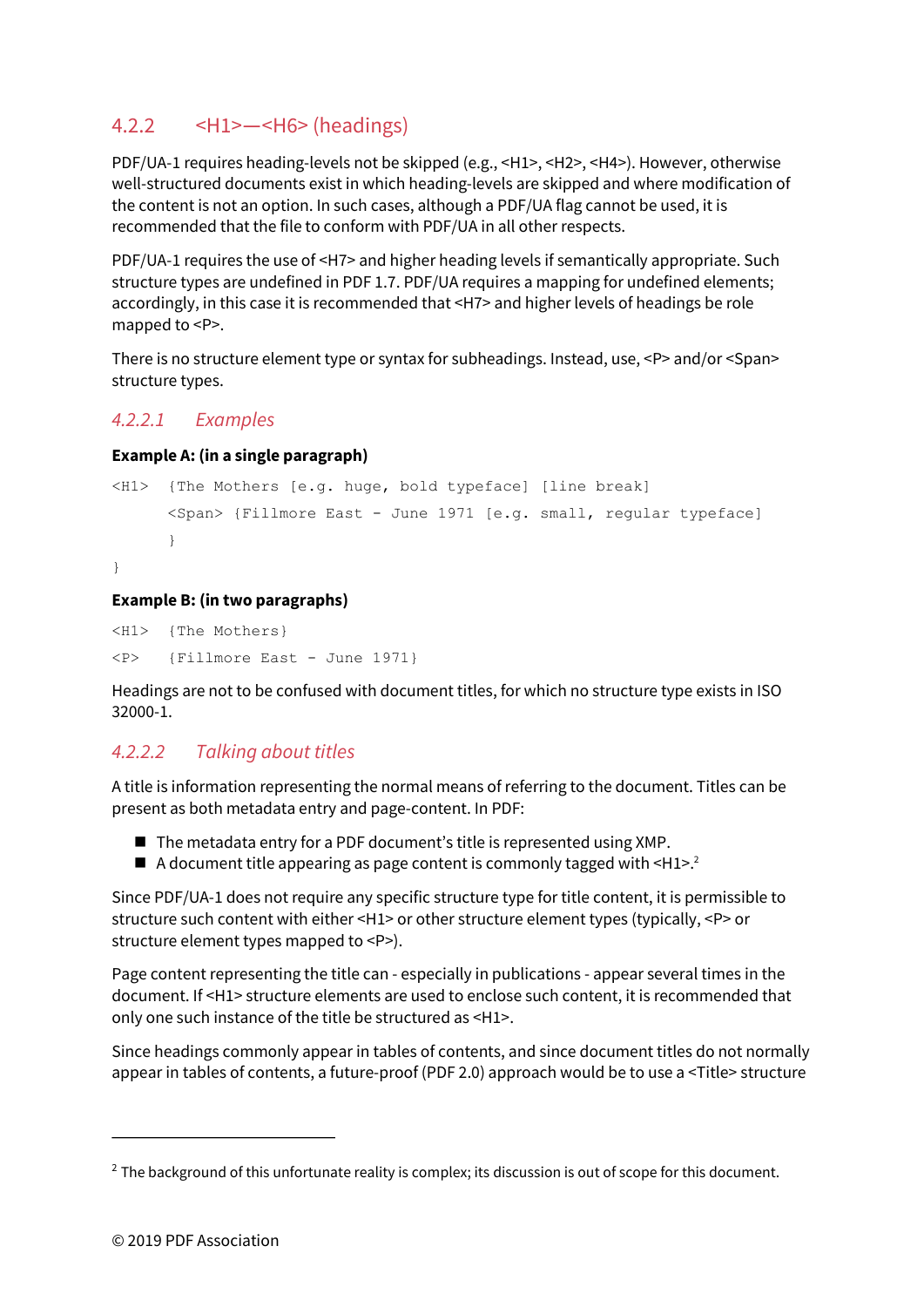type (which is defined in PDF 2.0, see Annex B) mapped to the <P> structure type. Upgrading this document to PDF 2.0, therefore, would then simply require deletion of this role map.

### *4.2.2.3 Sidebars*

Sidebar content offers challenges for implementers of tagged PDF in PDF 1.7, and especially, those sidebars that include content styled in a manner similar to that of headings in the main body of content.

Since PDF 1.7 does not include a structure element type specific to sidebars or similar content, when heading structure elements are used in a sidebar, they must be semantically appropriate in the context of the document as a whole, that is, be consistent with the other heading structure elements in the document.

As a work-around for cases in which sidebars include content that would (if tagged with heading structure elements) not be semantically appropriate in the context of the overall document, then <P> structure elements are likely to be the most semantically appropriate structure type for the "headings" within the sidebar.

Another workaround is to use a <Div> element with a layout attribute appropriate to the content. Although many AT implementations do not yet support such a construct, such <Div> elements can provide processors with a means of distinguishing such content.

Another work-around is to linearize the structure entirely, eliminating the problem, but at the cost of being forced to include the sidebar's content within the overall document's logical structure.

#### *4.2.2.4 Examples*

#### **Example A:**

<H1> [first heading, no title present]  $<sub>P</sub>$  $<$ H2 $>$  $P$ 

#### **Example B:**

```
<P> [encloses document title] 
<H1> [first main heading, e.g."1. Top level heading"] 
P<H2> [heading, 2nd level, e.g. "1.1 2nd level heading"] 
<br> <sub>P</sub>
```
#### **Example C:**

```
<Title> [encloses document title (role-mapped to <P>)] 
<H1> [first main heading] 
<br> <math>\langle P \rangle</math><H2>P
```
#### **Example D:**

<H1> [encloses document title]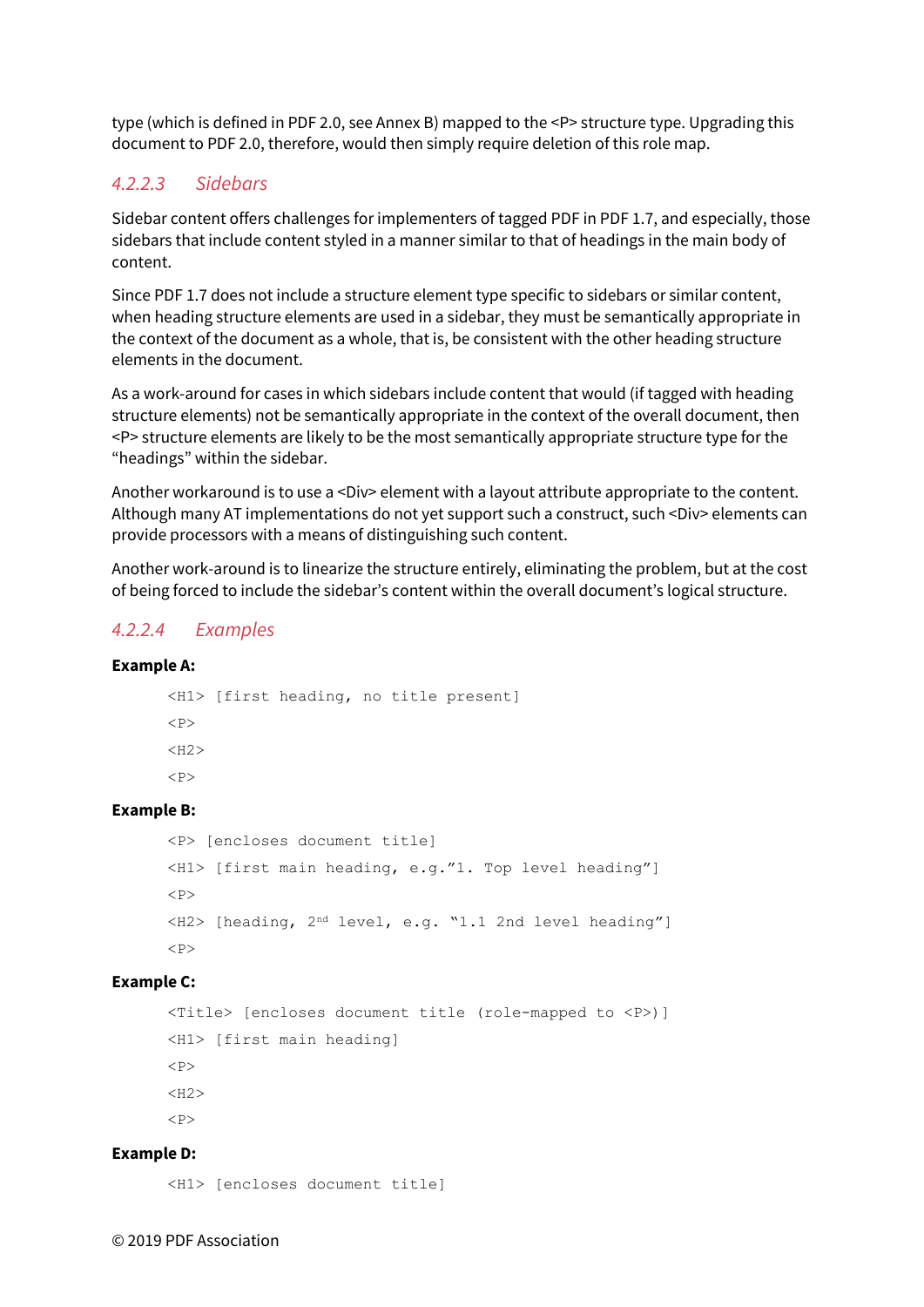```
<H2> [first main heading] 
<br> <sub>P</sub><H2>P
```
In examples A, B and C, it is semantically acceptable to use the <H1> headings several times. Example D, a case of <H1> used for a title (which is not a violation of PDF/UA-1), is only semantically appropriate if there is only one <H1> in the document.

# *4.2.2.5 Creation*

Even though ISO 32000-1 has no structure type matching the concept of "title", it is recommended that such content not be structured with <H1> or <H> unless it is the only <H1> in the document (as per Example D, above). If the creator chooses to create a <Title> (or similarly-intended) structure element type (which is acceptable), it is recommended to map such structure element types to <P>.

**WARNING:** Tools creating PDF/UA documents may insert empty heading structure element types to fill the gap that would otherwise be left by skipped heading levels. This behavior cannot result in conformance with PDF/UA or WCAG 2.x.

# *4.2.2.6 Consumption*

A common use of headings is to dynamically generate a table of contents (or other navigational mechanism).

Since heading levels above 6 are explicitly permitted in PDF/UA, it is recommended that processors be prepared to encounter heading levels above 6 irrespective of mapping.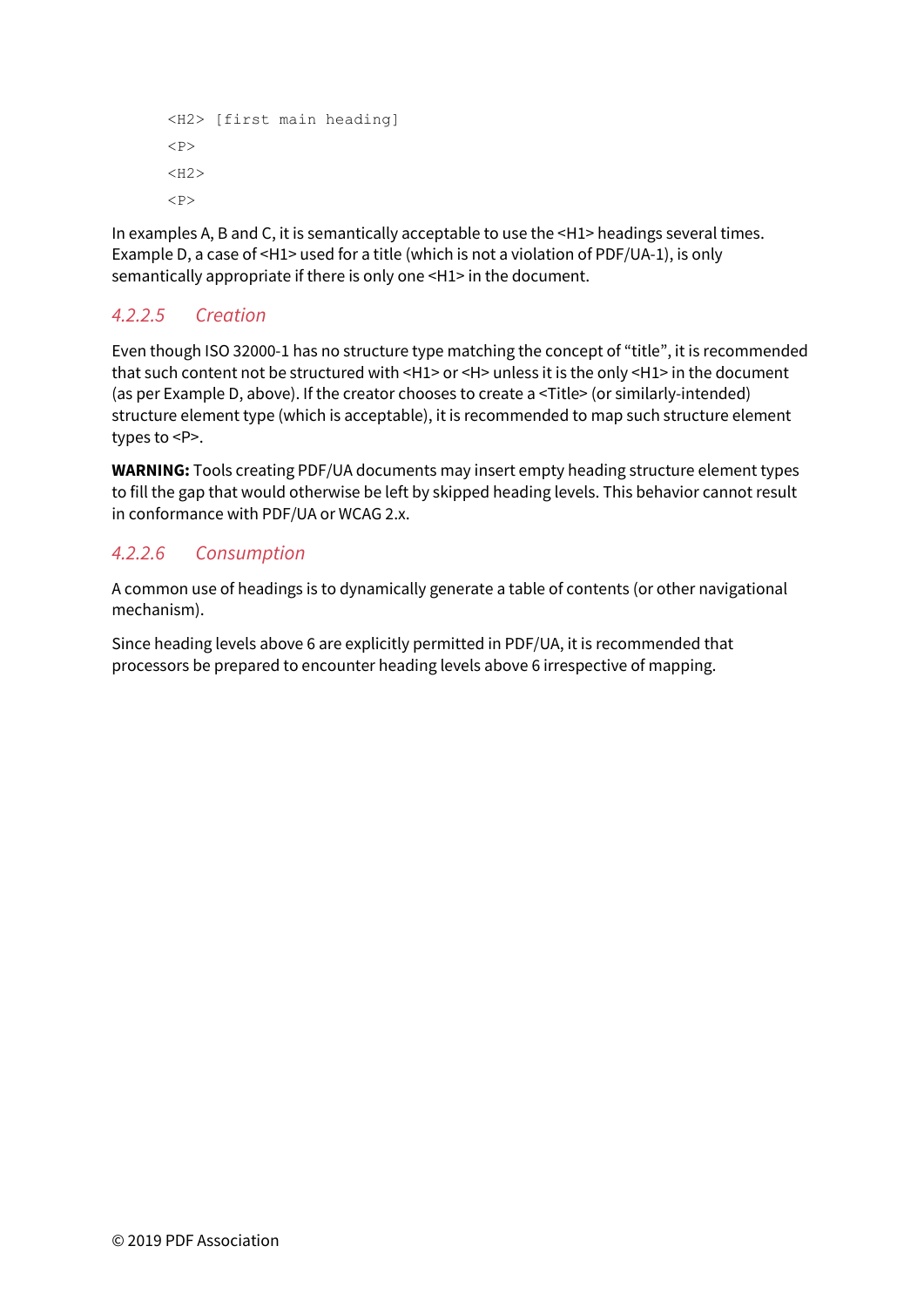# 4.2.3 <H> (heading, strongly structured)

Due to a lack of suitable tools, this structure element is impractical, and its use is not recommended.

#### *4.2.3.1 Examples*

None offered.

#### *4.2.3.2 Creation*

No specific guidance provided.

#### *4.2.3.3 Consumption*

No specific guidance provided.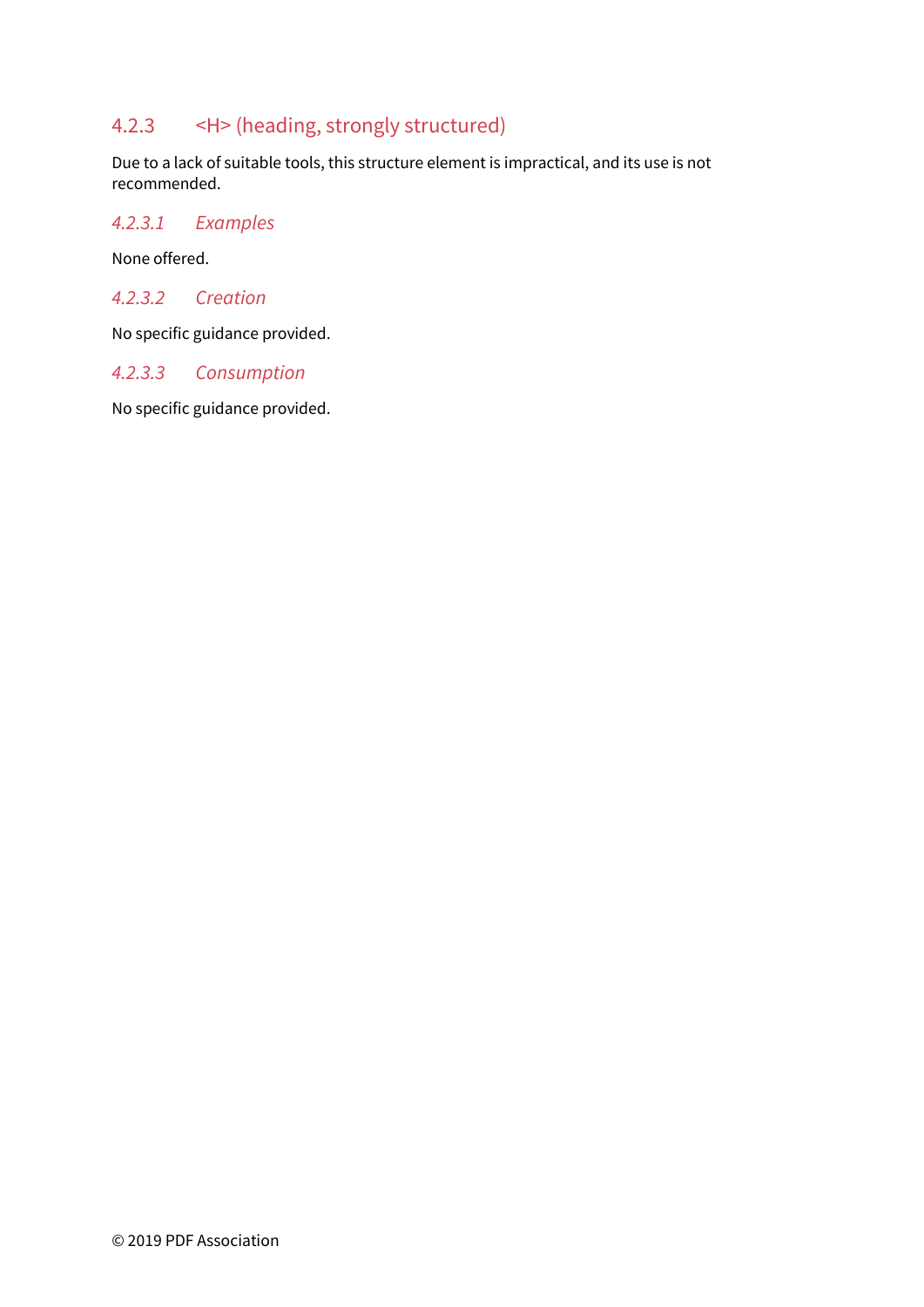### $4.2.4$   $<$ Lbl>

<Lbl> encloses content that labels other content. Although described as a BLSE in PDF 1.7, this structure element is always an ILSE in practice (this error in the 1.7 specification is corrected in PDF 2.0).

The concept of "label" differs in tagged PDF compared to HTML:

- In tagged PDF, <Lbl> elements are not limited to lists, and are always explicitly contained. <Lbl> structure elements may be used whenever content serves as a label for some other content, for example, "Fig: 123" in a caption for a <Figure>.
- In HTML, labels for list items are implied by the list structure elements, and (possibly) by CSS. The <label> structure element in HTML only applies to labels for an item in a userinterface (e.g., form-fields or buttons).

#### *4.2.4.1 Examples*

#### **Example A: (Bullet list)**

```
\langle L \rangle {
         \langleLI>\{ <Lbl> [bullet] 
                    <LBody> {content} 
         } 
}
```
#### **Example B: (numbered list)**

```
\langle L \rangle {
         \langle T,T \rangle <Lbl> [list item number] 
                    <LBody> {content} 
          } 
}
```
#### **Example C: (Table of Contents)**

```
< TOC> {
        <TOCI> { 
               <Lbl> [chapter number] 
               <P> {content} 
       } 
}
```
#### **Example D: (Labels in notes)**

See th[e <Note> e](#page-33-0)lement.

The above are examples; other variations are also possible.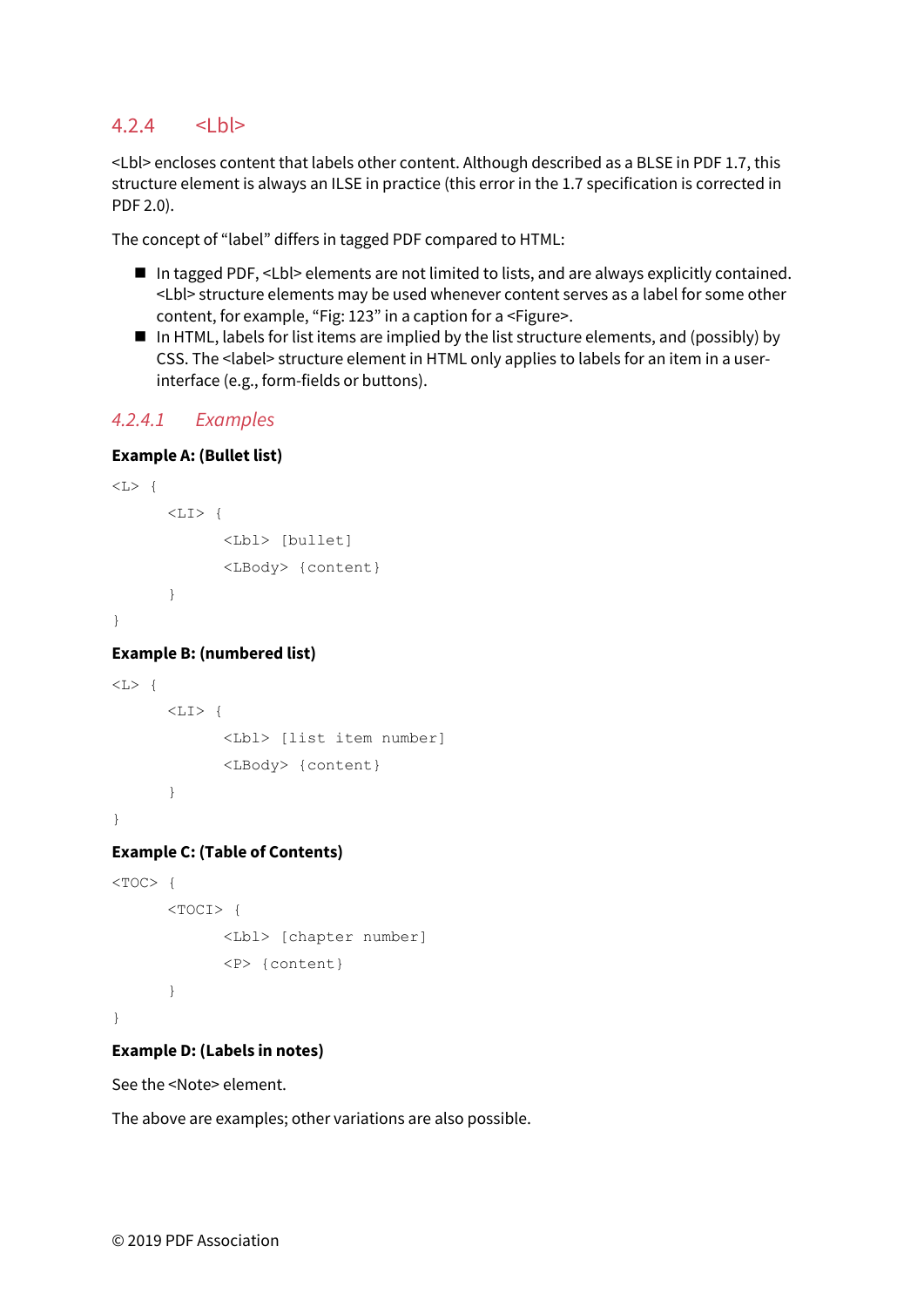# *4.2.4.2 Creation*

No specific guidance provided.

# *4.2.4.3 Consumption*

No specific guidance provided.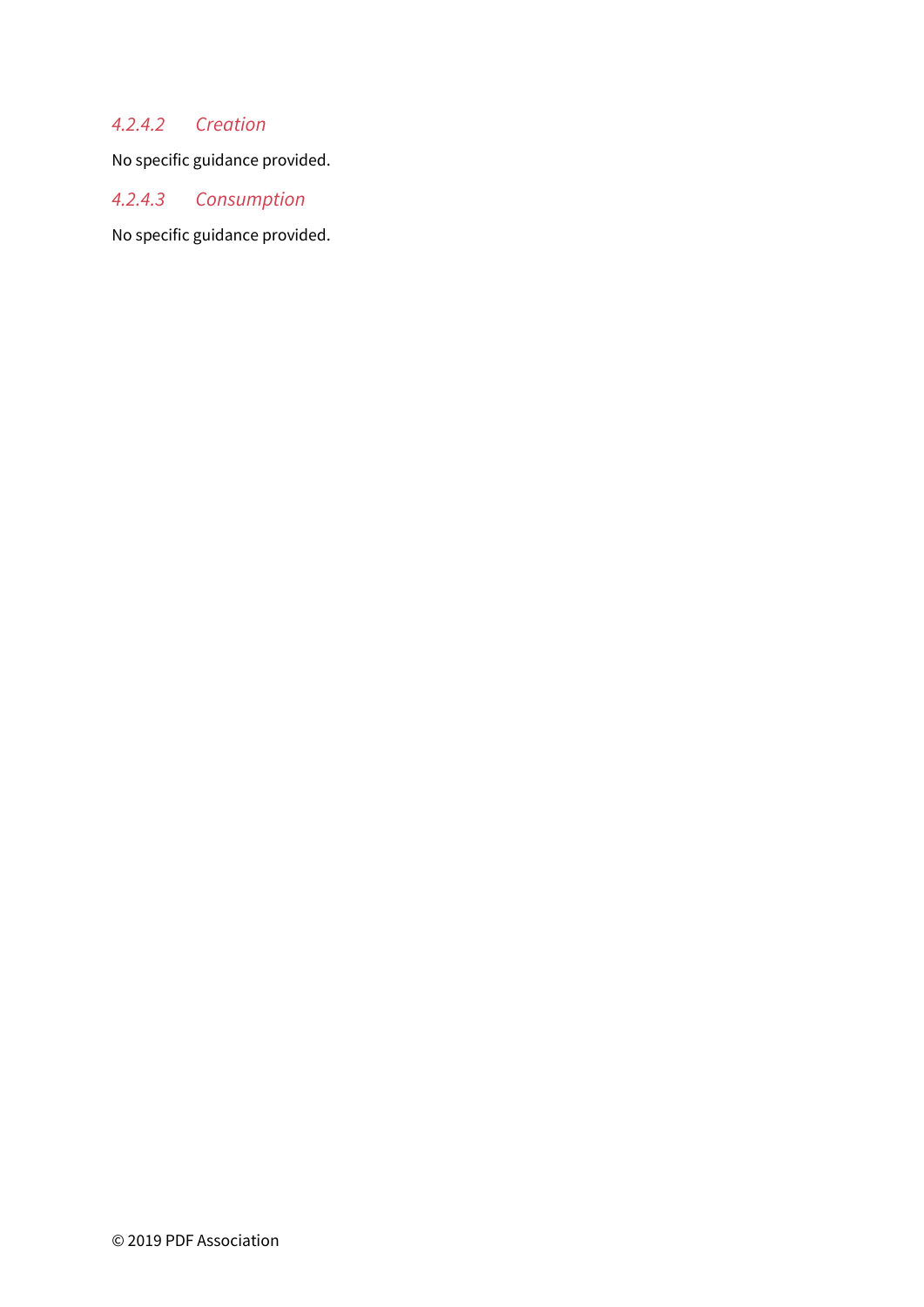# 4.2.5 <L> (List), <LI> (List Item), <LBody> (List Body)

The <L> (list) structure element encloses a sequence of one or more content items with <LI> structure elements enclosing each content item. <Lbl> encloses the list item marker for each content item, while <LBody> encloses the content item's content.

For PDF 1.7 (and thus, PDF/UA-1) requires that if present, a list's caption is enclosed in a <Caption> structure element and precedes the <LI> structure elements within the captioned <L>.

### *4.2.5.1 Examples*

#### **Example A: (a simple list)**

```
\langle L \rangle {
             <Caption> 
            \langle T, T \rangle\langleLI> {
                        <Lb1>
                         <LBody> 
            } 
}
```
Although a canonical form can be derived from ISO 32000-1, the specification does not prohibit other parent-child relationships between the various standard structure elements in a list. As a result, it is recommended that processors be able to handle various forms of lists, including cases in which a <LBody> encapsulates another list that is structurally unrelated to the <LBody>'s parent <L>. Examples of acceptable list structures follow.

#### **Example B: (a canonical multilevel list)**

```
\langle L \rangle {
           \langleLI>{
                     <Lb1>
                      <LBody> 
           } 
           <LI> {
                     <Lbl>
                      <LBody> { 
                                 \langle L \rangle {
                                            \langle LI \rangle {
                                                       <Lb1>
                                                        <LBody> 
                                            } 
                                            \langle LI \rangle {
                                                       <Lb1>
                                                        <LBody> 
                                            }
```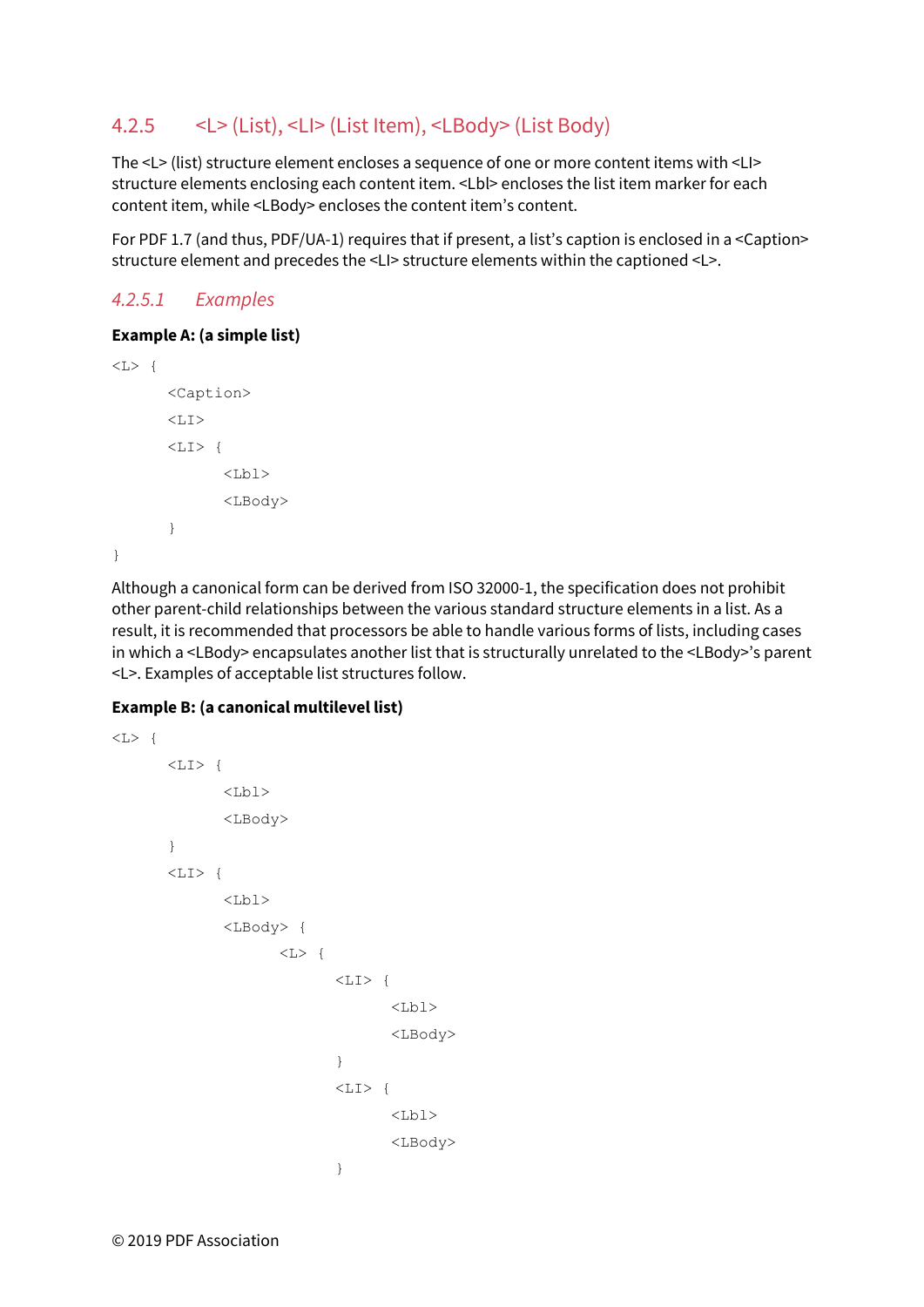```
 } 
 } 
     \langle LI \rangle {
          <Lb1>
           <LBody> 
     } 
}
```
 $\overline{1}$ 

#### **Example C: (another "legal" form of nested list)**

This model (multilevel list) is borrowed from HTML.

| Multilevel list in PDF | Corresponding multilevel list in HTML  |
|------------------------|----------------------------------------|
| $<\scriptstyle\rm L>$  | <ol> or <ul> in HTML</ul></ol>         |
| $<$ $\text{L1}$ $>$    | <li> in HTML</li>                      |
| $\langle L \rangle$ [] | $\langle$ ol> or $\langle$ ul> in HTML |
|                        |                                        |
|                        |                                        |

#### **Example D: (a list containing another, semantically unrelated list)**

In this example the two <L> structure elements represent independent structures.

```
\langle L \rangle {
            \langle L1 \rangle {
                       <Lb1>
                        <LBody> 
            } 
            \langle L1 \rangle {
                       <Lb1>
                         <LBody> { 
                                   <br> <math>\text{P}</math><br> <math>\text{P}</math>\langle L \rangle {
                                               \langleLI> {
                                                           <Lb1>
                                                            <LBody> 
                                                } 
                                                \langle LI \rangle {
                                                           <Lb1>
                                                            <LBody> 
                                                } 
 } 
                                    <br> <sub>P</sub>
```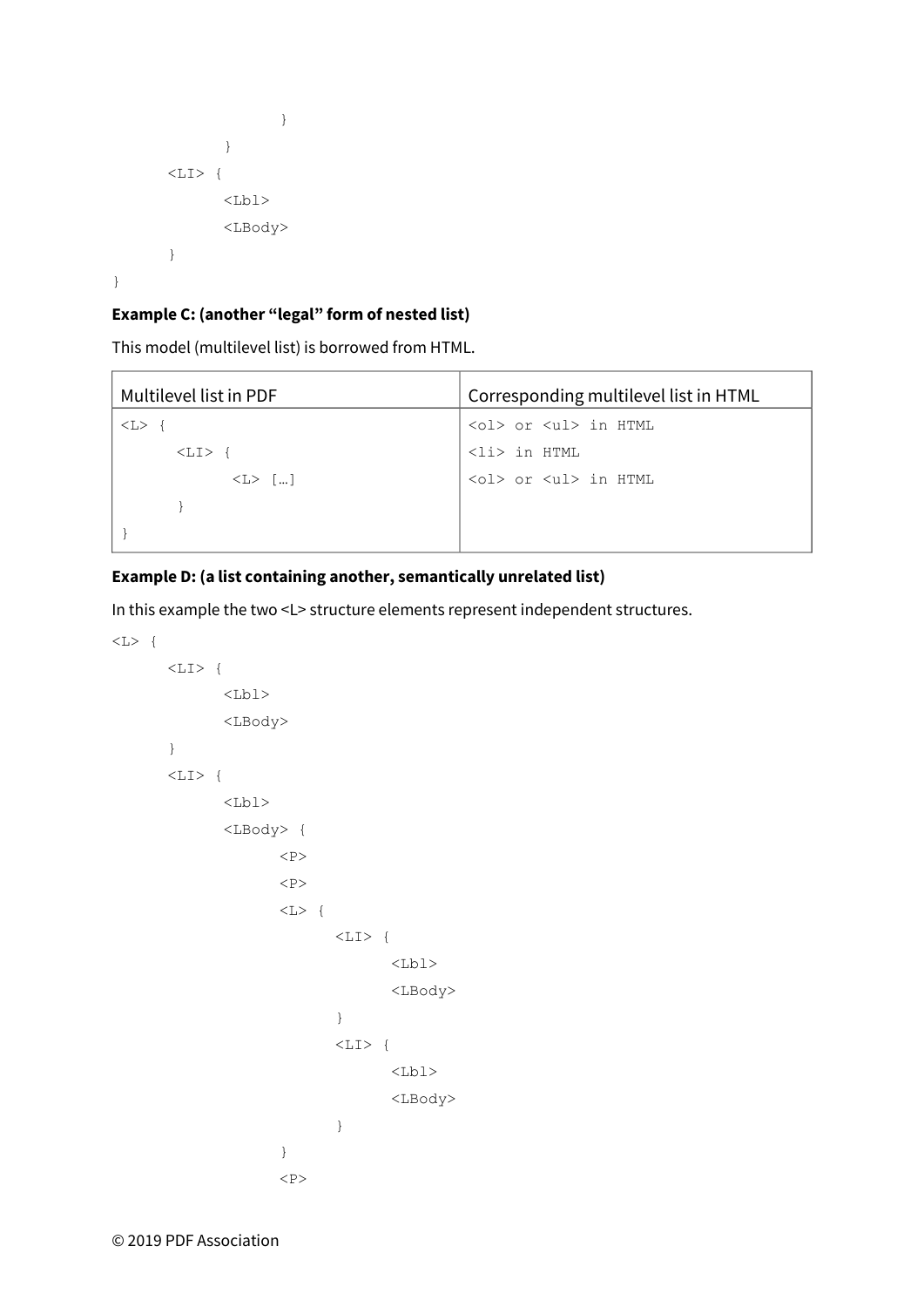```
 } 
         } 
        <LI>{
                <Lb1>
                 <LBody> 
        } 
}
```
### *4.2.5.2 Creation*

For each content item that has a list item marker – such as a bullet or list-numbering – semantic appropriateness requires that the list item marker is enclosed in a <Lbl> structure element.

Semantic appropriateness requires that, apart from the list-item's label itself, the semantic content of each list item be enclosed in an <LBody> structure element, including inline content or arbitrary complex structures.

### *4.2.5.3 Consumption*

It is recommended that processors expect to encounter real content as the direct child of an <LI> structure element. In such cases, it is recommended that processors treat such content as if it were enclosed in an <LBody> structure element.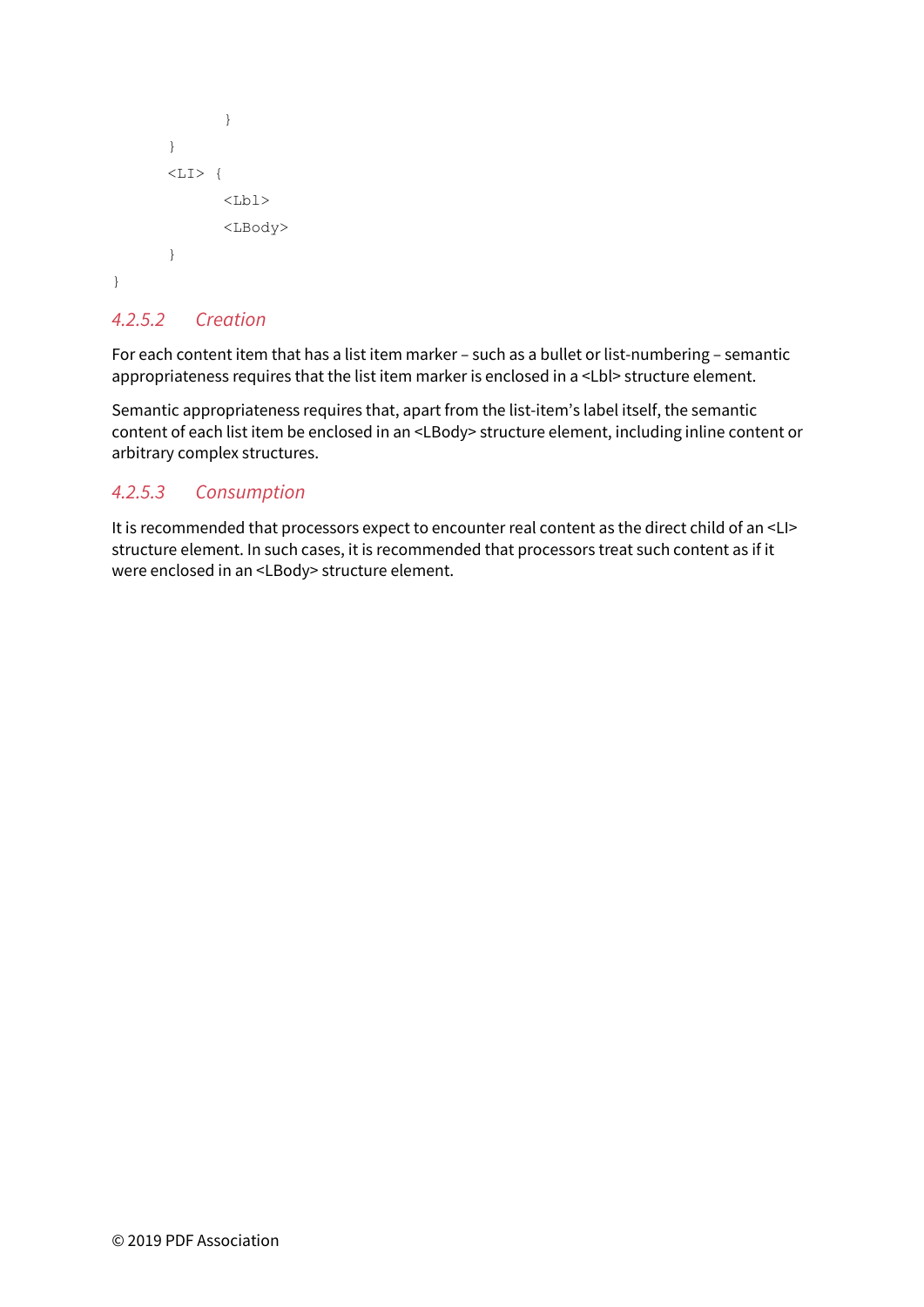# 4.2.6 <Table>, <TR>, <TH>, <TD>, <THead>, <TBody>, <TFoot>

Table structure types enclose content whose semantics are defined by representation in a matrix of rows and columns.

#### *4.2.6.1 Examples*

#### **Example A: (simple data table, without Headers and IDs)**

```
<Table> { 
      <TR> {
            <TD><TD>} 
      <TR> {
            <TD><TD>} 
}
```
#### **Example B: (more complex table, with headers, additionally structured)**

```
<Table> { 
       <THead> { 
             <TR>{
                     <TH ID="R1C1_Table" Scope="Column"> 
                     <TH ID="R1C2_Table" Scope="Column"> 
             } 
        } 
       <TBody> { 
             <TR> {
                     <TD> 
                    <TD>} 
             <TR> {
                     <TD ColSpan="2"> 
             } 
       <TFoot> { 
             <TR>{
                    <TD><TD>} 
       } 
}
```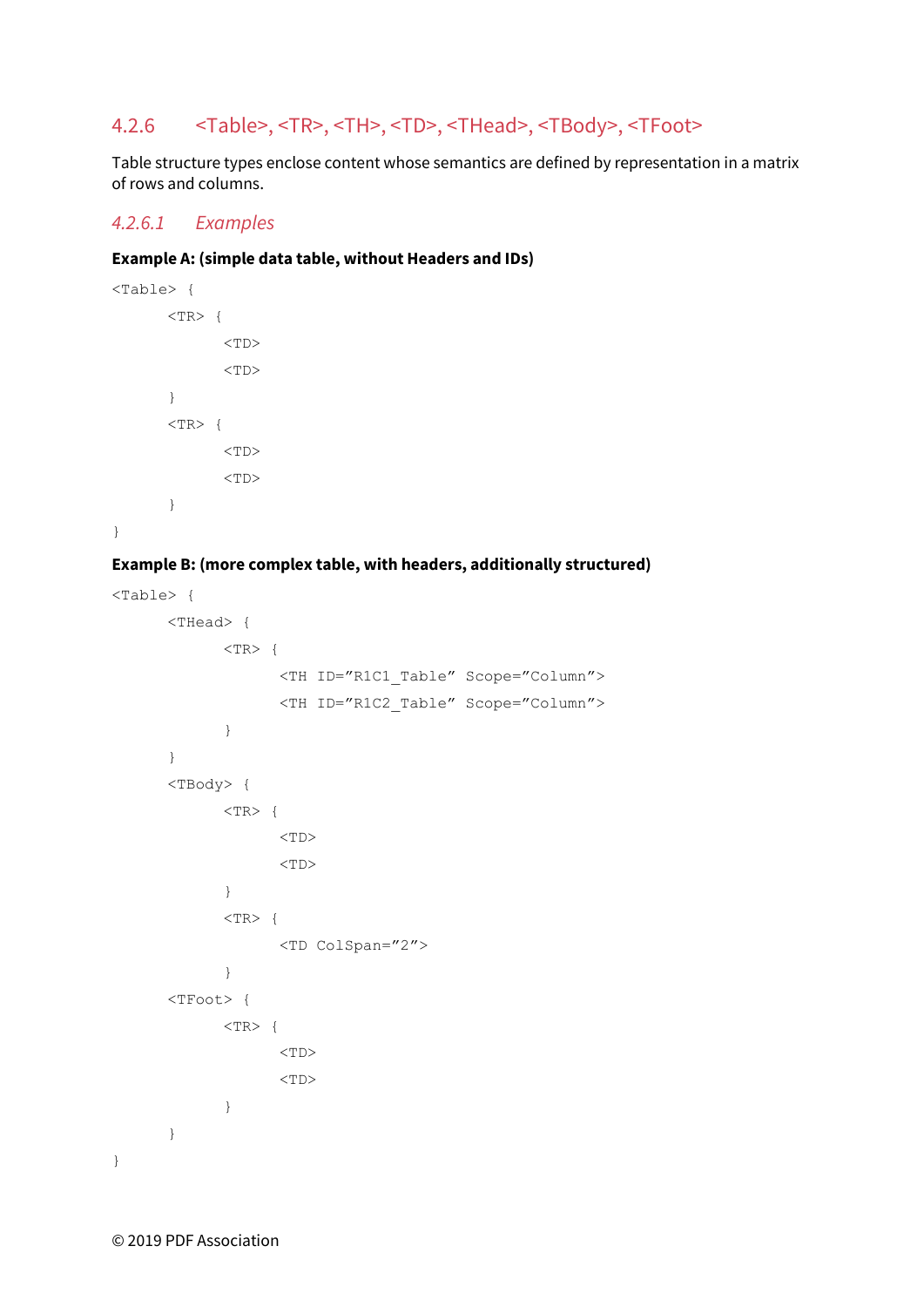# *4.2.6.2 Creation*

Semantic appropriateness requires that:

- irrespective of the use of table authoring tools, table structure elements cannot be used to represent content that does not depend on a matrix of rows and columns for its meaning (e.g., it would be incorrect to use table structure elements in a case where an author has used a table authoring tool simply to align logos with text).
- cells that span rows or columns include appropriate colspan and rowspan attributes.
- tables spanning multiple pages are structured as a single table. <TH> cells in repeated header rows or columns (e.g., in the case of tables that span multiple pages) are marked as artifacts.
- empty cells are always <TD> cells, never <TH> cells.
- table cells are always part of semantic table structures. An example of a semantically impermissible use of table cells would be an empty row or column separating content that is semantically two (or more) tables.

Rows and columns may use a mix of <TH> and <TD> cells to allow representation of complex tables.

The primary function of the optional <THead>, <TBody> and <TFoot> structure element types is to aid consuming software in repurposing paginated tables.

### *4.2.6.3 Consumption*

AT provides users with information about the relationship between <TH> and <TD> cells.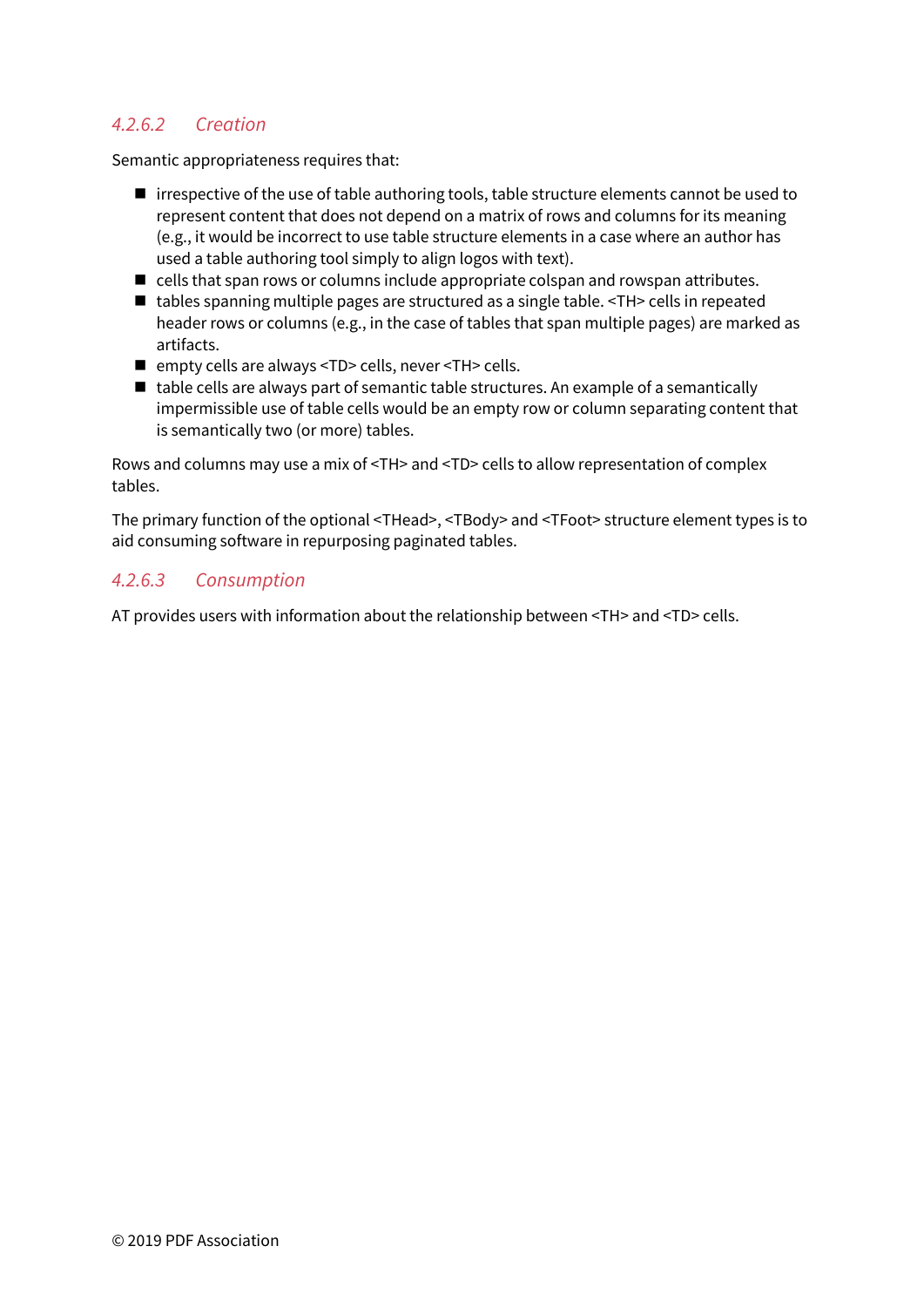# <Span>

The primary purpose of <Span> is to demarcate content for the purpose of applying semantic and other attributes. Although the <Span> structure element type itself has no inherent semantics, semantic information is provided by attributes employed on a given instance of a <Span> structure element type.

<Span> can serve in many capacities but is most useful for subdividing smaller regions of content, such as words within a <P>. <Span> may be used as a vehicle for language (**Lang**), replacement content (**ActualText**), alternate description (**Alt**) and expansion (**E**) attributes, and various presentational, layout and other attributes documented in ISO 32000-1, 14.8.5.4 "Layout Attributes".

# *4.2.6.4 Examples*

#### **Example A:**

```
<P> { This is the { 
       <Span E='National Aeronautics and Space Administration'> { 
              NASA 
      } 
press release. 
}
```
*4.2.6.5 Creation* 

No specific guidance provided.

*4.2.6.6 Consumption* 

No specific guidance provided.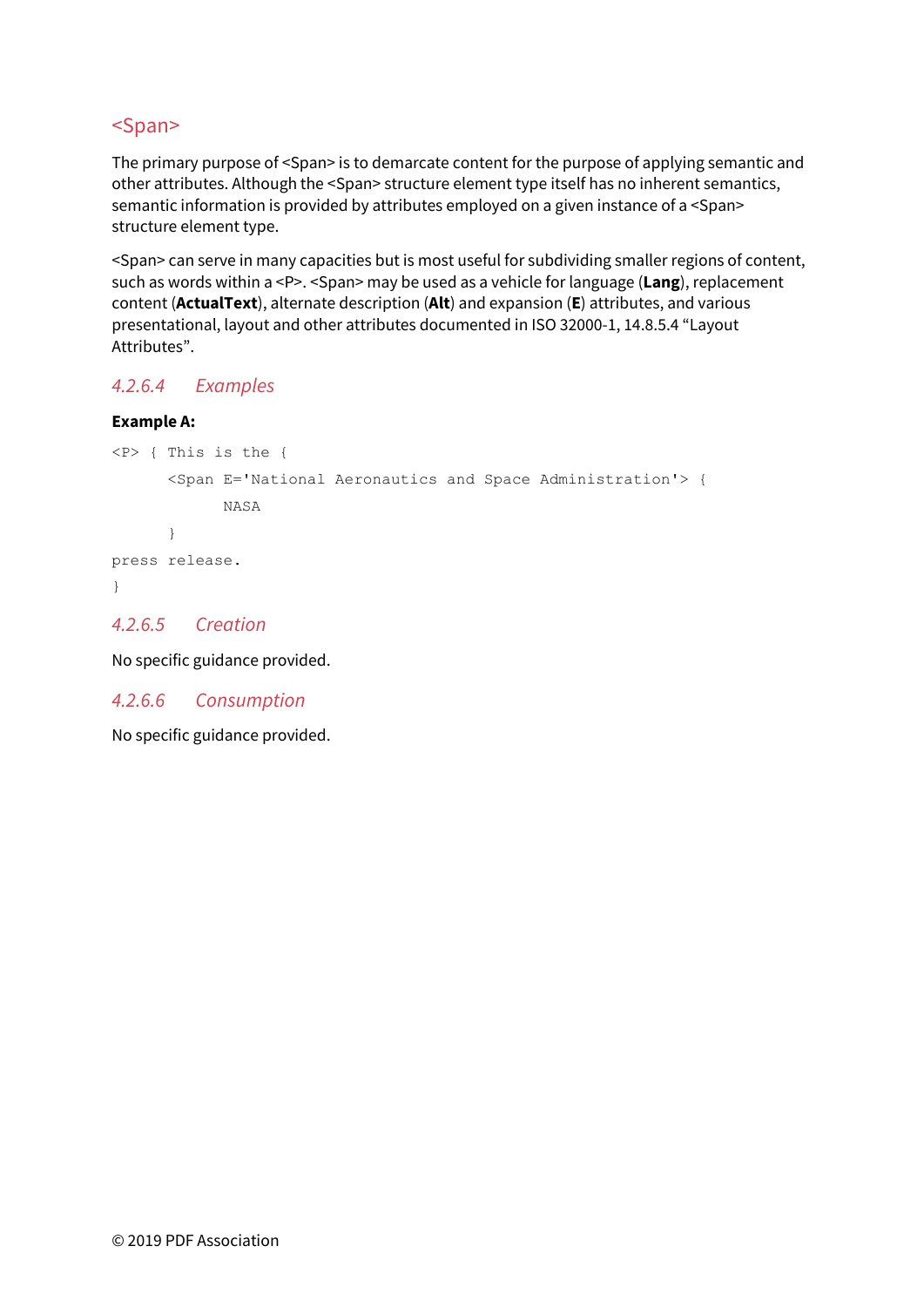### <span id="page-33-0"></span>4.2.7 <Note>

<Note> structure elements encompass footnotes and endnotes, and typically operate in conjunction with <Reference> structure elements.

#### *4.2.7.1 Examples*

#### **Example A: (Footnote tagged inline):**

A possible method for handling <Note> structure elements for which references exist is to locate the note directly following the reference in the logical reading order, as in the following (<Lbl> is most suitable to tag the reference symbol):

```
<br> <math>\langle P \rangle</math> { <Reference> { 
                           <Lbl>
             } 
             <Note> { 
                           <Lb1>
                           <br> <math>\leq</math> P} 
}
```
The following example includes a representation of a page-rendering followed by a representation of the structure appearing on the page. In this case the <Note> structure elements are located directly following their respective references in the text.

Lorem ipsum dolor sit amet, consectetur adipisicing elit, sed do eiusmod tempor incididunt.

The first reference<sup>1</sup> for the first footnote on this page, the second reference<sup>2</sup> for the second footnote on this page, and so on.

Duis aute irure dolor in reprehenderit in voluptate velit esse cillum dolore eu fugiat nulla pariatur.

- 1) The first idea is to understand footnotes
- 2) The second idea is to make them work in PDF

#### The tagged content of the example:

```
<P> { The first reference { 
      <Reference> { 
            <Lbl> {1) }
      } 
      <Note> { 
            <Lbl>\{1\}}
            <P> {The first idea is to understand footnotes}
```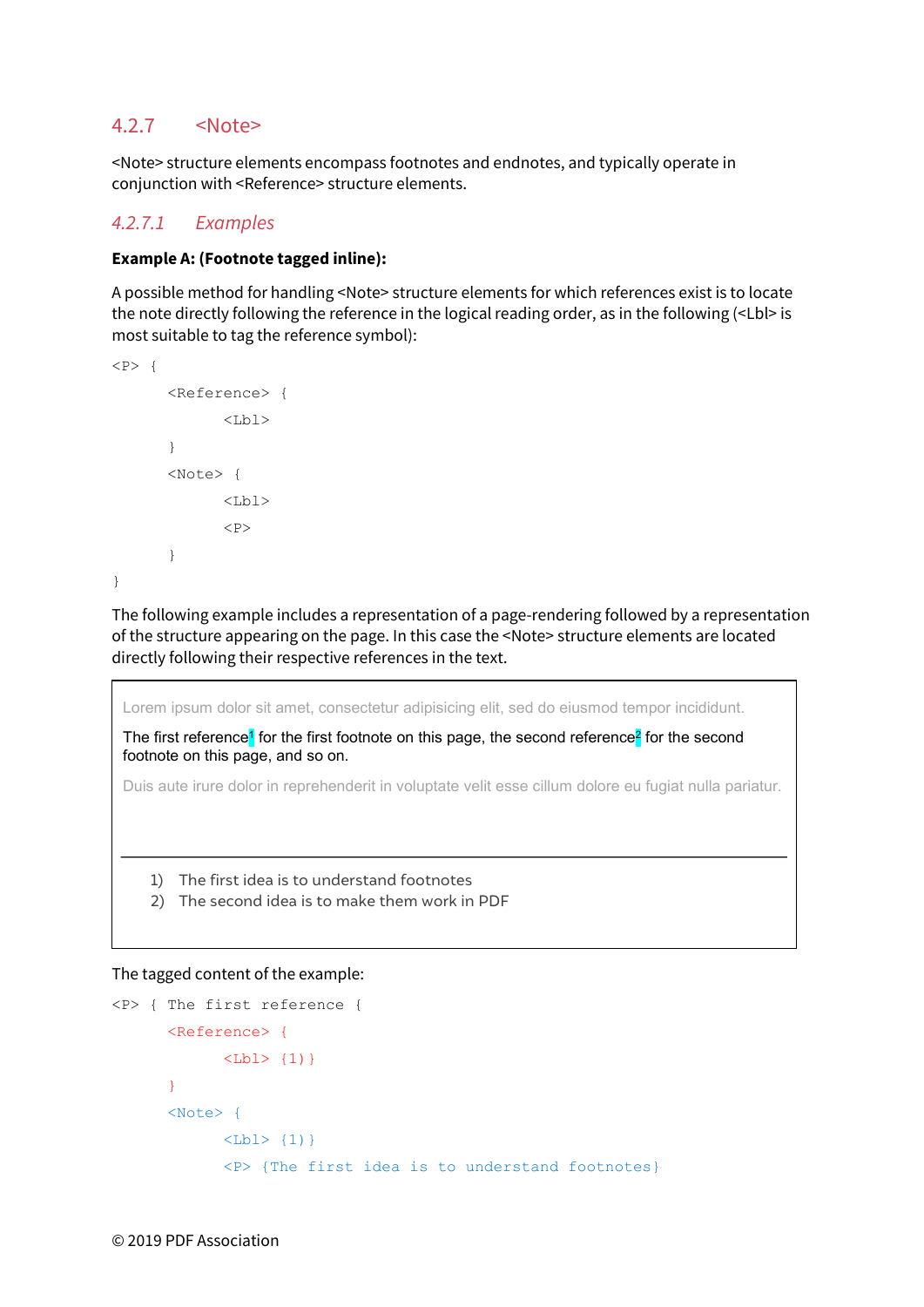```
} 
for the first footnote on this page, the second reference 
<Reference> { 
      <Lbl> \{2\}} 
<Note> { 
      <Lbl> \{2\}<P> {for the second idea is to make them work in PDF} 
} 
for the second footnote on this page, and so on.
```
#### **Example B: (Commonly-encountered work-around)**

}

**WARNING:** This approach is not official, but well-known and otherwise high-quality agents are known to use this work-around, so the ability to process this circumstance is recommended.

Simply put, it is recommended that developers be prepared to process instances in which a <Note> structure element occurs immediately after the structure element containing the <Reference> structure element that targets the <Note>.

In the following extended example, the logical presentation (in the structure tree) of the footnotes is shown highlighted while the physical rendering remains at the bottom of the page. As in Example A, above, a representation of the structure follows.



#### The tagged content of the example:

```
<P> { The first reference { 
      <Reference> { 
            <Lbl>\{1\}} 
      for the first footnote on this page, the second reference 
      <Reference> {
```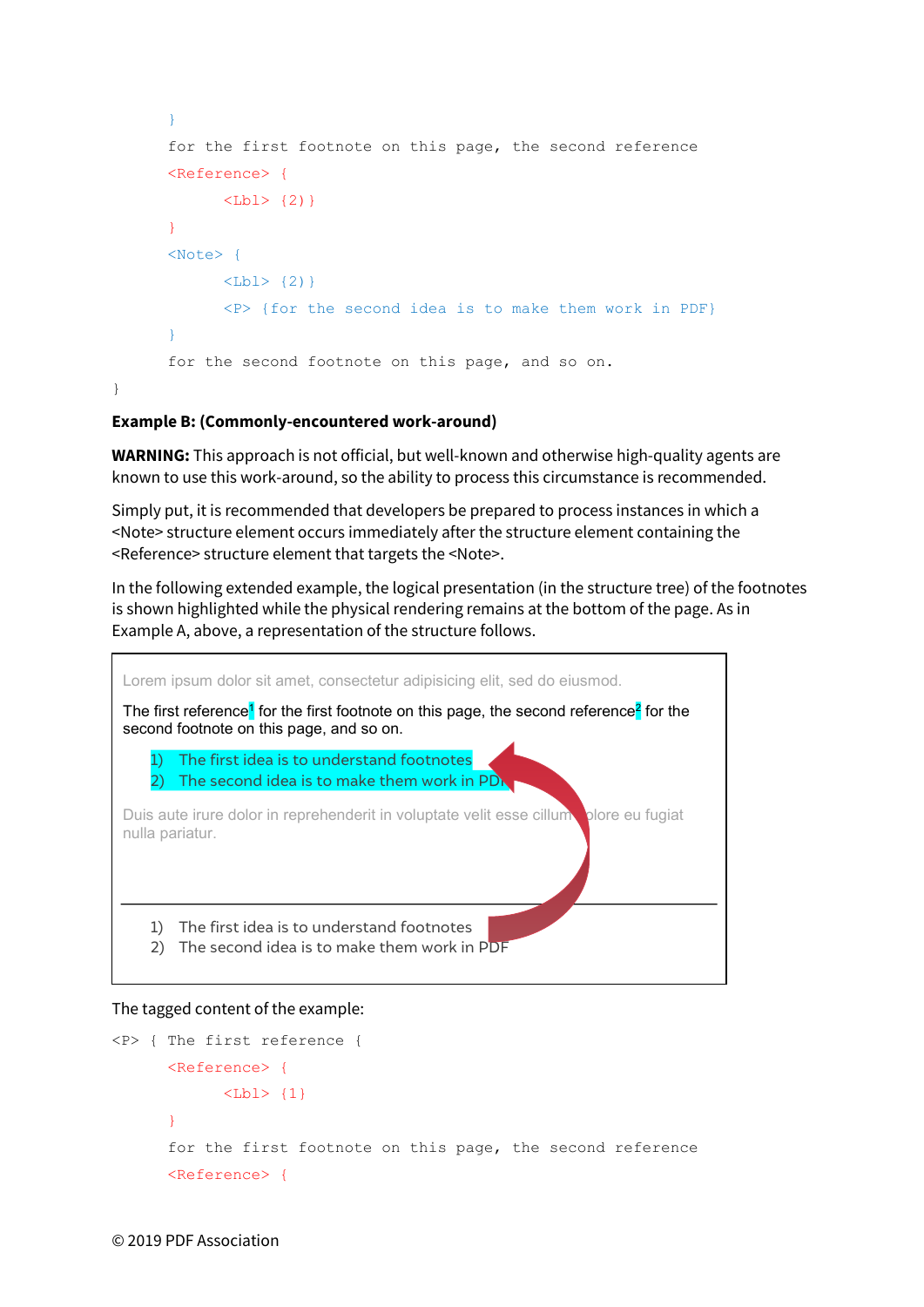```
<Lbl> {2} 
      } 
      for the second footnote on this page, and so on. 
      <Note> { 
            <Lbl>\{1\}}
            <P> {The first idea is to understand footnotes} 
      } 
      <Note> { 
            <Lbl> \{2\}<P> {for the second idea is to make them work in PDF} 
      } 
}
```
**Example C: (Footnote with link)** 

```
<P> [content] { 
       <Link> [Destination] { 
             \langleLink-OBJR>
             <Lbl>\{1\} } 
       [more possible content] 
      <Note> [the Destination of the Link] { 
             <Lbl>{1)}
             <P> [content of the footnote] { 
                     <Link> [Link back to the reference point] 
                          <Link-OBJR> 
             } 
       } 
}
```
*NOTE Links for footnotes, in both directions, are not required by PDF/UA, but are recommended.* 

#### **Example D: (Footnotes / endnotes referenced from multiple locations)**

Although ISO 32000-1 does not describe an explicit mechanism to address endnotes referenced from multiple locations, the use case is readily resolved by taking advantage of the fact that the contents of a given footnote's <Lbl> structure element are typically also present inside the corresponding <Reference> structure element.

### *4.2.7.2 Semantics of supplemental or explanatory content "notes"*

The term "Note" in running text is commonly used to identify supplementary content for content contained within another element. It is semantically inappropriate to apply <Note> structure elements to such "notes". Instead, such cases are best distinguished by a grouping element, as in the following example:

```
<Part> [A grouping element] {
```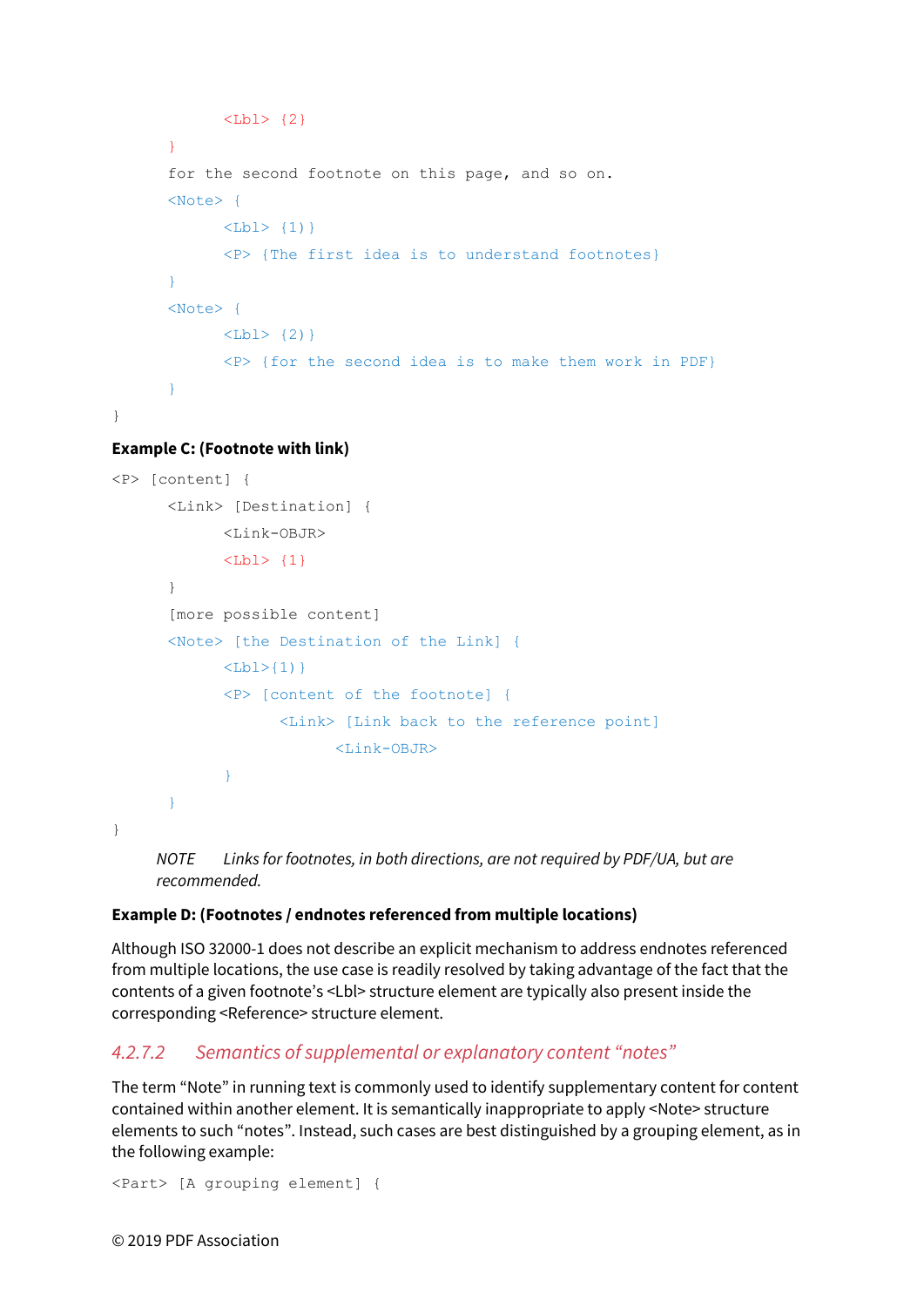```
 <P> [content] 
 <P> [A note pertaining to the content]
```
Especially in the context of <L>, <Figure>, <Formula> or <Table> structure elements, <Caption> is usually the semantically appropriate structure element rather than a <Note>.

# *4.2.7.3 Creation*

}

It is strongly recommended that <Note> structure elements only be used for explicitly referenced content such as footnotes, endnotes, or table or figure notes (a type of footnote), irrespective of pagination.

As shown in Example B, in PDF 1.7, association between a <Reference> and its <Note> structure element may most readily be accomplished by ensuring that the <Lbl> in a <Reference> structure element matches the <Lbl> in the corresponding <Note> structure element. However, this approach is only fully reliable when:

- the label is not repeated elsewhere in the document, or
- the same-labelled <Note> follows the <Reference> in the logical reading order.

Notes may be inline, block or grouping elements, and therefore may include substructures.

# *4.2.7.4 Consumption*

Following Example B, to find notes for a given reference, from a <Reference> structure element, search forward in the logical reading order for a <Note> structure element containing a <Lbl> structure element with the same content as the <Reference> structure element's <Lbl>.

Optionally, provide a mechanism to hide <Note> content unless visited from a <Reference>. In general, AT conforming to PDF/UA is obliged to provide functionality that presents <Reference> and <Note> structure elements in a suitable way, for example:

- informing the user when a <Reference> is encountered
- providing navigation to the associated <Note> content
- $\blacksquare$  allowing a user to return to the <Reference> after visiting the matching <Note>
- $\blacksquare$  skipping <Note> structure elements when reading text sequentially
- handling <Note> structure elements as ILSE, BLSE or grouping elements, depending on usage.

*NOTE 1 <Reference> and <Note> structure elements do not exist in HTML.* 

*NOTE 2 Due to limitations in the underlying PDF specification, although PDF/UA-1 requires ID attributes on <Note> structure elements, they provide no added value to consuming processors.* 

A link on a reference may target a Destination (ISO 32000-1, 12.3.2 "Named Destinations"), however, use of this feature by AT requires detailed session navigation. Absent such navigation, it is recommended to allow users to return to the <Reference> structure element in the text (this applies to all document-internal links; not just in the Reference/Note context).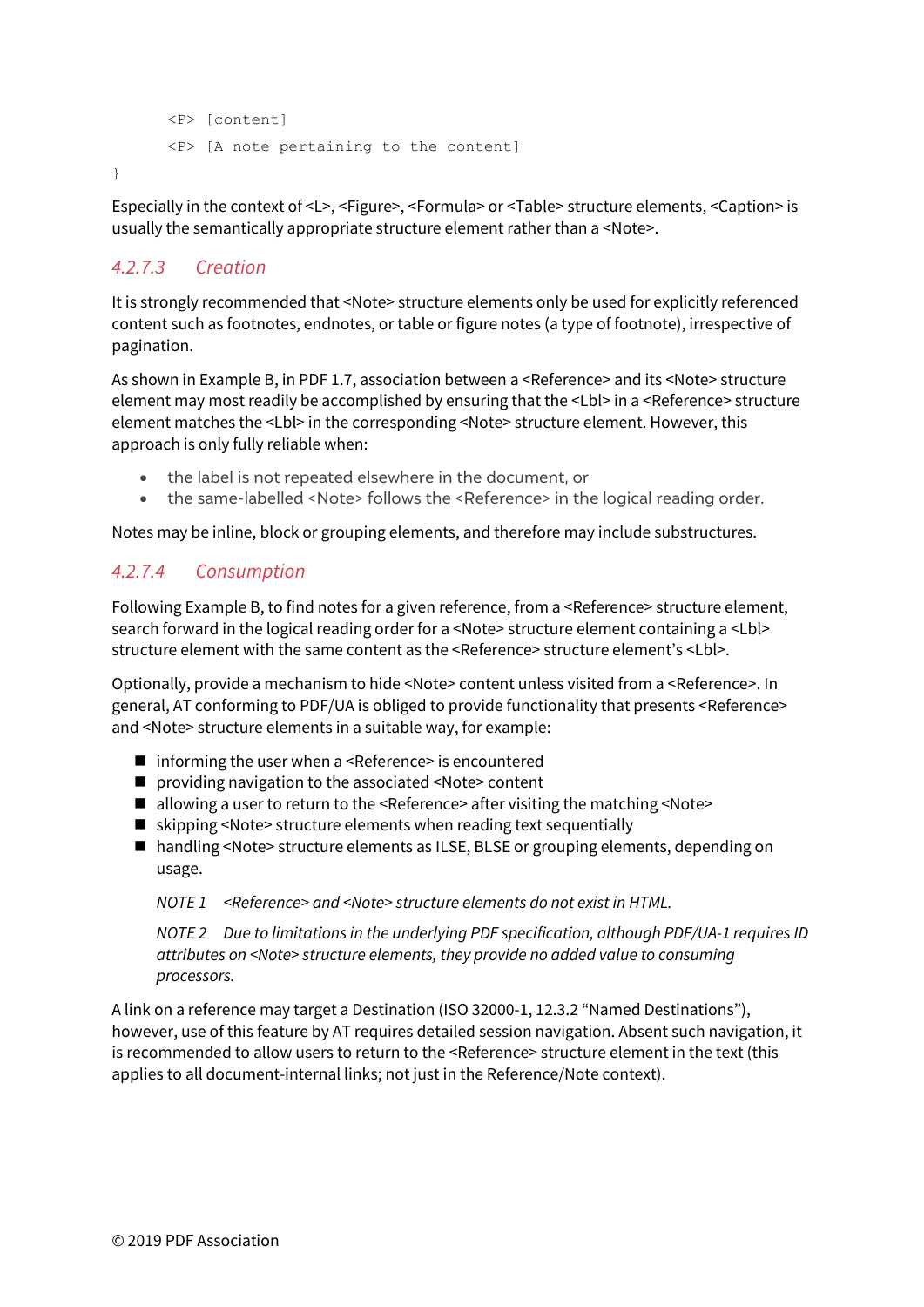### 4.2.8 <Reference>

<Reference> structure elements encompass content that refers to other content, typically, the contents of respective <Note> structure elements (se[e 4.2.7,](#page-33-0) ["<Note>"](#page-33-0) for additional guidance in that context) or within an <Index> or <TOC>. It is mostly often used as an inline element.

<Reference> elements do not, by themselves, imply any specific interactivity. If interactivity is desired, Link annotations (and their respective <Link> structure elements) are needed. See "Link within Reference" in this subclause.

### *4.2.8.1 Examples*

#### **Example A: (usage within a paragraph)**

```
<P> [content] { 
      <Reference> [content of reference, e.g. "1"] 
      } 
possible more content 
}
```
#### **Example B: (usage within a <TOC>)**

```
<TOC> {
       <TOCI> { 
             <Reference> {The content of a headline} 
      } 
}
```
#### **Example C: (usage within a <TOC> including <Reference> & <Link>)**

#### (This example is copied from claus[e 4.1.4\)](#page-14-0)

```
< TOC> {
     <TOCI> { 
        <br> <math>\langle P \rangle</math> { <Reference> { 
                  <Link> { 
                       <Link-OBJR> 
                       <Lbl> [In cases where the TOCI is numbered] { 
1.1.1 } 
                       <Span> { 
                       Introduction .................. page 5 
 } 
 } 
 } 
 } 
     }
```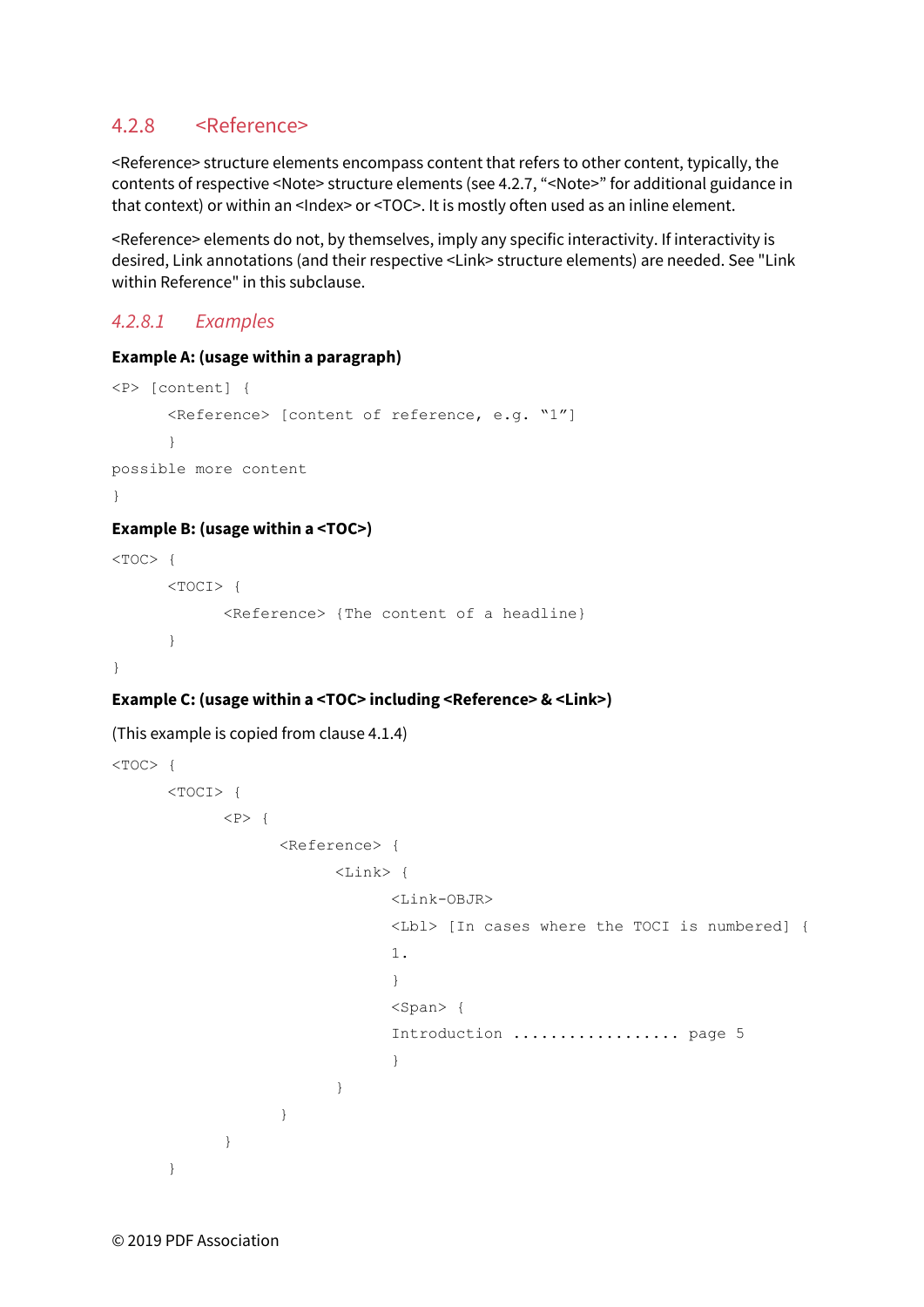# *4.2.8.2 Creation*

Whether a <Reference> structure element is used in the context of a cross-reference or in the context of a footnote or endnote may be distinguished by the presence of a <Lbl> structure element as follows:

- A <Reference> structure element containing a <Lbl> structure element is assumed to point to a footnote / endnote, bibliography reference or other such target. In such cases, the contents of the <Lbl> structure elements in both the originating and target structure elements exactly match, and in addition, there is no footnote / endnote present between a <Reference> structure element and its corresponding footnote / endnote with the same <Lbl>.
- A Reference structure element not containing a <Lbl> structure element is assumed to be a cross-reference. This also applies to <Reference> structure elements contained in <TOCI> or <Index> structure elements as defined in ISO 32000-1 Table 333.

### *4.2.8.3 Consumption*

Based on the creation practice proposed above it is always possible to determine the <Note> corresponding to a given footnote or endnote's <Reference> structure element, as follows:

- When encountering a footnote or endnote <Reference> structure element, use the contents of the <Lbl> structure element as an identifier. Search forward for the first <Note> structure element containing the identifier as the content of its <Lbl> structure element.
- It is possible to find the originating <Reference> from a given <Note>'s <Lbl> by means of scanning backwards in the document to find the matching <Lbl> in a <Reference> structure element.

#### *NOTE: <Reference> and <Note> structure elements do not exist in HTML.*

An AT wishing to take advantage of <Reference> can offer a means of round-trip navigation from a <Reference> structure element to the matching <Note> structure element. It is recommended that such implementations take into account that more than one <Reference> may point to the same <Note> structure element.

#### **<Link> within <Reference>**

<Reference> elements can include <Link> structure elements. The nesting of <Link> elements within <Reference> elements is expressed by some APIs with two announcements of a link instead of one. This behavior is semantically inappropriate.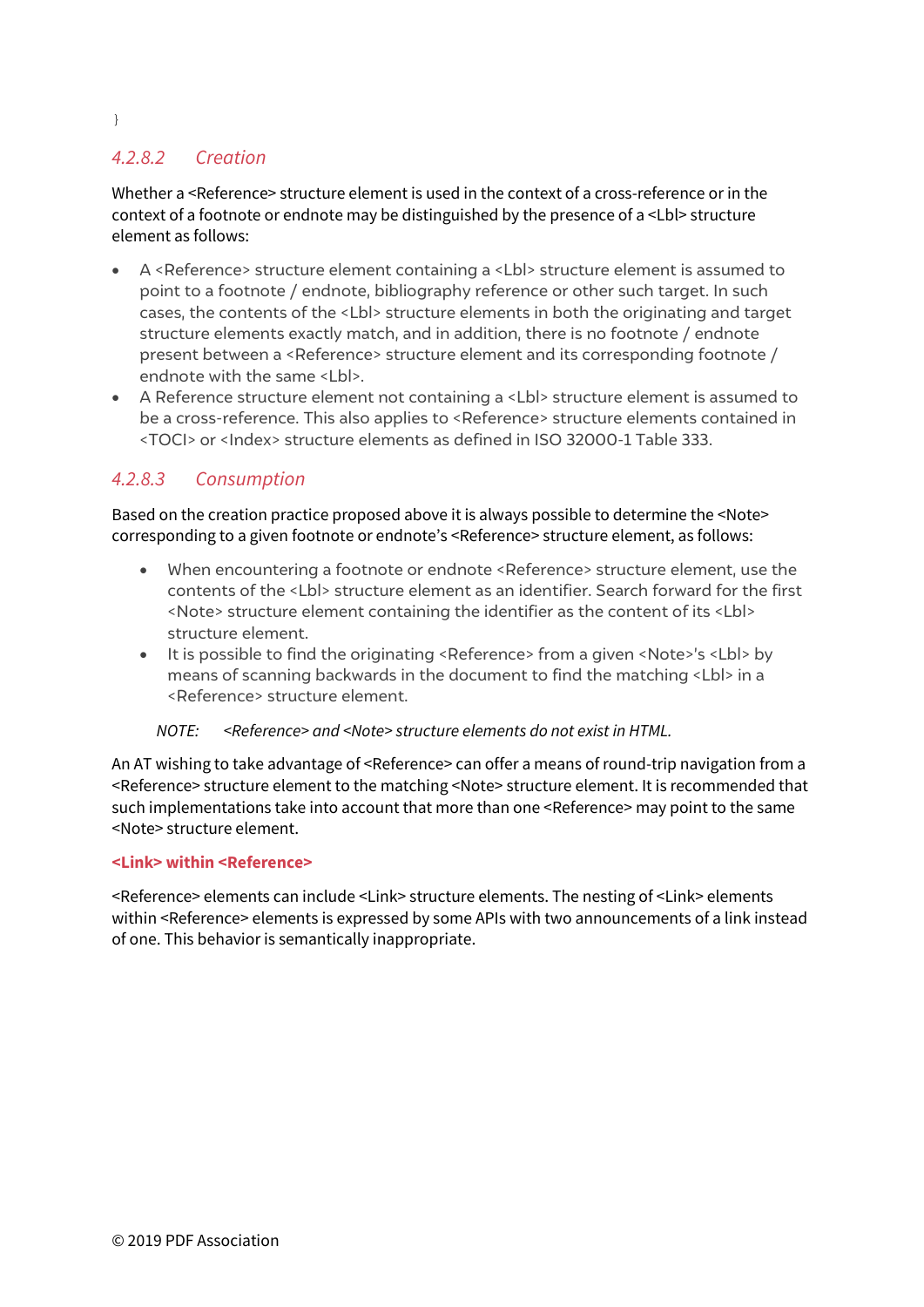# 4.2.9 <BibEntry>

Intended to semantically identify individual entries in a bibliography, this structure element simply serves to group content for reuse.

Support for this structure element by AT is not anticipated.

#### *4.2.9.1 Examples*

None provided.

#### *4.2.9.2 Creation*

No specific guidance provided.

#### *4.2.9.3 Consumption*

No specific guidance provided.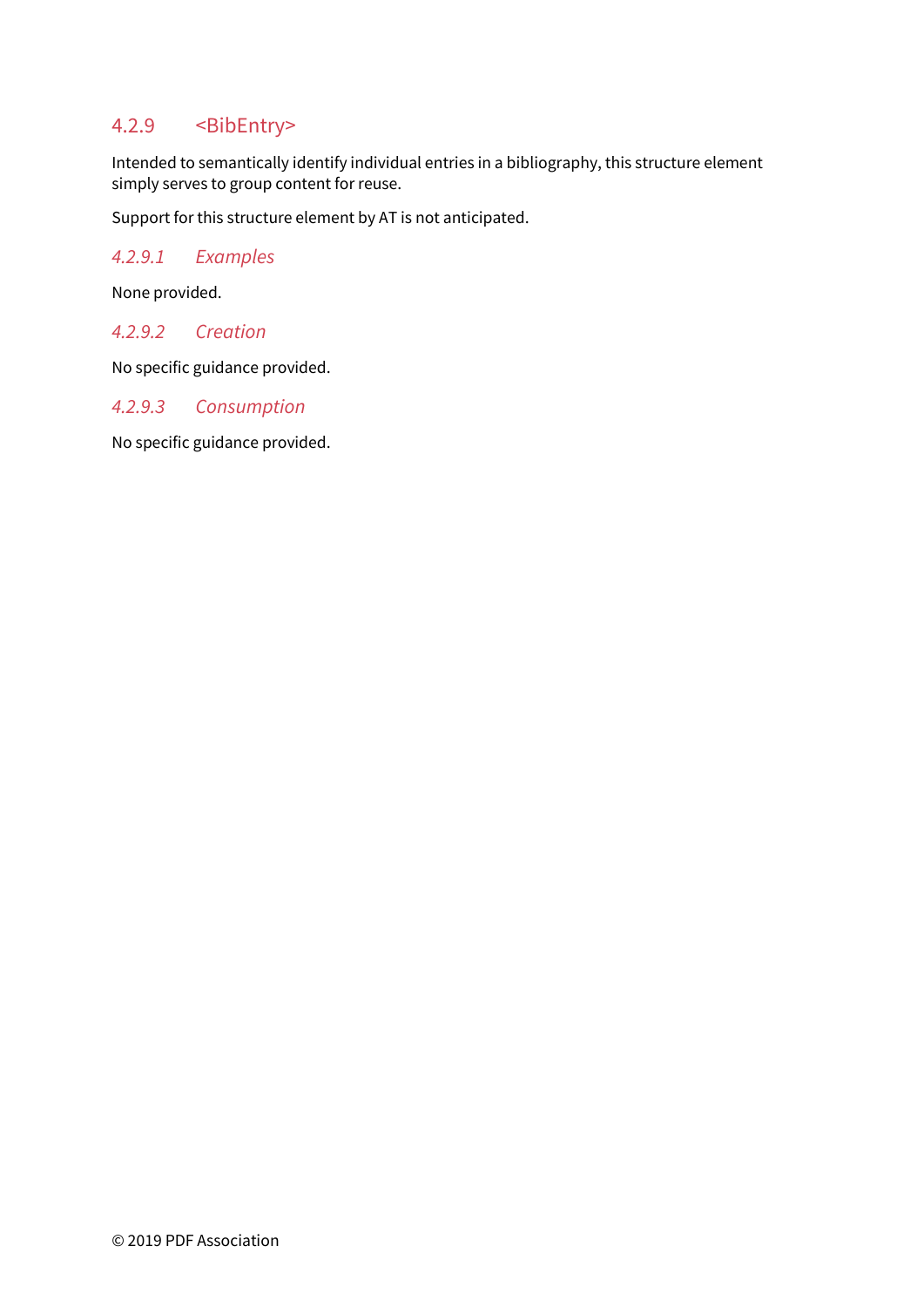# 4.2.10 <Code>

Intended to semantically identify code examples, this structure element serves to indicate that enclosed content would preferably be represented precisely; without further modification (for example: justification, cleanup of white space). However, use of this structure element does not imply that extraction would result in usable code.

Support for this structure element by AT is not anticipated.

#### *4.2.10.1 Examples*

None provided.

### *4.2.10.2 Creation*

No specific guidance provided.

#### *4.2.10.3 Consuming*

No specific guidance provided.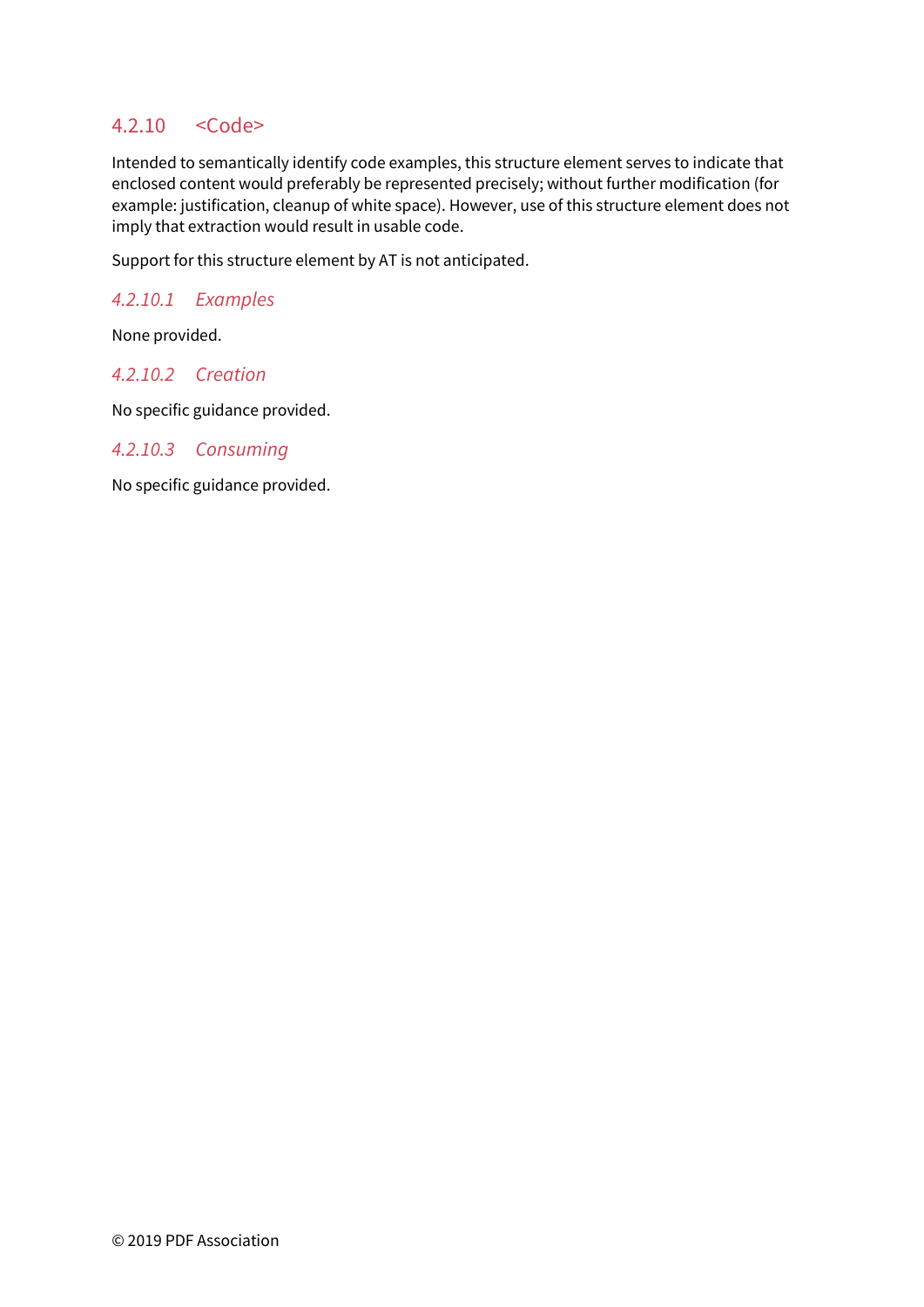### $4.211$   $\le$  link>

The <Link> structure element typically associates content and actionable link annotation(s).

#### *4.2.11.1 Examples*

#### **Example A:**

```
<P> { Visit the 
        <Link> { 
               [link text, eg. URL of the website] 
              OBJR-xxx (https://…) 
       } 
today! 
}
```
#### *4.2.11.2 Creation*

PDF/UA-1 does not require that <Link> structure elements enclose content.

#### **Multiple link annotations enclosed in a single <Link> structure element**

To avoid ambiguity, it is recommended that link annotations enclosed by a single <Link> structure element have the same action.

Support for QuadPoints allows for more reliable experiences with interactive viewers. Without QuadPoints, very common cases (e.g. URLs breaking across one or more lines) may lead to multiple annotations and undesirable user experiences.

Although in general OBJRs may appear at any location within the <Link> element, for links that span pages, it is recommended that all OBJRs be next to each other in the logical order, as in the following example:

```
<br> <math>\langle P \rangle</math> { <Link> { 
                  [PAGE 7] 
                   https://www 
                   OBJR 1 
                  [page break] 
                  [PAGE 8, link continues] 
                  OBJR 2 
                   .pdfa.org 
         }
```
}

#### **The Contents key**

Although required by PDF/UA-1, in practice, many common tools do not provide easy access to the **Contents** key of link annotations. Many (or most) current-generation AT and other software do not process this key. Typical workarounds to achieve formal PDF/UA conformance include automated population of the **Contents** key from (for example) the **Alt** key in the <Link> structure element.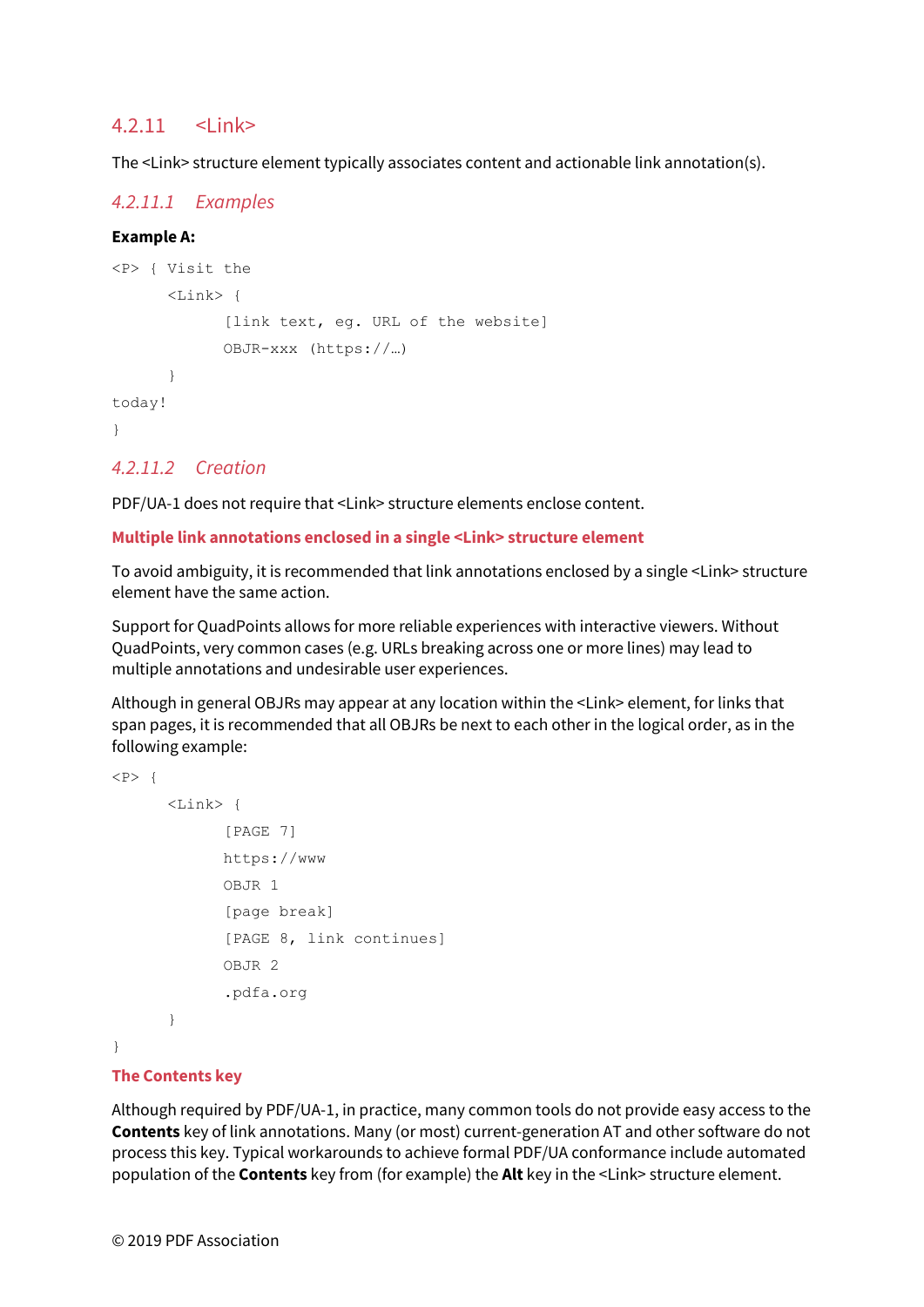*NOTE: Relaxation of the Contents key requirement in PDF/UA-1 is anticipated in PDF/UA-2.* 

#### *4.2.11.3 Consumption*

As discussed above, it is recommended to be prepared for cases in which multiple links are encoded representing a single (logically speaking) link object (e.g., a single semantic link spanning two lines of text).

In the case where a single <Link> structure element encloses multiple link annotations, and where all link annotations have identical targets, and if it is semantically correct to do so, representing a single link to the user is likely to deliver a better user experience.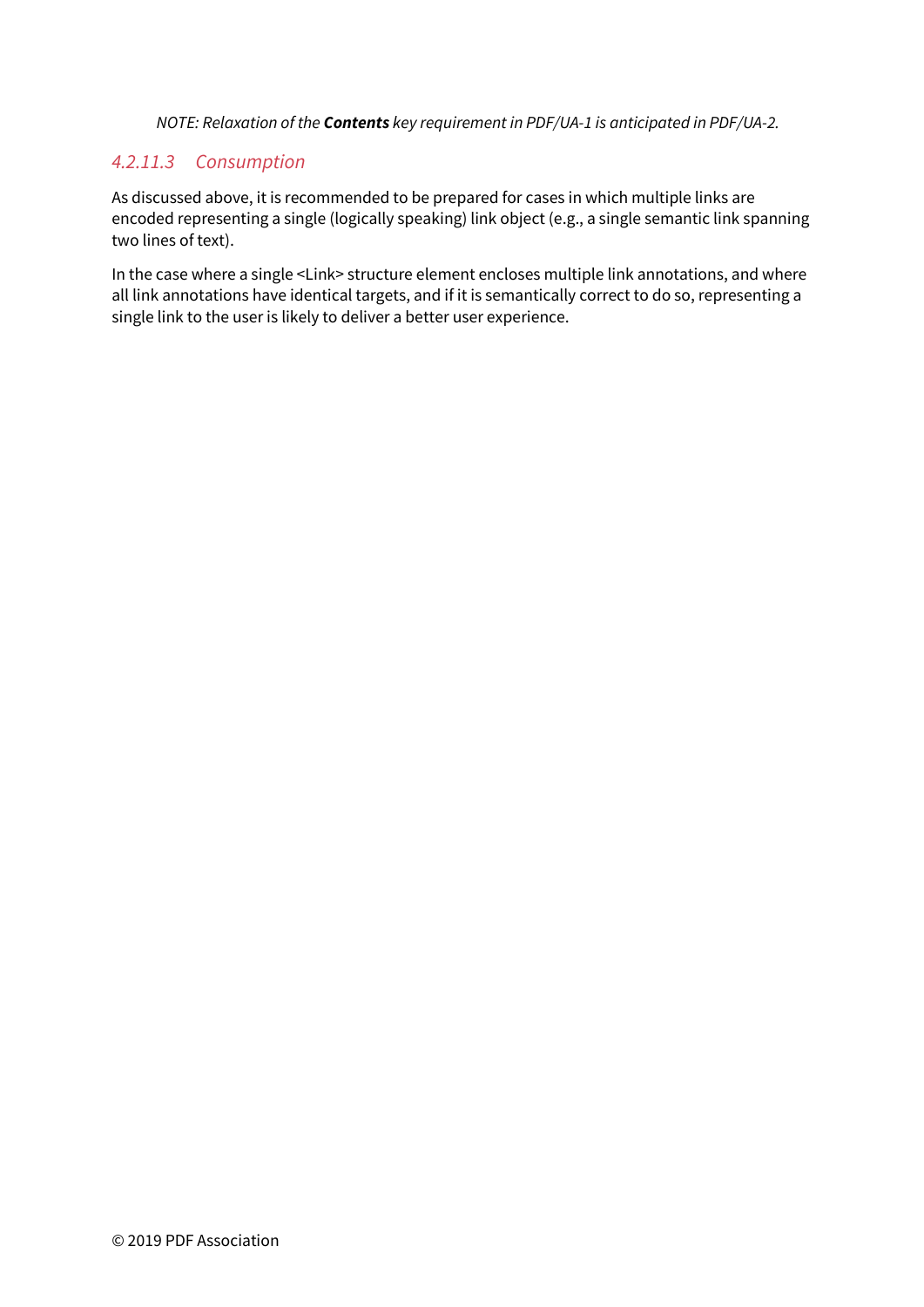# 4.2.12 <Annot>

The <Annot> structure element encloses annotations other than links and widgets (se[e 4.3.3,](#page-49-0)  $"$  <Form  $"$ ).

There are two classes of annotations:

- Markup annotations, or annotations used like markup annotations. The <Annot> structure element encloses the marked-up content and the object reference to the actual annotation. These may be nested.
- Other annotations. The <Annot> structure element typically only encloses the reference to the actual annotation.

### *4.2.12.1 Examples*

#### **Example A:**

```
<Annot> { 
       Content 
       OBJR [pointing to <Annot> of type "Highlight"] 
}
```
Annotations may contain video, 3D and other non-PDF content, the accessibility of which is outside the scope of this Guide. It is recommended that developers seek out appropriate guidance on ensuring these formats are accessible.

### *4.2.12.2 Creation*

A challenge can arise when content to be marked up by a markup annotation is not already represented by a structure element, and thus cannot be directly associated with the annotation. In such a case it is often semantically appropriate to enclose the marked-up content in markedcontent sequences which can then be associated with the <Annot> structure element together with the actual annotation.

Some housekeeping might be necessary regarding other marked-content sequences and structure elements around the marked-up content.

### *4.2.12.3 Consumption*

It's vital to avoid a case where consumers experience two renditions of the same alternative content. Accordingly, it is recommended that processors be sensitive to the use of the **Contents** key in the annotation as well as the use of the **Alt** property on the enclosing structure element.

When presenting marked-up content to a user, it is recommended that the following aspects be included in that presentation:

- $\blacksquare$  The marked-up content
- $\blacksquare$  The fact that the content is marked-up, and the type of markup annotation
- The contents of the Annotation's content entry
- $\blacksquare$  Any annotations that are replies to the Annotation

While not mandated by conforming reader provisions in PDF/UA-1, it is recommended that processors also make available annotation properties, for example: author, subject, status, date/time, checkmark.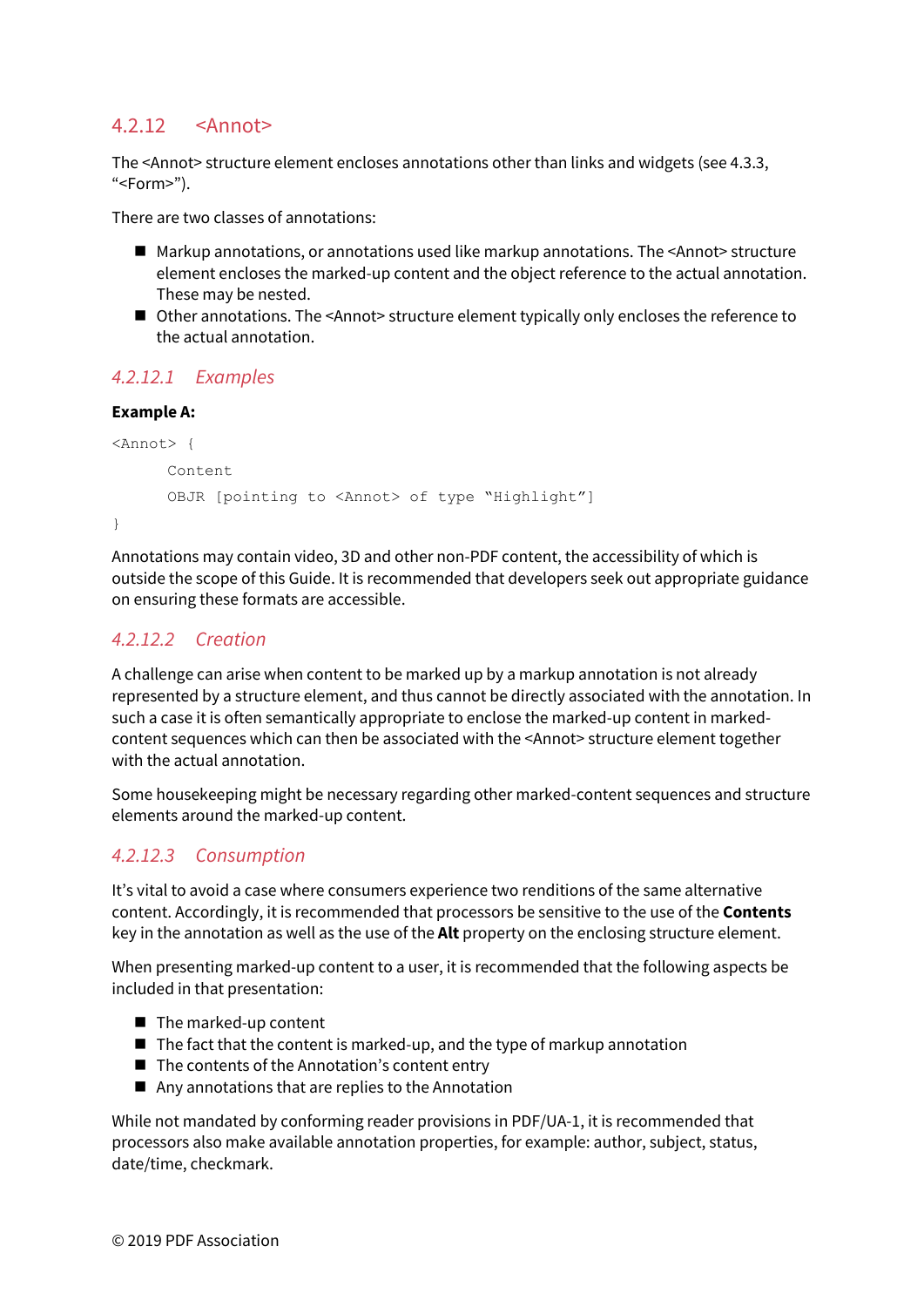# 4.2.13 <Quote>

<Quote> encloses quoted content within a paragraph (inline element). See also <BlockQuote> a block-level element that encloses longer portions of quoted content.

#### *4.2.13.1 Examples*

#### **Example A:**

A quote within a paragraph:

```
<P> { some text { 
             <Quote> {quoted text} 
       } 
      more text 
}
```
#### *4.2.13.2 Creation*

Where quoted content exists inside a paragraph or other block-level structure element, the <Quote> structure element is used.

Where quoted content does not exist inside a paragraph or other block-level structure element, the <BlockQuote> structure element is used.

### *4.2.13.3 Consumption*

It is recommended to present quoted content such that a consumer can distinguish between quoted and unquoted content.

For example, text-to-speech (TTS) could use voicing changes or beeps to indicate a quote, whereas a visual presentation using text extraction / reflow may benefit from a text styling change.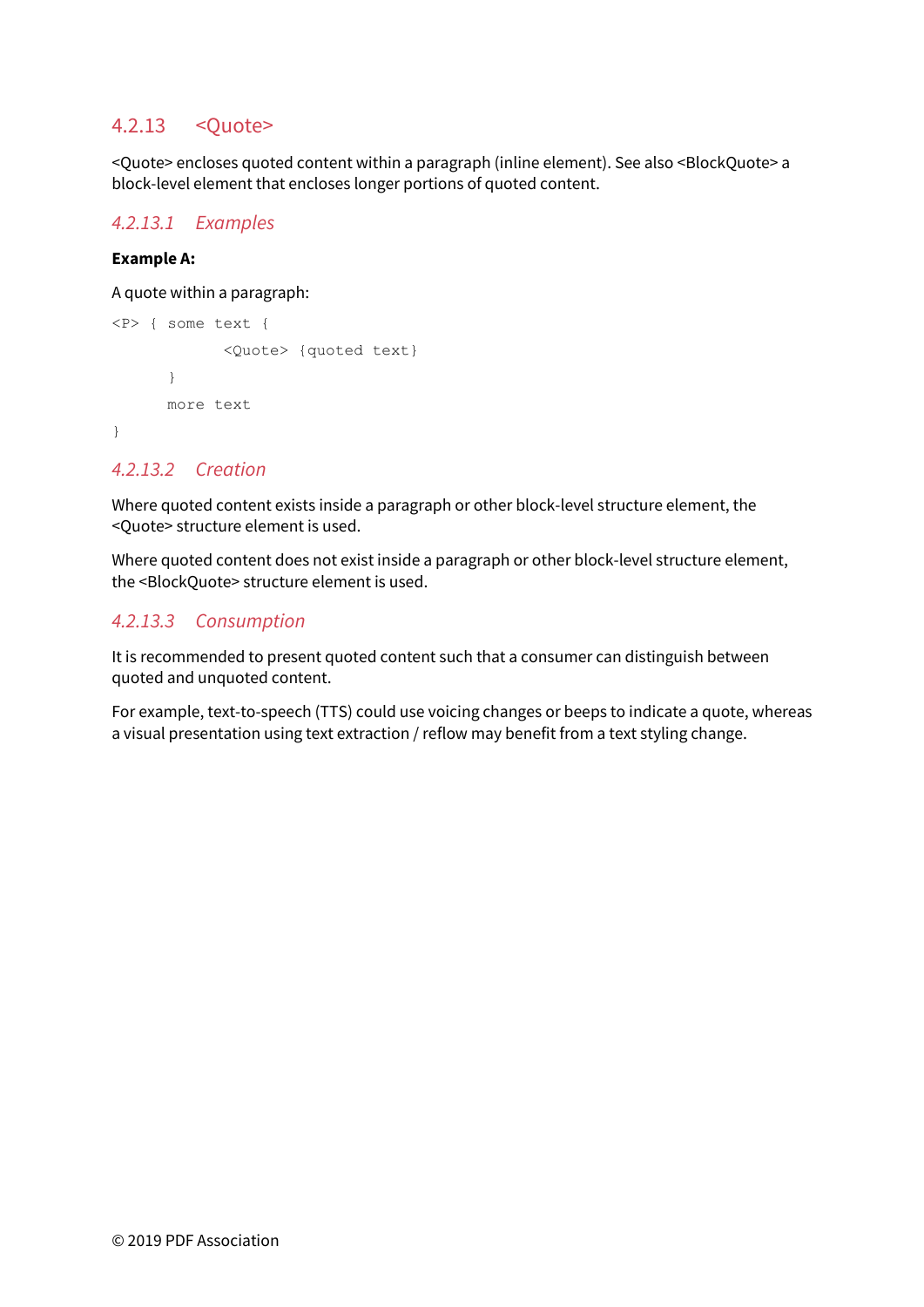# 4.2.14 <Ruby>, <RB>, <RT>, <RP>, <Warichu>, <WT>, <WP>

These structure elements represent specific cases in Japanese typography. *No guidance provided at this time.*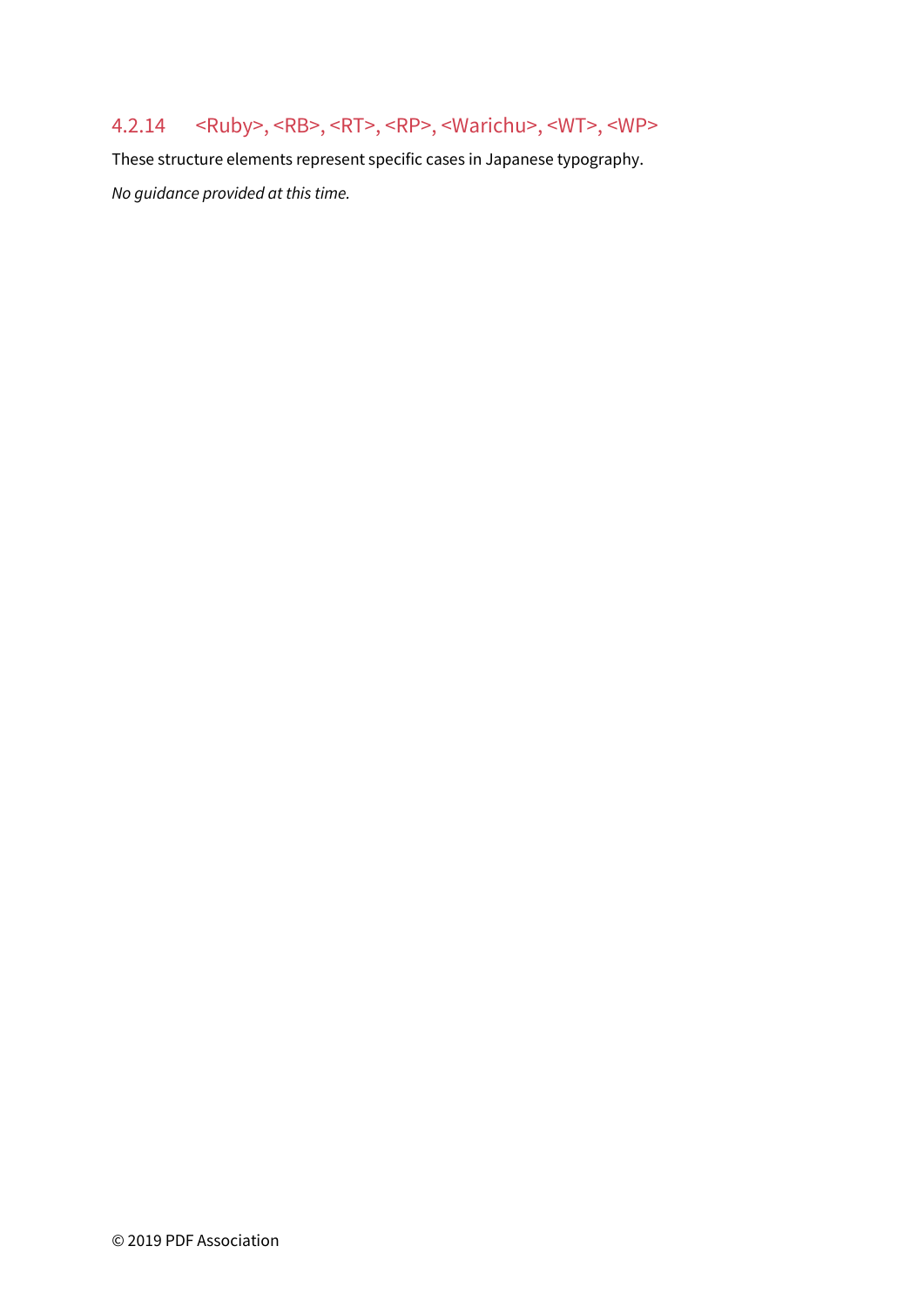# <span id="page-46-0"></span>4.3 Illustration elements

# 4.3.1 <Figure>

A <Figure> element encloses content that, however encoded, represents non-textual visual content (e.g., a photograph, an illustration, etc.).

PDF 1.7 does not specify a mechanism to associate <Figure> structure elements with their <Caption> structure elements, or associate multiple figures together, or apply a caption to multiple figures.

In the context of <Figure> structure elements, it is recommended to locate the <Caption> structure element following the <Figure> structure element, as this practice ensures a reasonable context for the <Caption> is provided to users of relatively basic consumption software.

*NOTE In principle, other grouping elements such as <Part>, <Sect>, etc. could be used. In most cases, however, these would be semantically inappropriate for the purpose of grouping <Figure> structure elements.* 

### *4.3.1.1 Examples*

#### **Example A: (A <Figure> with a <Caption> following the <Figure> )**

| <fiqure></fiqure> | [A structure element enclosing an actual image] |  |
|-------------------|-------------------------------------------------|--|
|                   | {CONTENT} [The actual image or illustration]    |  |
|                   | <caption> [The Figure's caption]</caption>      |  |

#### **Example B: (A <Figure> with a <Caption> preceding the <Figure>)**

|                   | <caption> [The Figure's caption]</caption>      |  |  |
|-------------------|-------------------------------------------------|--|--|
| <fiqure></fiqure> | [A structure element enclosing an actual image] |  |  |
|                   | [The actual image or illustration]<br>{CONTENT} |  |  |

#### **Example C: (Multiple <Figure> elements with <Caption>elements)**

| <fiqure></fiqure>   | [A structure element enclosing an actual image] |  |  |
|---------------------|-------------------------------------------------|--|--|
| {CONTENT}           | [The actual image or illustration]              |  |  |
| <caption></caption> | [The first figure's caption]                    |  |  |
| <fiqure></fiqure>   | [A structure element enclosing an actual image] |  |  |
|                     | {CONTENT} [The actual image or illustration]    |  |  |
| <caption></caption> | [The second figure's caption]                   |  |  |

#### **Example D: (<Figure> without <Caption>)**

While it's preferred for <Figure> structure elements to include <Caption> elements there are many use cases where a <Figure> does not have a <Caption> (e.g.: a logo, title-page image, in-line graphics such as smileys, symbols or other illustrative content). Such cases may be handled as in the example:

<Figure> {CONTENT} [The actual image or illustration]

#### *4.3.1.2 Creation*

No specific guidance provided.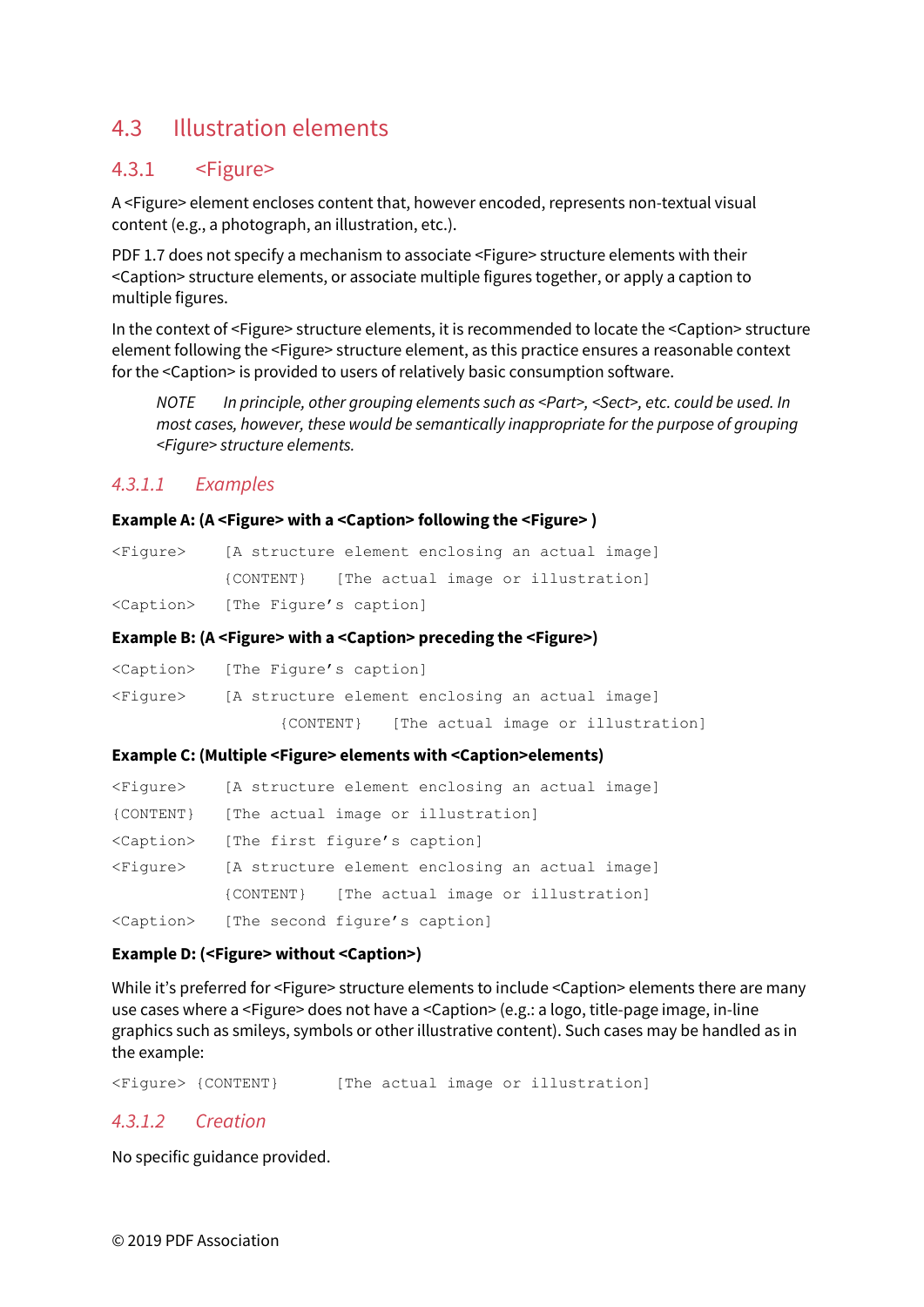### *4.3.1.3 Consumption*

In the case of a <Figure>'s <Caption> element, it is recommended that both the <Caption> and the **Alt** property for the <Figure> be presented to the user.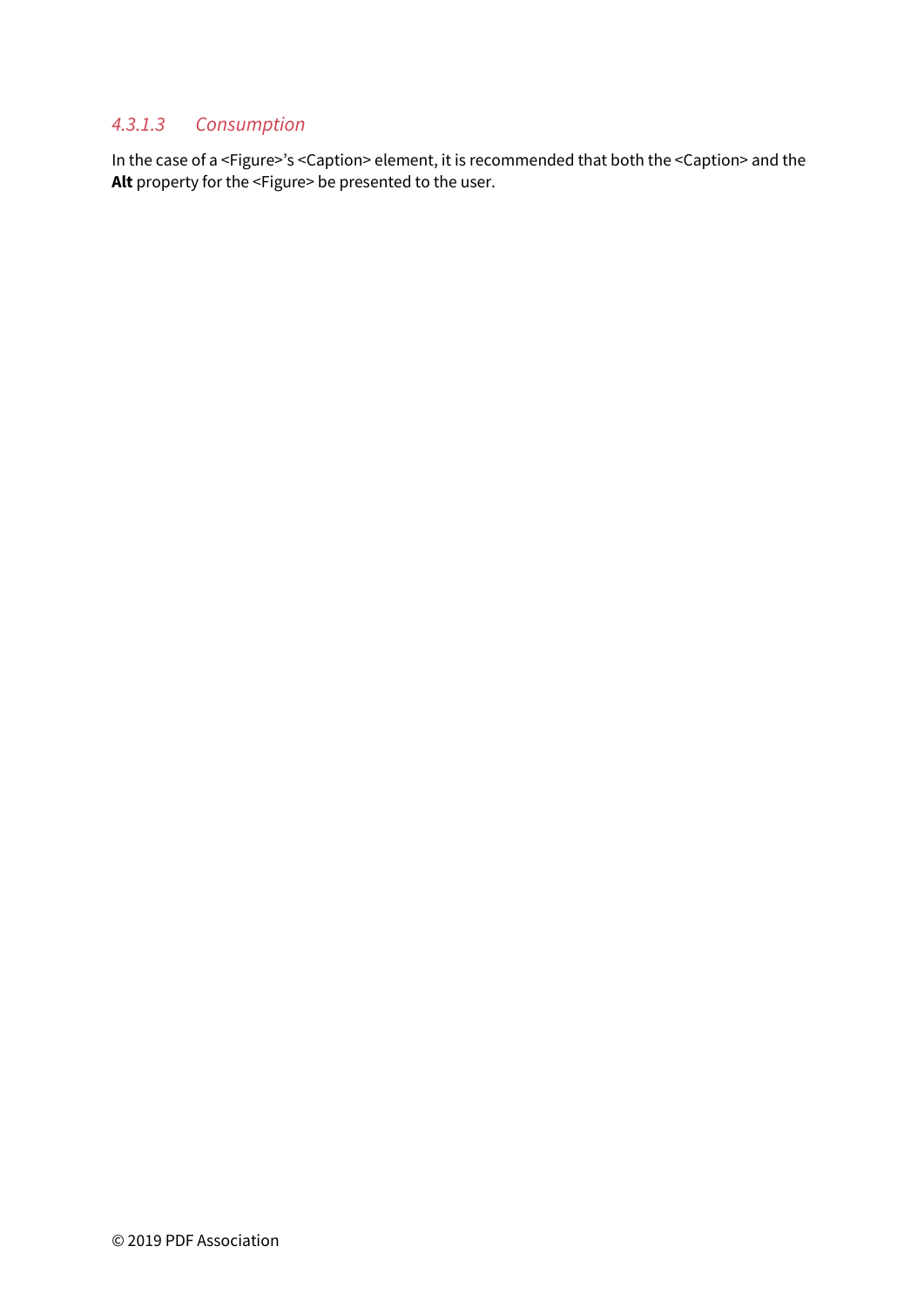# 4.3.2 <Formula>

Encloses content normally perceived as a formula or equation, whether used inline or as a display formula (block level). The use of <Formula> is not limited to math; it may (in principle) be applied in other areas of science such as chemistry or physics.

Individual symbols may or may not be enclosed in a <Formula> based on context.

# *4.3.2.1 Examples*

#### **Example A: (Formula as Text)**

 $<$ Formula>  $\{2 + 2 = 4\}$ 

#### **Example B: (Formula as a Figure)**

```
<Formula> { 
        \text{Span} \text{ActualText} = "2 + 2 = 4"}
```
# *4.3.2.2 Creation*

For formulas represented with raster and/or vector images, it is semantically appropriate to use <Formula> rather than a <Figure> structure element since these objects, whatever their encoding, are in a semantic sense, formulas, not figures.

Consider using MathML as (in PDF 1.7) custom structure types mapped to <Span>. For table-like structures, consider leveraging **Table** structure elements. Map the <Math> structure element to <Formula>.

Note that PDF/UA requires that a <Formula> structure element include an **Alt** attribute (PDF/UA-1, 7.7).

It is recommended that although content inside a <Formula> structure element may make use of an **ActualText** property, it's preferred to do so only on very small pieces of content, such as ligatures. It is recommended that the **ActualText** property be on the respective <Span> structure element, not the <Formula> structure element.

### *4.3.2.3 Consumption*

Due to ambiguities in English, where "figure" may be understood to refer to a mathematical formula, quite often the <Figure> structure element is used to enclose math, which is semantically incorrect. It is recommended that processors be prepared to encounter this case.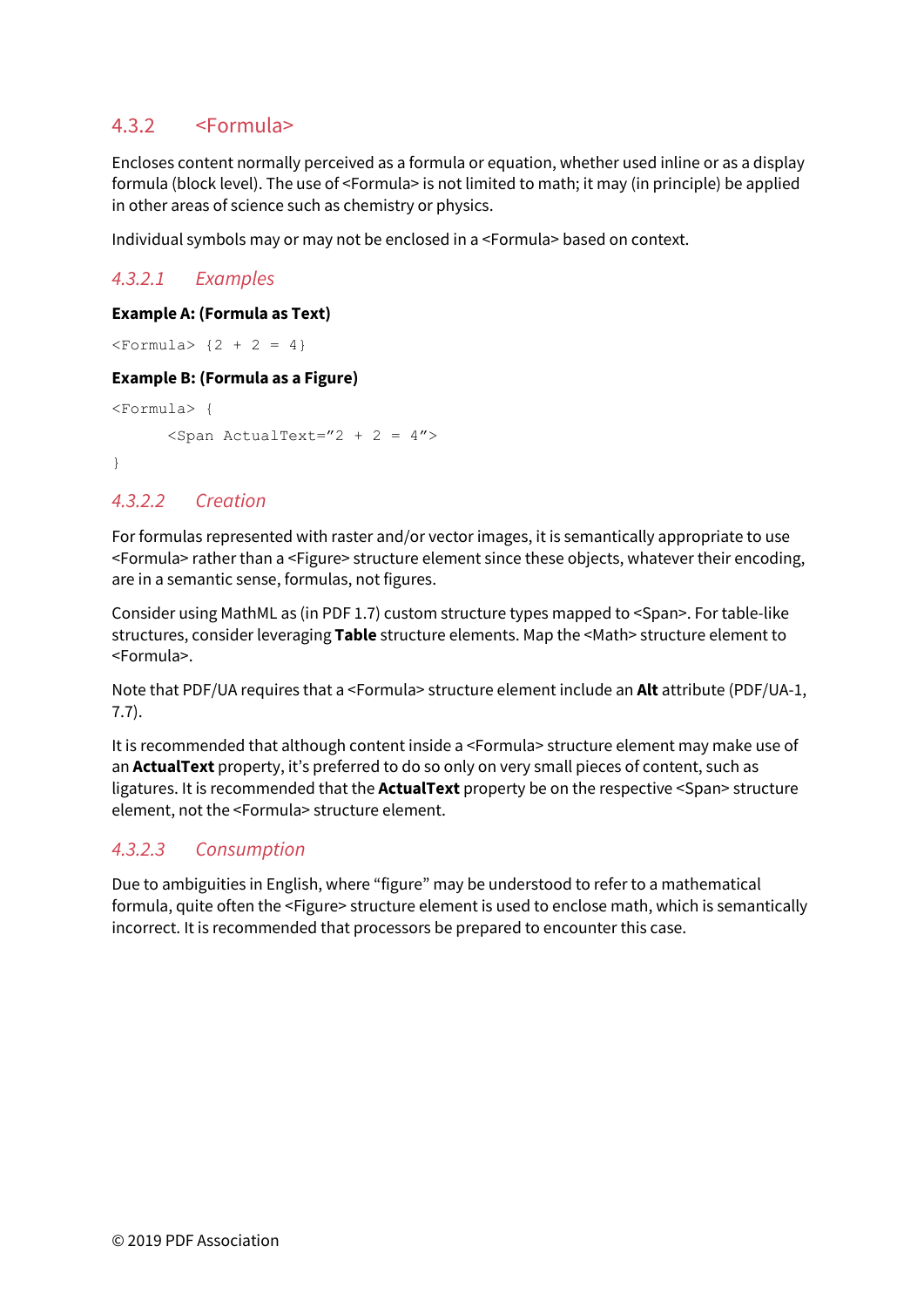# <span id="page-49-0"></span>4.3.3 <Form>

<Form> structure elements are used to enclose form field widgets (ISO 32000-1, 12.5.6.19), identifying and ordering them for consumption by AT. Some types of PDF form fields have a single interactive object (in PDF parlance, a "widget annotation") associated with them (e.g., pushbutton or text form field), others, as in the case of radio button groups, can have several interactive objects associated with them.

# *4.3.3.1 Form fields vs. widget annotations*

Each <Form> element encloses a single widget annotation. This implies that for form fields with several widget annotations, several <Form> elements are necessary. There is no pre-defined element in the logical structure of the document that ties together widget annotations belonging to the same form field; instead, the data model relies on the **T** key (form field name).

Regarding non-interactive forms, se[e 5.3,](#page-58-0) ["PrintField attributes"](#page-58-0).

# *4.3.3.2 Labeling form fields*

ISO 32000 does not provide any specific mechanism for identifying form field labels in page content. Such association can only be provided by way of context and logical ordering (i.e., placement of a <Lbl> structure element next to the form field and/or the <Form> elements associated with it. Accessible PDF forms are those in which both logical and Acroform structures are in alignment.

### *4.3.3.3 Radio button form fields*

A radio button form field contains widgets for each button within the radio button group. The <Form> structure element in the logical structure always points to widgets. For a form field with two radio buttons, two <Form> structure elements are required to link them to the logical structure.

#### **The Opt entry**

The optional **Opt** key accommodates cases where the value of each radio button is not suitable for presentation to human users. Using the **Opt** array, each radio button's value can be associated with a more human-readable version of that value. The example shown below uses "F" and "H" for the values; the **Opt** key provides more readable versions of these values in the form of "Frau" and "Herr".

A simple radio-button example:

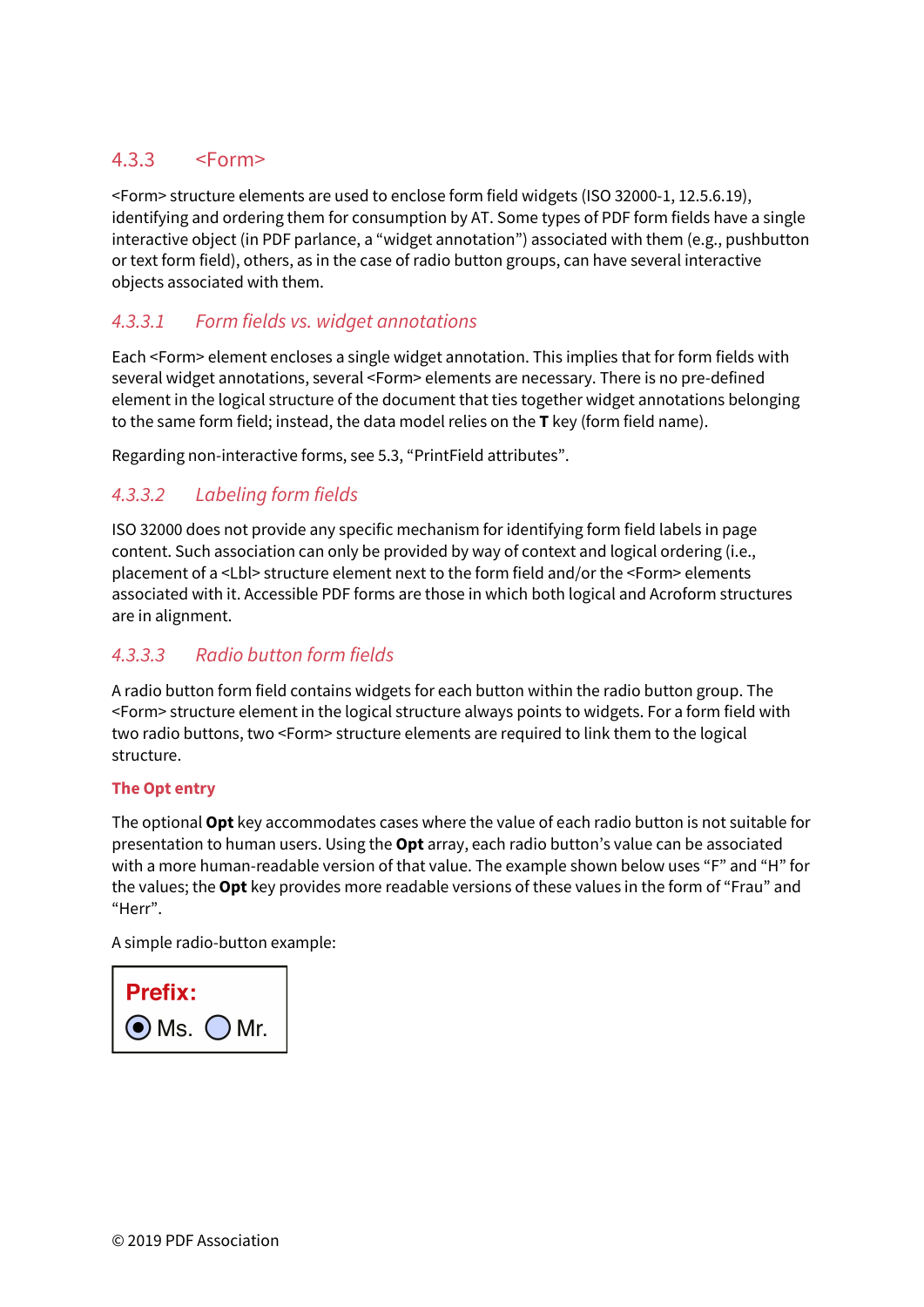| Logical Structure    | Acroform Structure                                  |  |
|----------------------|-----------------------------------------------------|--|
| <h2> {Prefix:}</h2>  | <<                                                  |  |
| $ \langle P \rangle$ | /FT/Btn                                             |  |
| $<$ Form $>$ {       | /Ff 33603584 % - "radio button"                     |  |
| widget               | $/T$ (Prefix)                                       |  |
| Ms.                  | /TU (Prefix)                                        |  |
| $\}$                 | $/\nabla / MS$                                      |  |
| $<$ Form $>$ {       | /Opt [ % - order must match that of the /Kids array |  |
| widget               | (Ms.)                                               |  |
| Mr.                  | (Mr.)                                               |  |
| $\}$                 | 1                                                   |  |
| $\}$                 | /Kids [                                             |  |
|                      | $<<$                                                |  |
|                      | /Type / Annot                                       |  |
|                      | /Subtype /Widget                                    |  |
|                      | /AS $/F$                                            |  |
|                      | AB <<                                               |  |
|                      | /N <<                                               |  |
|                      | /Off <<  >> % - Appearance of "off" state           |  |
|                      | $/F <<  >>$ ÷ - Appearance of "F" state             |  |
|                      | $>>$                                                |  |
|                      | >>                                                  |  |
|                      | $\cdots$                                            |  |
|                      | >>                                                  |  |
|                      | $<<$                                                |  |
|                      | /Type / Annot                                       |  |
|                      | /Subtype /Widget                                    |  |
|                      | /AS /Off                                            |  |
|                      | /AP <<                                              |  |
|                      | /N $\,<$                                            |  |
|                      | /Off <<  >> % - Appearance of "off" state           |  |
|                      | /Mr $<<$ >> $\frac{6}{6}$ - Appearance of "H" state |  |
|                      | $>>$                                                |  |
|                      | $>>$                                                |  |
|                      |                                                     |  |
|                      | $>>$                                                |  |
|                      | J                                                   |  |
|                      | $>>$                                                |  |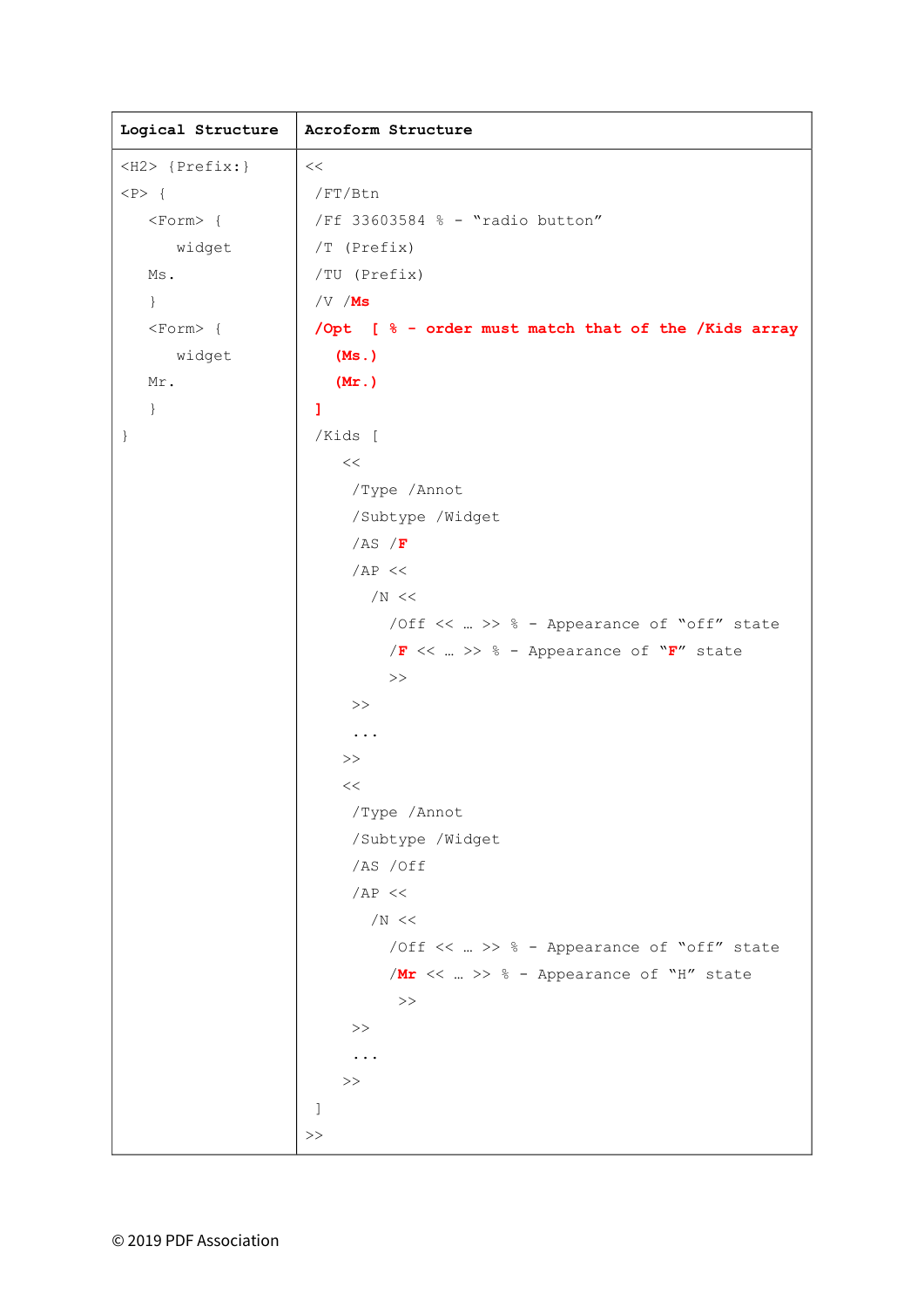| Logical Structure   | Acroform Structure                          |  |
|---------------------|---------------------------------------------|--|
| <h2> {Anrede:}</h2> | <<                                          |  |
| $< P >$ {           | /FT/Btn                                     |  |
| <form>{</form>      | /Ff 33603584 % - "radio button"             |  |
| widget              | /T (Anrede)                                 |  |
| Frau                | /TU (Anrede)                                |  |
| $\}$                | /V /Frau                                    |  |
| $<$ Form $>$ {      | /Kids [                                     |  |
| widget              | $<<$                                        |  |
| Herr                | /Type / Annot                               |  |
| $\mathcal{F}$       | /Subtype /Widget                            |  |
| $\}$                | /AS /Frau                                   |  |
|                     | /AP <<                                      |  |
|                     | /N <<                                       |  |
|                     | /Off $<<$ >> % - Appearance of "off" state  |  |
|                     | /Frau <<  >> % - Appearance of "Frau" state |  |
|                     | $>>$                                        |  |
|                     | $>>$                                        |  |
|                     | $\cdots$                                    |  |
|                     | $>>$                                        |  |
|                     | $<<$                                        |  |
|                     | /Type / Annot                               |  |
|                     | /Subtype /Widget                            |  |
|                     | /AS /Off                                    |  |
|                     | AB <<                                       |  |
|                     | /N <<                                       |  |
|                     | /Off <<  >> % - Appearance of "off" state   |  |
|                     | /Herr <<  >> % - Appearance of "Herr" state |  |
|                     | $>>$                                        |  |
|                     | $>>$                                        |  |
|                     |                                             |  |
|                     | >>                                          |  |
|                     | J                                           |  |
|                     | >>                                          |  |

#### *4.3.3.4 Creation*

Form field labels in page content will in many cases be the same as the content of the **TU** key. Although not strictly required under all circumstances, the most straightforward approach to providing an alternate description for form fields is to provide the **TU** entry in the form field dictionary, which is typically presented when the user has focus on the widget annotation.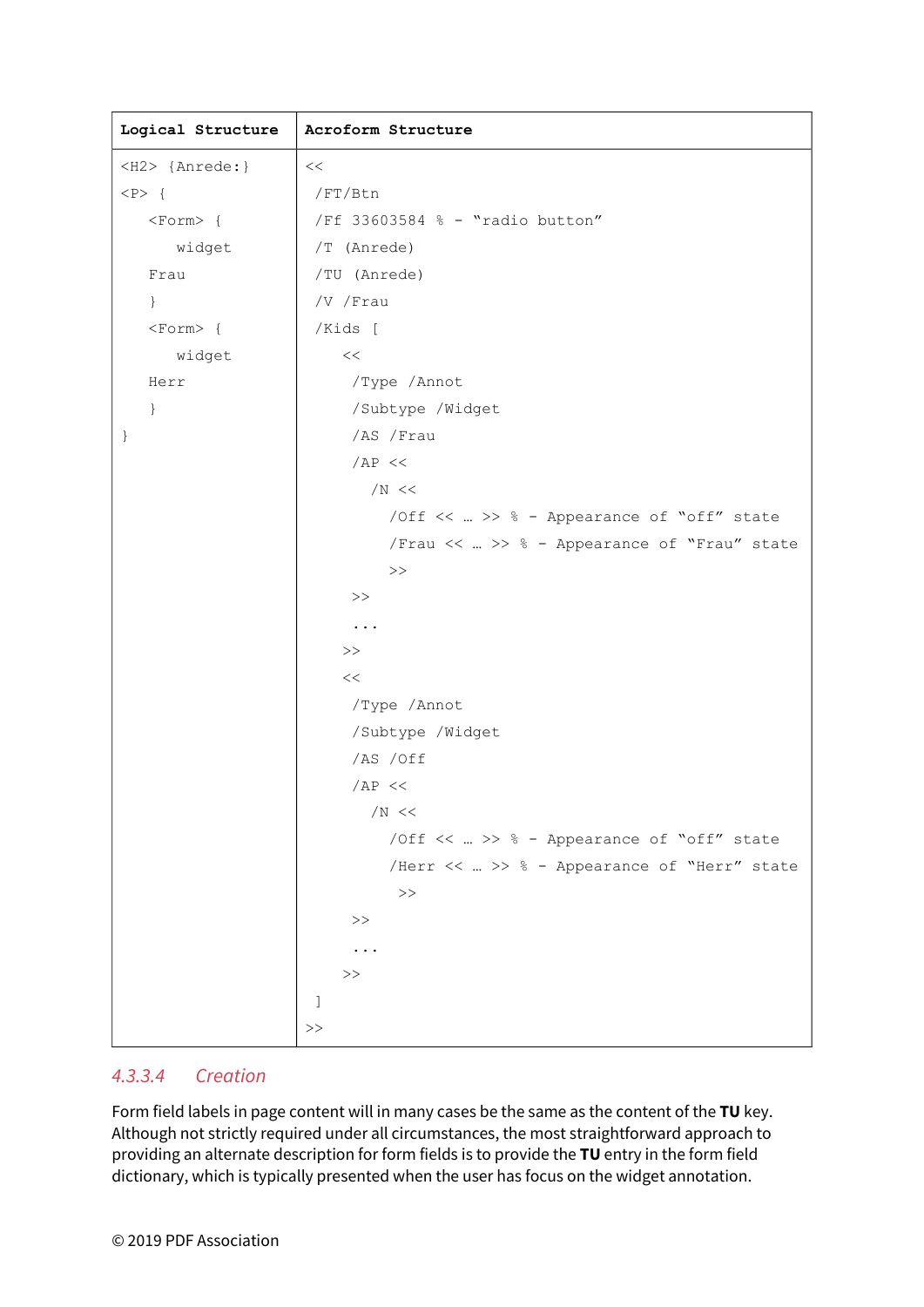When "flattening" interactive form fields, use **PrintField** attributes to ensure the (now) noninteractive form is represented in an accessible fashion.

### *4.3.3.5 Consumption*

It is recommended that interactive viewers encountering forms using **PrintField** attributes indicate that such forms are "read only".

It is recommended that readers avoid an approach in which the user has only form fields presented, and by implication, may miss other content.

#### **How to find out the meaning of each radio button**

It is recommended that each widget in a radio button form field contain two entries in the appearance dictionary's **N** (normal) key in which one of these entries has the name "Off"; the other key has a name that represents the meaning of that radio button (e.g. "Frau" and "Herr" in the above example).

#### **How to get the current value of the current radio button form field**

The current value of a radio button form field is represented by the **V** key in the radio button form field. In the case of missing **V** key the value is "Off".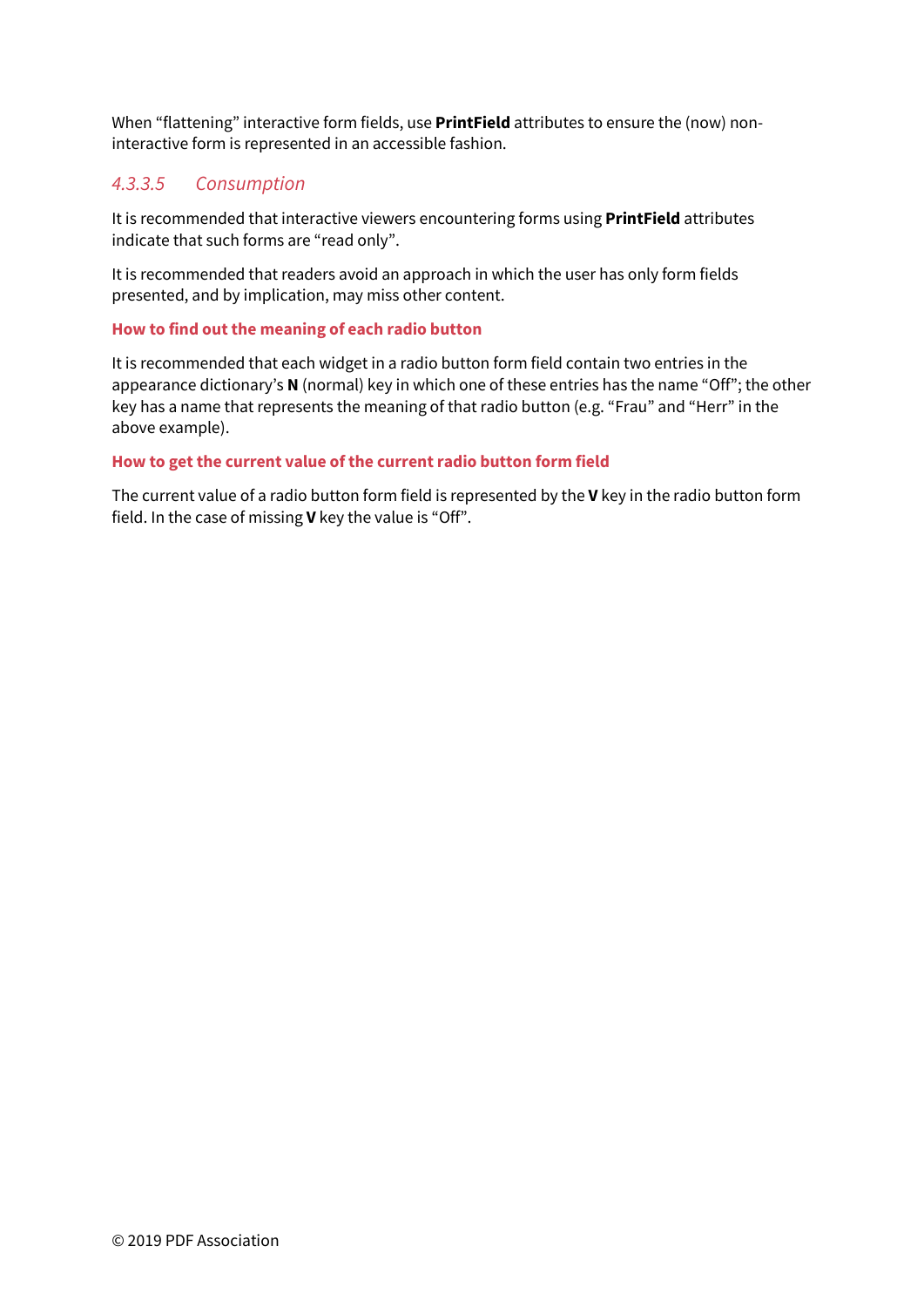# <span id="page-53-0"></span>**5 Attributes and properties**

# <span id="page-53-1"></span>5.1 Layout attributes

Layout (position, color, etc.) is not encoded into PDF content streams in a way that strongly associates stylistic properties with content. It is semantically inappropriate to fail to include layout attributes necessary to convey the semantics of a given use of colour, contrast, format or layout.

# 5.1.1 Standard layout attributes

Exhaustive conformance requirements for the use of standard layout attributes (see ISO 32000-2, Tables 378, 379 and 380) are described in [Table 1,](#page-53-2) ["Requirements for standard layout attributes"](#page-53-3) using the following terms:

- "Required" The attribute always has a semantic purpose. Semantic appropriateness requires that it be present in all cases of applicable structure elements when the relevant semantic property is present in the content and differs from the default value (if any)
- "Required if semantic" The attribute often has a semantic purpose. Semantic appropriateness requires that it be present in all cases of applicable structure elements when the relevant semantic layout property is present in the content; is intended to have semantic significance; and differs from the default value (if any)
- "Not required" The attribute is optional, rarely has a semantic purpose and is never required to be present on any structure element

<span id="page-53-2"></span>

| <b>Structure</b><br>elements | <b>Attribute</b>    | Conforming usage implied by PDF/UA-1                                                                                                                    |
|------------------------------|---------------------|---------------------------------------------------------------------------------------------------------------------------------------------------------|
| Any structure<br>element     | Placement           | Not required<br>Default value: Inline                                                                                                                   |
|                              | <b>Writing Mode</b> | Required<br>EXAMPLE: Text written from right<br>to left.                                                                                                |
|                              |                     | Default value: LrTb                                                                                                                                     |
|                              | BackgroundColor     | Required if semantic<br>EXAMPLE: Background color of a<br>TD structure element identifying a<br>group of cells.                                         |
|                              |                     | Default value: (none)                                                                                                                                   |
|                              | <b>BorderColor</b>  | Required if semantic<br>EXAMPLE: The border of a box in<br>which the box's appearance<br>denotes the significance of the<br>content (such as an alert). |

<span id="page-53-3"></span>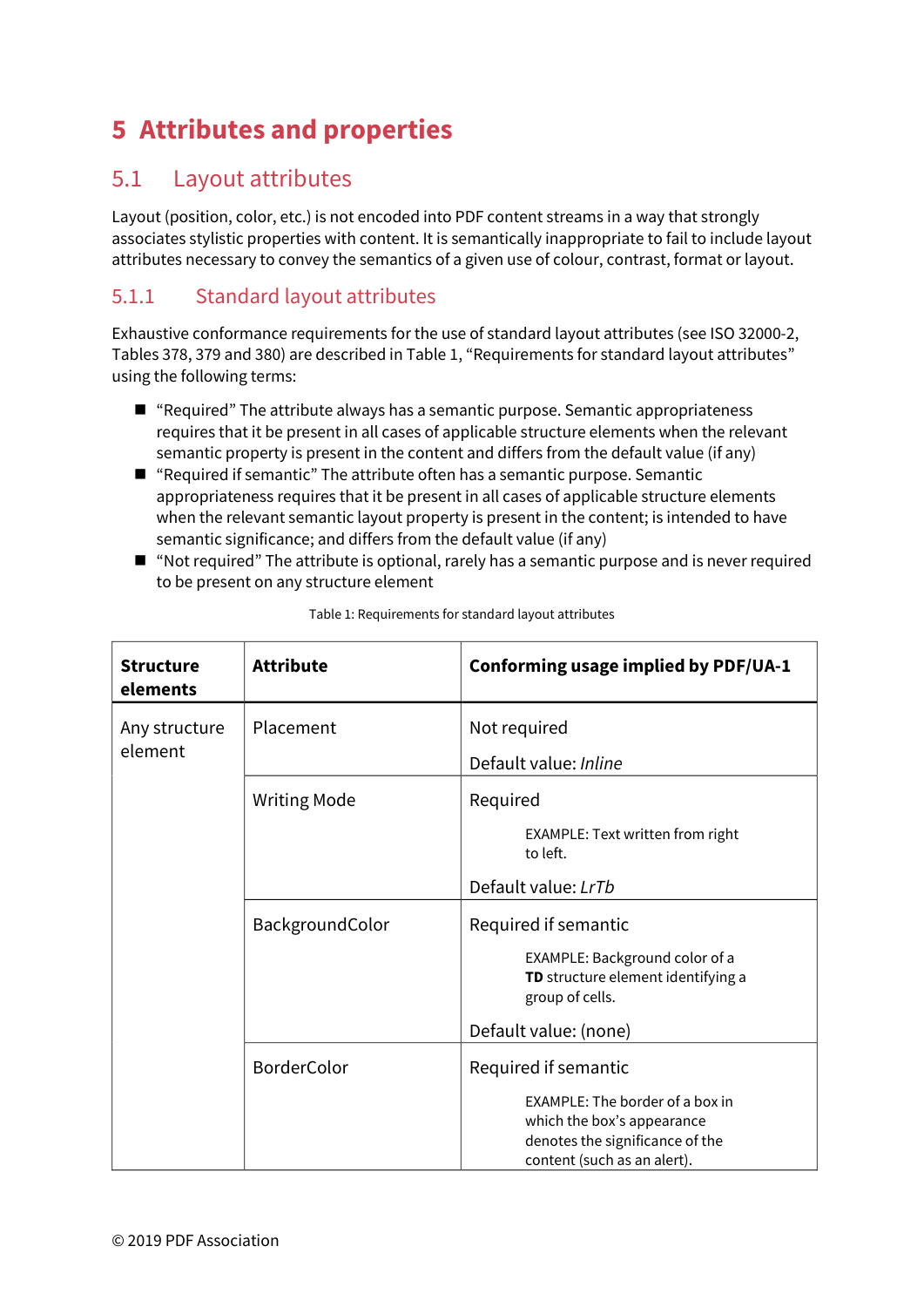| <b>Structure</b><br>elements | <b>Attribute</b>       | Conforming usage implied by PDF/UA-1                                                                                                             |
|------------------------------|------------------------|--------------------------------------------------------------------------------------------------------------------------------------------------|
|                              |                        | Default value: (Current text fill color in<br>effect)                                                                                            |
|                              | BorderStyle            | Required if semantic                                                                                                                             |
|                              |                        | EXAMPLE: Lines used to represent<br>relationships in an organization<br>chart.                                                                   |
|                              |                        | Default value: None                                                                                                                              |
|                              | <b>BorderThickness</b> | Required if semantic                                                                                                                             |
|                              |                        | <b>EXAMPLE: A table cell where</b><br>thicker lines are used to denote<br>that the cell contains a summation<br>of other cells' values.          |
|                              |                        | Default value: (none)                                                                                                                            |
|                              | Color                  | Required if semantic                                                                                                                             |
|                              |                        | EXAMPLE: Use of colour in a chart<br>legend.                                                                                                     |
|                              |                        | Default value: (Current text fill color in<br>effect)                                                                                            |
|                              |                        | NOTE Despite the default value for<br>Color, to facilitate access to this<br>attribute, it is useful to set this<br>value in all semantic cases. |
|                              | Padding                | Not required                                                                                                                                     |
| Any BLSE;                    | SpaceBefore            | Required if semantic                                                                                                                             |
| ILSEs with                   |                        | <b>EXAMPLE: Visual grouping</b>                                                                                                                  |
| Placement<br>other than      |                        | Default value: 0                                                                                                                                 |
| Inline                       | SpaceAfter             | Required if semantic                                                                                                                             |
|                              |                        | <b>EXAMPLE: Visual grouping</b>                                                                                                                  |
|                              |                        | Default value: 0                                                                                                                                 |
|                              | StartIndent            | Required if semantic                                                                                                                             |
|                              |                        | <b>EXAMPLE: Different levels of</b><br>indentation of lines for code in a<br>programming language.                                               |
|                              |                        | Default value: 0                                                                                                                                 |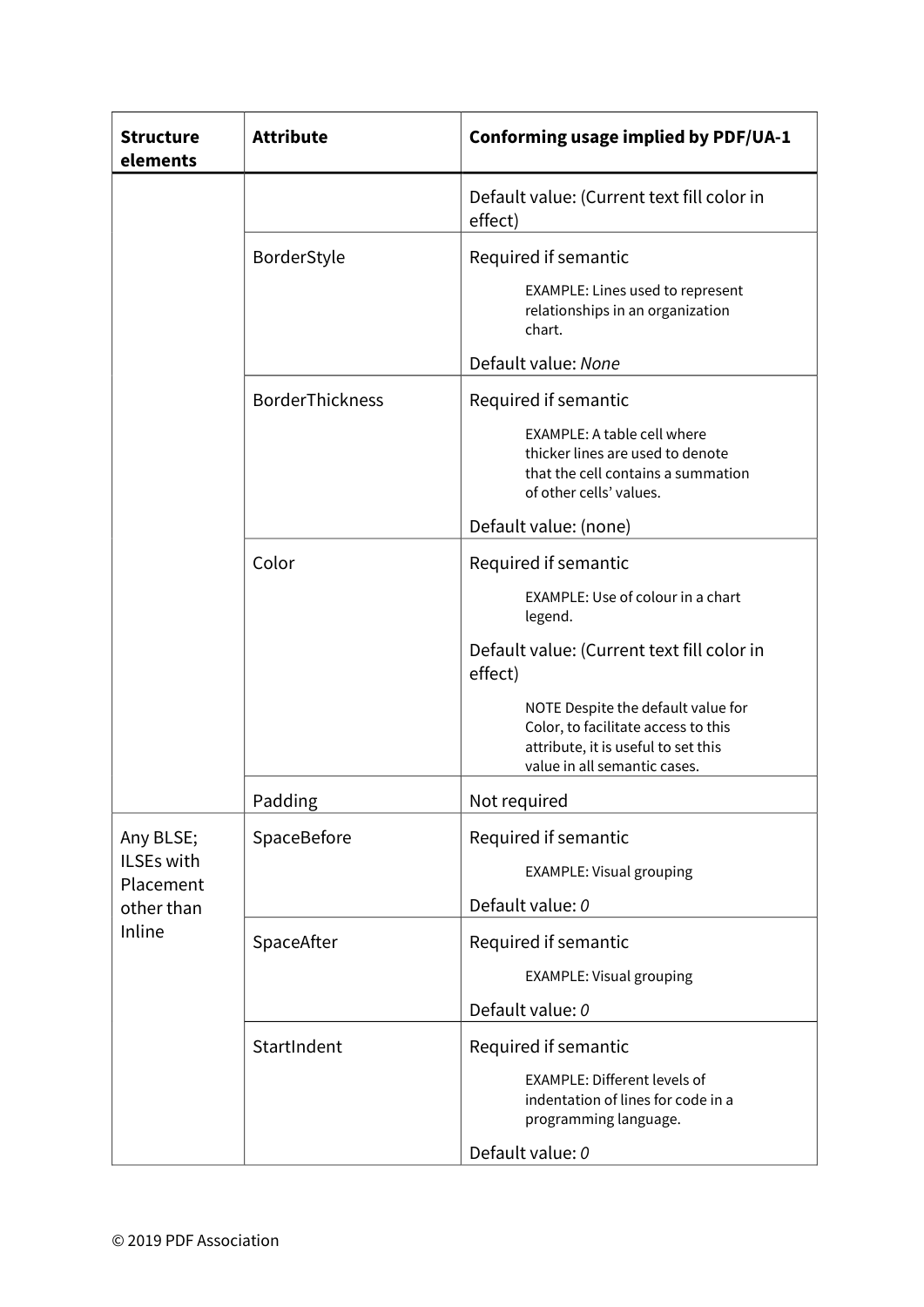| <b>Structure</b><br>elements                                                                 | <b>Attribute</b>     | Conforming usage implied by PDF/UA-1                                                                                                                                                                                       |
|----------------------------------------------------------------------------------------------|----------------------|----------------------------------------------------------------------------------------------------------------------------------------------------------------------------------------------------------------------------|
|                                                                                              | EndIndent            | Required if semantic                                                                                                                                                                                                       |
|                                                                                              |                      | EXAMPLE: Lines of code.                                                                                                                                                                                                    |
|                                                                                              |                      | Default value: 0                                                                                                                                                                                                           |
| <b>BLSEs</b>                                                                                 | TextIndent           | Not required                                                                                                                                                                                                               |
| containing<br>text                                                                           | TextAlign            | Not required                                                                                                                                                                                                               |
| Figure,<br>Formula and<br>Table                                                              | <b>BBox</b>          | Required<br><b>EXAMPLE: A collection of paths</b><br>whose semantic value arises from<br>their consideration as a whole.<br>NOTE: Current-generation AT often<br>relies on this attribute.                                 |
|                                                                                              | Width                | Not required                                                                                                                                                                                                               |
|                                                                                              | Height               | Not required                                                                                                                                                                                                               |
| TH (Table                                                                                    | Width                | Not required                                                                                                                                                                                                               |
| header), TD                                                                                  | Height               | Not required                                                                                                                                                                                                               |
| (Table data)                                                                                 | BlockAlign           | Not required                                                                                                                                                                                                               |
|                                                                                              | InlineAlign          | Not required                                                                                                                                                                                                               |
|                                                                                              | TBorderStyle         | Required if semantic<br>EXAMPLE: The border of a cell in<br>which the cell's appearance<br>denotes the significance of its<br>content (such as distinguishing<br>cells in certain AT applications).<br>Default value: None |
|                                                                                              | TPadding             | Not required                                                                                                                                                                                                               |
| Any ILSE;                                                                                    | LineHeight           | Not required                                                                                                                                                                                                               |
| <b>BLSEs</b><br>containing<br>ILSEs or<br>containing<br>direct or<br>nested<br>content items | <b>BaselineShift</b> | Required if semantic<br>EXAMPLE: Super or subscripts.<br>Default value: 0                                                                                                                                                  |
|                                                                                              | TextDecorationColor  | Required<br>EXAMPLE: Red underline used to<br>indicate authorship of an edit.                                                                                                                                              |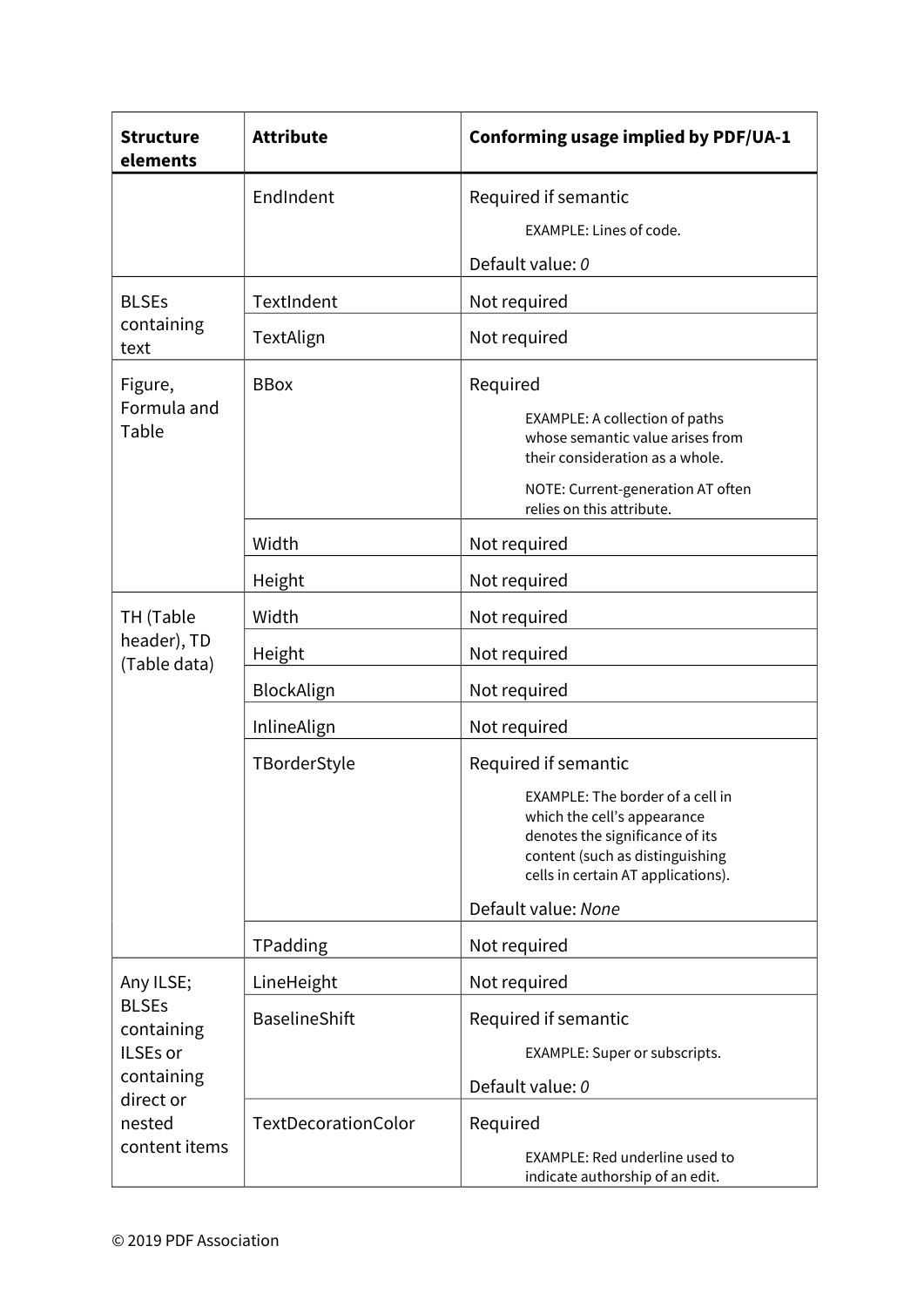| <b>Structure</b><br>elements | <b>Attribute</b>         | Conforming usage implied by PDF/UA-1                                                                                                                                                                                                                                                                                 |
|------------------------------|--------------------------|----------------------------------------------------------------------------------------------------------------------------------------------------------------------------------------------------------------------------------------------------------------------------------------------------------------------|
|                              |                          | Default value: (Current fill color in effect)<br>NOTE Despite the default value for<br>TextDecorationColor, to facilitate<br>access to this attribute, it is useful<br>to set this value in all semantic<br>cases.                                                                                                   |
|                              | TextDecorationThickness  | Required if semantic<br>EXAMPLE: Thick underline used to<br>indicate misspelling.<br>Default value: (Current stroke thickness in<br>effect)<br>NOTE Despite the default value for<br>TextDecorationThickness, to<br>facilitate access to this attribute, it<br>is useful to set this value in all<br>semantic cases. |
|                              | TextDecorationType       | Required<br>EXAMPLE: Strikethrough.<br>Default value: None                                                                                                                                                                                                                                                           |
|                              | RubyAlign                | Not required                                                                                                                                                                                                                                                                                                         |
|                              | RubyPosition             | Not required                                                                                                                                                                                                                                                                                                         |
|                              | GlyphOrientationVertical | Required if semantic<br><b>EXAMPLE: Representation of</b><br>portrait or landscape orientation<br>using the letter "A".                                                                                                                                                                                              |
|                              |                          | Default value: Auto                                                                                                                                                                                                                                                                                                  |

# 5.1.2 Standard layout attributes specific to inline-level structure elements

Requirements for the use of standard layout attributes (see ISO 32000-2, Tables 381, 382, 383) as described i[n Table 2,](#page-57-1) ["Requirements for standard layout attributes specific to inline-level structure](#page-57-2)  [elements"](#page-57-2).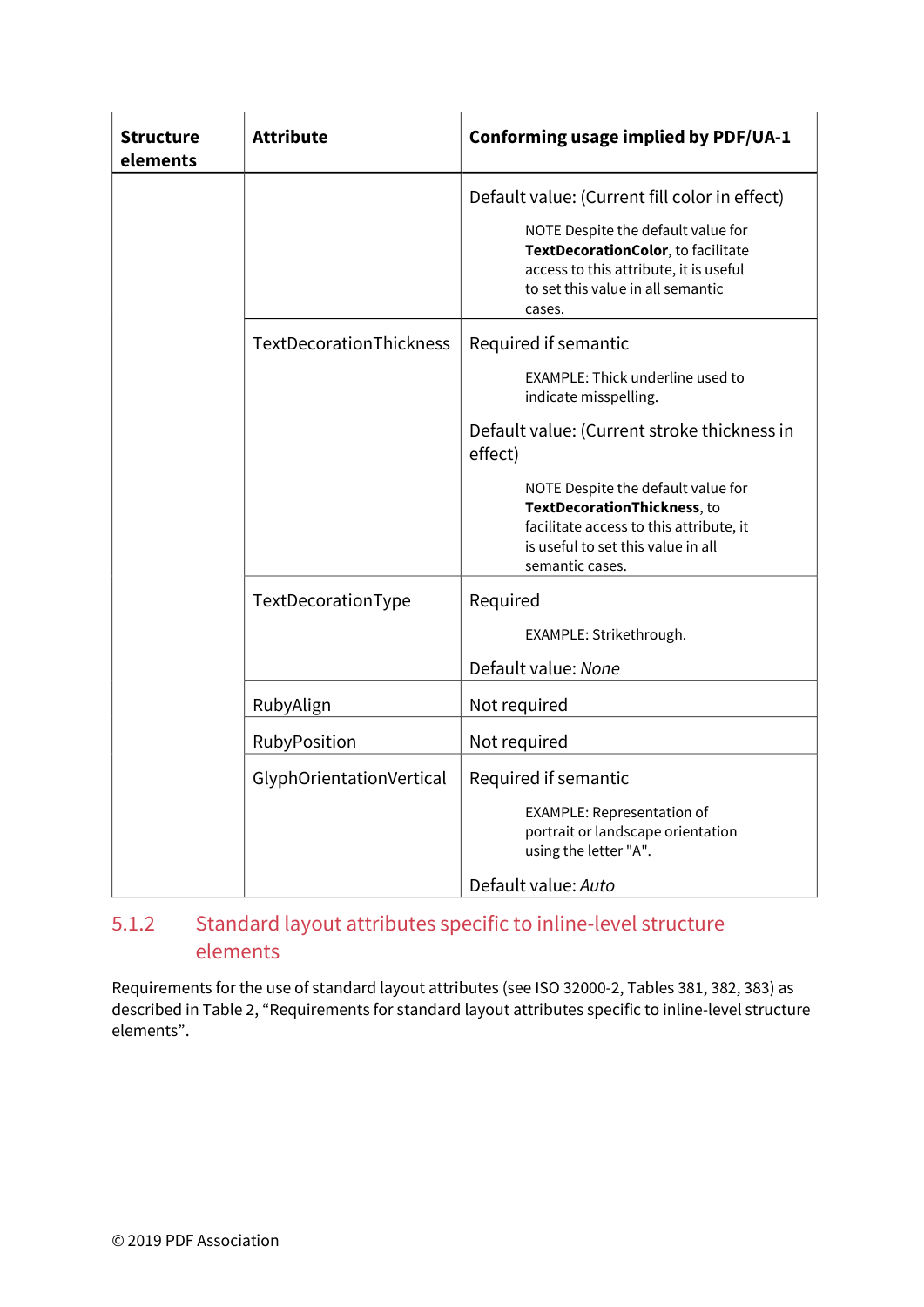<span id="page-57-2"></span>Table 2: Requirements for standard layout attributes specific to inline-level structure elements

<span id="page-57-1"></span>

| <b>Structure elements</b> | <b>Attribute</b> | <b>Conformance requirements</b>                                     |
|---------------------------|------------------|---------------------------------------------------------------------|
| Grouping elements         | ColumnCount      | Not required                                                        |
| containing columns        | ColumnGap        | Not required                                                        |
|                           | ColumnWidths     | Not required                                                        |
| L                         | ListNumbering    | Required if the value is not None                                   |
|                           |                  | <b>EXAMPLE: Ordered lists.</b>                                      |
|                           |                  | Default value: None                                                 |
| PrintField                | Role             | Required                                                            |
|                           |                  | EXAMPLE: A pre-filled<br>(possibly flattened) form<br>field.        |
|                           |                  | Default value: None specified                                       |
|                           | Checked, checked | Required                                                            |
|                           |                  | EXAMPLE: A pre-filled<br>(possibly flattened) form<br>field.        |
|                           |                  | Default value: off                                                  |
|                           | Desc             | Required                                                            |
|                           |                  | <b>EXAMPLE: A pre-filled</b><br>(possibly flattened) form<br>field. |
|                           |                  | Default value: None specified                                       |

# <span id="page-57-0"></span>5.2 List attributes

# 5.2.1 ListNumbering

ISO 32000-1 does not address the concept of continued lists (multiple list fragments with other block level elements between fragments); semantic encoding of this construct is unavailable prior to 32000-2.

Arbitrary labels use the value *None*. Accordingly, it is recommended that processors intending conversion to HTML consider that a **ListNumbering** attribute value of *None* strongly implies use of the contents of the <Lbl> structure elements in the list to represent the list's labels, akin to HTML's description lists (<dl>). An example:

```
\langle Lbl \rangle {Day 1:}
\langle Lb1 \rangle {Day 2:}
```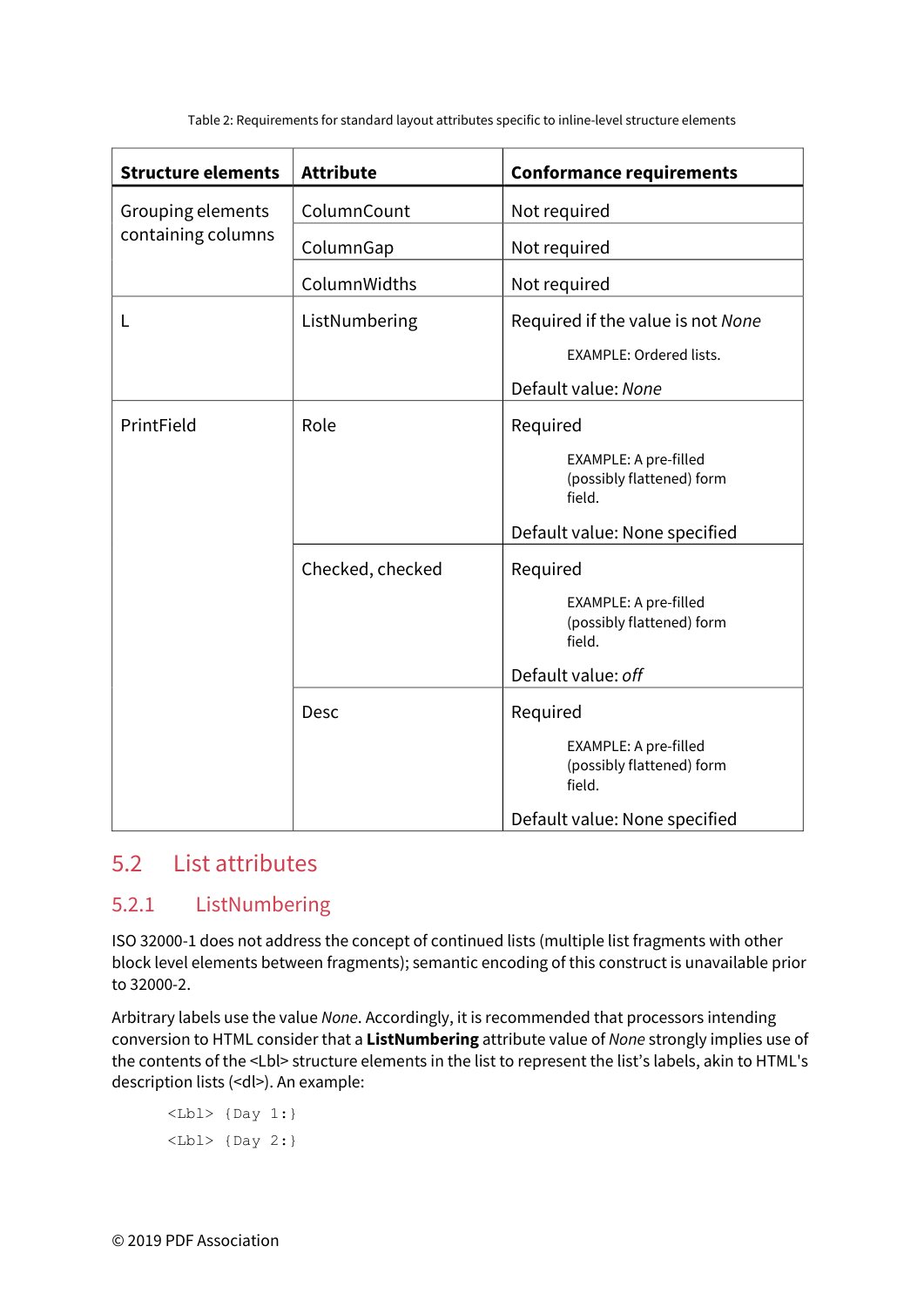# <span id="page-58-0"></span>5.3 PrintField attributes

PrintField attributes define PDF's accessibility mechanism for non-interactive PDF forms (see ISO 32000-1, 12.7.9, "Non-interactive forms"). Such forms may have originally contained interactive fields such as text fields and radio buttons but were then converted into non-interactive PDF files, or they may have been designed to be printed out and filled in manually.

Radio buttons and list boxes are not fully accommodated in ISO 32000-1's definition of **PrintField** attributes. These attributes are entirely overhauled in ISO 32000-2.

# <span id="page-58-1"></span>5.4 Table attributes

# 5.4.1 Scope, Headers and IDs

For ordinary tables the **Scope** attribute is generally the easiest approach to establishing the table's structure. In keyboard navigation, where **Scope** is sufficient, right arrow = *Row*, down arrow = *Column* 

| <b>Column 1 header</b> | <b>Column 2 header</b> | <b>Column 3 header</b> |
|------------------------|------------------------|------------------------|
| <b>Row 2 header</b>    | Column 2, Row 2 data   | Column 3, Row 2 data   |
| <b>Row 3 header</b>    | Column 2, Row 3 data   | Column 3, Row 3 data   |
| Row 4 header           | Column 2, Row 4 data   | Column 3, Row 4 data   |

For complex table structures, including subdivisions within tables, **Headers** and **ID** attributes are generally necessary in order to correctly represent the table's structure by way of the **Headers** entry in each **TH** cell enumerating the **ID**s of the table cells (**TD**s and **TH**s) it heads.

If occurring on a **TH,** the **Headers** entry implies that the **TH** points to some table cells, which allows for expression of nested hierarchies of headers. The use of Headers implies that the enumerated cells have an **ID** attribute.

|                     | <b>Column 2 header</b>    | <b>Column 3 header</b>    |
|---------------------|---------------------------|---------------------------|
| <b>Row 2 header</b> | Column 2, Row 2 data      | Column 3, Row 2 data      |
| <b>Row 3 header</b> | Column 2, Row 3 data      | Column 3, Row 3 data      |
| <b>Row 4 header</b> | Column 2, Row 4 data      | Column 3, Row 4 data      |
|                     |                           |                           |
|                     | <b>Column 2 subheader</b> | <b>Column 3 subheader</b> |
| <b>Row 6 header</b> | Column 2, Row 6 data      | Column 3, Row 6 data      |
| <b>Row 7 header</b> | Column 2, Row 7 data      | Column 3, Row 7 data      |

# 5.4.2 Summary attribute

It is recommended that use of this attribute be restricted to cases where visual information about the table would not be characteristically available to assistive technology.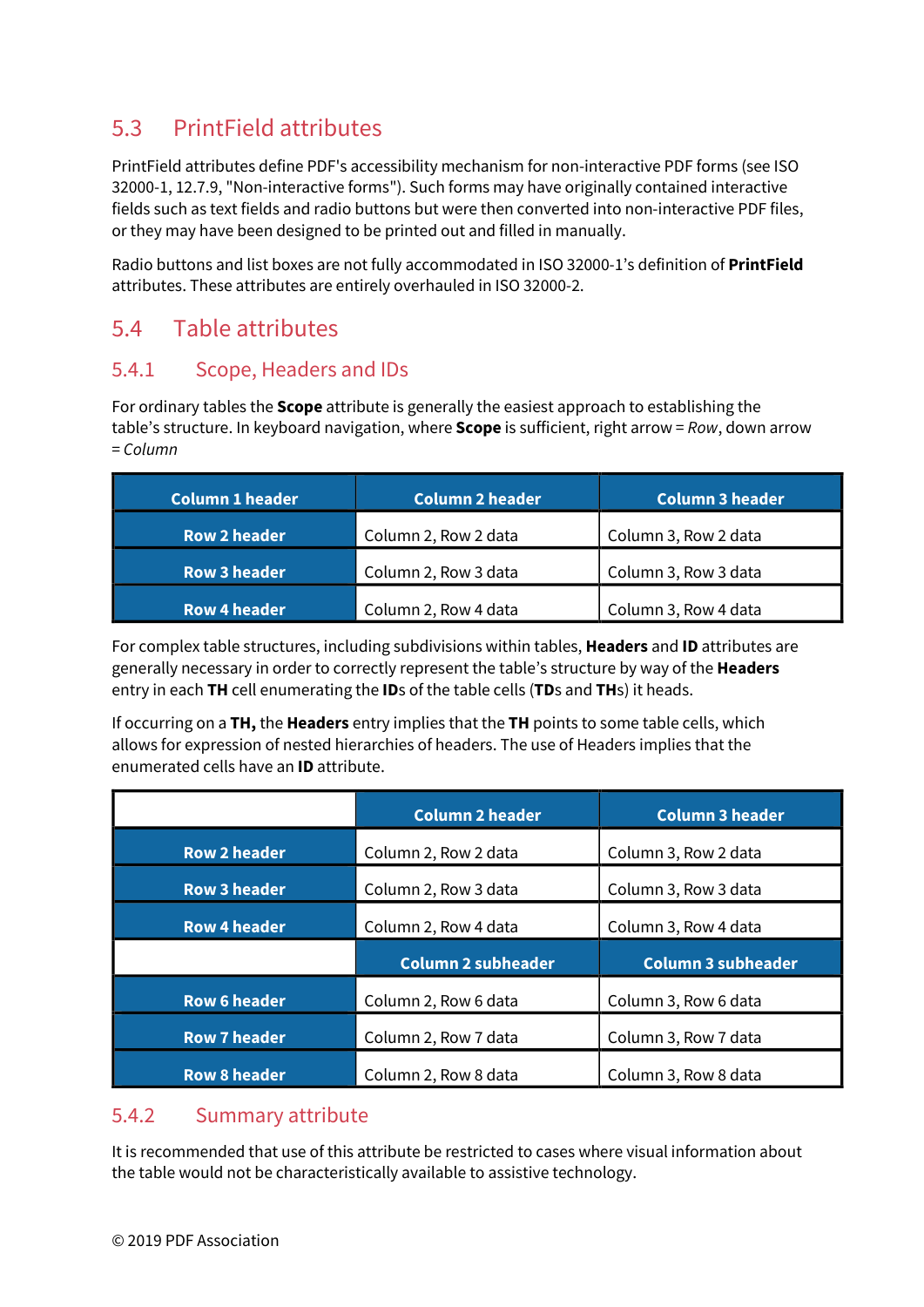Where auxiliary information or guidance would be useful to any user it is recommended that such be provided in text, and not hidden in a **Summary** attribute which would only be available to those using certain AT.

Providing a **Summary** is not precluded for specific target audiences, but it is recommended that the practice be limited to such cases.

# <span id="page-59-0"></span>5.5 Commonly-used properties of content

PDF's content properties may be combined to accommodate a variety of use-cases.

The four keys defining properties of content can appear in both the property list dictionary (for a marked content sequence with a **Span** tag) and the structure element dictionary (for structure elements).

| <b>Property</b>   | <b>Purpose</b>                                                                                                                                                |
|-------------------|---------------------------------------------------------------------------------------------------------------------------------------------------------------|
| Lang              | (language) Defines the natural language of both the content and the<br>values of the <b>E</b> , Alt and ActualText properties present in the same<br>context. |
| Alt               | (alternate description) Provides descriptive information for content with<br>a substantial non-textual aspect.                                                |
| <b>ActualText</b> | (replacement text) The text representation of text that is not encoded as<br>text.                                                                            |
|                   | (expansion of abbreviations and acronyms) Provides expanded text.                                                                                             |

These properties are discussed in the following clauses.

### 5.5.1 Lang

The **Lang** property can be used to provide the assigned language of content. A language identifier is a language code whose specificity (e.g., *fr* vs. *fr-ca*) may vary.

Lang exists at four levels in a PDF document:

- Document level: a **Lang** entry in the document's catalog dictionary
- Logical structure level: a Lang property of a logical structure element
- Content level: a Lang property of a marked content sequence
- Text level: a Unicode escape sequence

A **Lang** entry in the document's catalog dictionary establishes the default language for the entire document, including page content, metadata and text strings within annotations.

A **Lang** property of a logical structure element or a marked content sequence can be used to override the default. It applies to all child elements unless overridden by a logical structure element or marked content sequence nested inside. Logical structure and marked content may be nested in any fashion.

A Unicode escape sequence can be used to set the language inside any text string including entries in annotations and **Alt**, **ActualText** and **E** entries. Support for Unicode escape sequences is currently not available in existing PDF processors.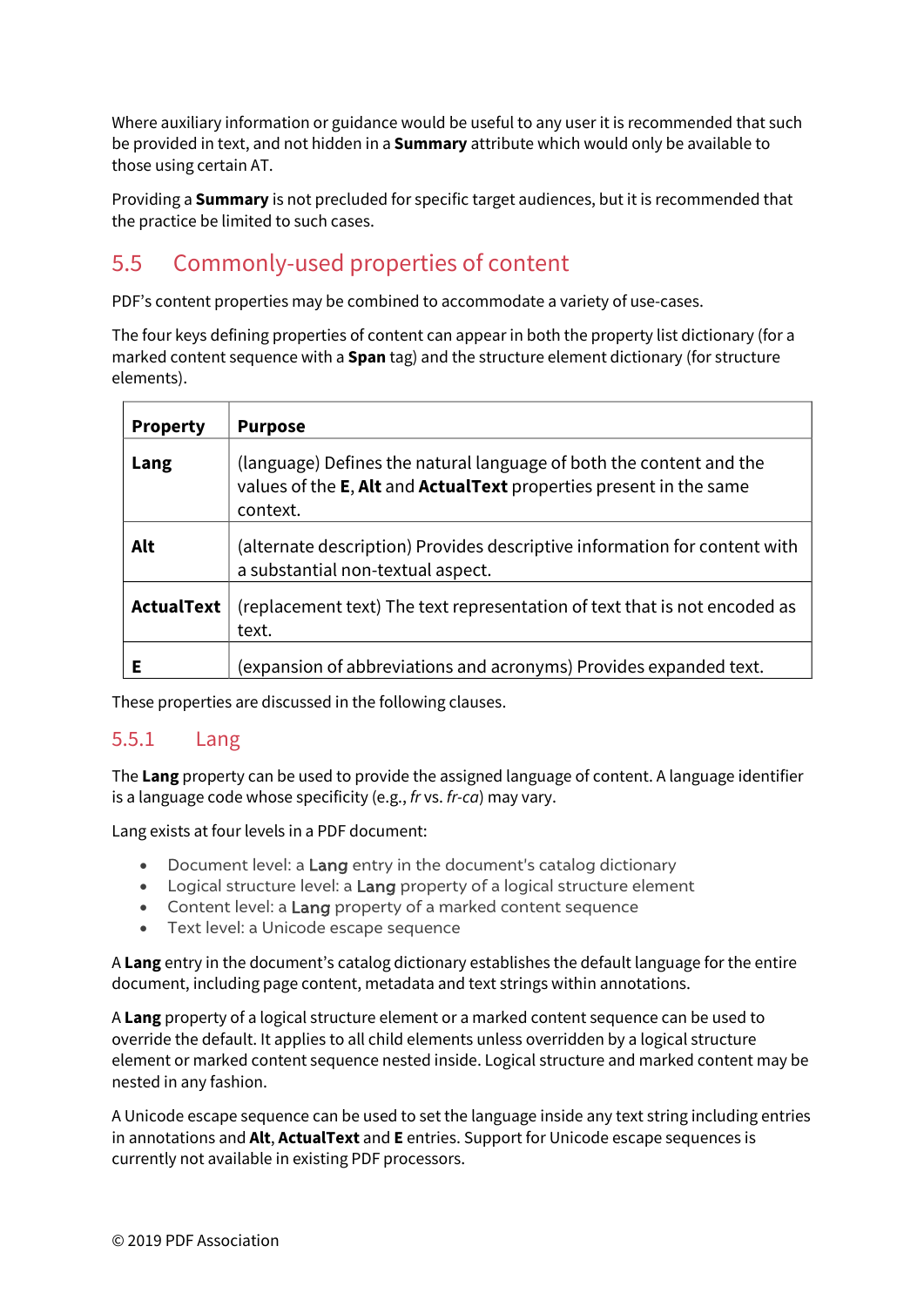For some XMP metadata fields of type **Lang Alt** (Language Alternate) it is possible to include language-specific instances in addition to a default instance.

### *5.5.1.1 Example*

ISO 32000-1 provides adequate examples.

### *5.5.1.2 Creation*

Although the **Contents** key in annotations is unevenly supported, it is the correct means of providing an alternate description for annotations.

Placing the same description in both the **Contents** key and the **Alt** property is not recommended, as this can lead some implementations to present the same alternative description twice.

### *5.5.1.3 Consuming*

**Lang** governs all attributes of the structure element on which it appears, and all enclosed content. When **Lang** occurs at a document level (i.e., as an entry in the catalog dictionary), it serves as the 'base language' for the entire document, including outlines (bookmarks) and metadata, except were overridden by a content-specific (structure element or marked content sequence) use of **Lang**.

# 5.5.2 Alt (alternate description)

**Alt** provides descriptive information for content with a substantial non-textual aspect. The use of this property depends on the visual appearance of the content; it is not a function of the data object type used. For example, ASCII art consists of characters and yet, being a visual representation, nonetheless requires an **Alt** property.

Text can be encoded as an image object. In such cases, the semantically appropriate property for accessibility purposes is **ActualText** providing the text represented by the image; the **Alt** property is semantically inappropriate in this case and should be not defined (Se[e 5.5.3,](#page-61-0) ["ActualText"](#page-61-0)).

### *5.5.2.1 Typical usage*

While most commonly used on the <Figure> structure element, **Alt** is used with any content that is mostly not text-based, including cases where that content consists of several distinct graphics objects. Examples include:

- Pie charts
- Technical drawings and flow charts
- Clip-art
- Maps

### *5.5.2.2 Nested structures*

Illustrations can include subdivisions that can be considered as individual illustrations in their own right. and for which. In such cases an **Alt** property is semantically appropriate for both the main illustration and its components. Examples include:

- Diagrams of sub-assemblies
- Building plans
- Maps including countries and states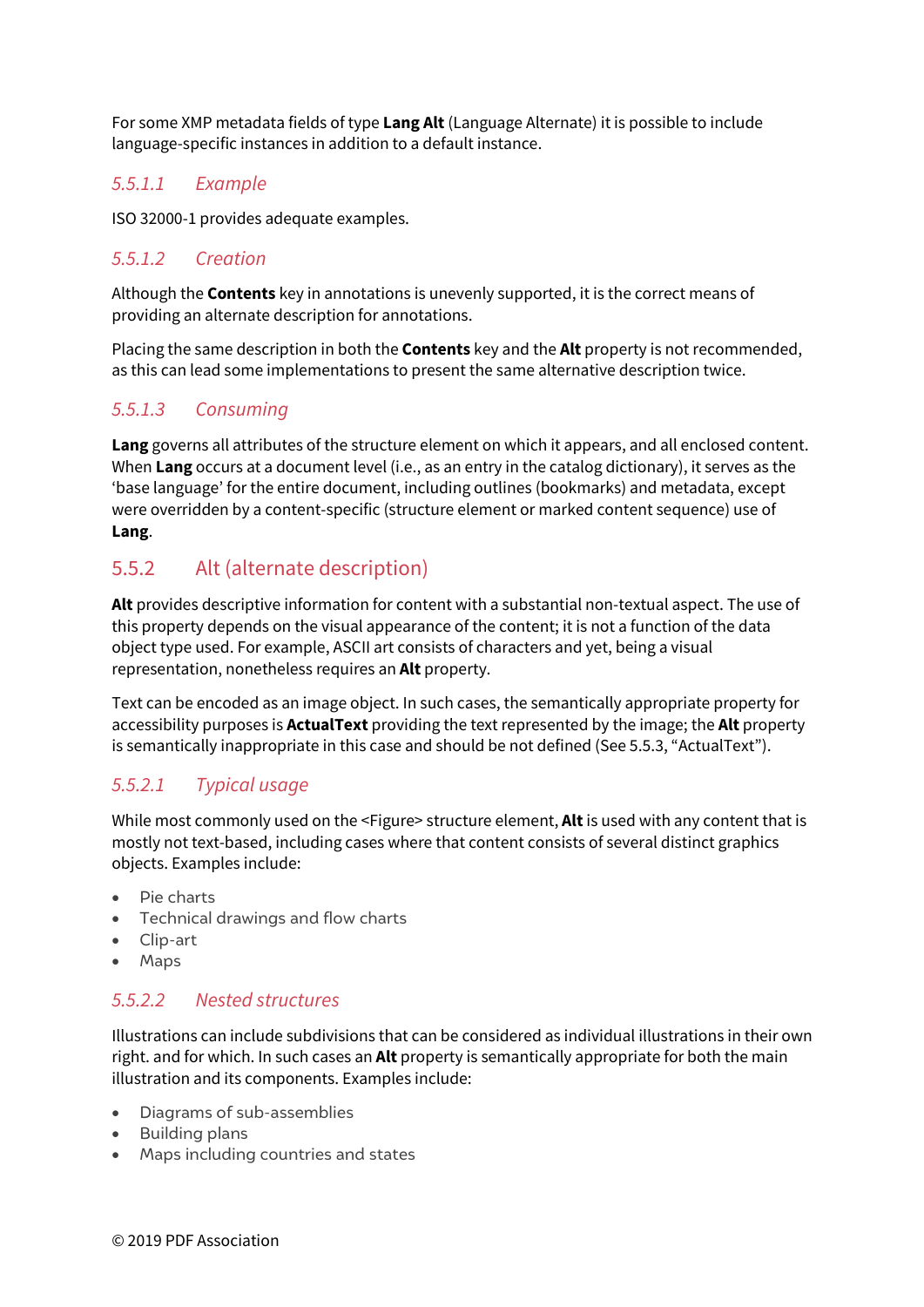# *5.5.2.3 Creation*

Although **Alt** is technically usable in both marked content and structure element contexts there are few (if any) use cases in which **Alt** would be appropriate on marked content.

### *5.5.2.4 Consuming*

In cases where **Alt** and **ActualText** properties both occur on the same structure element, both must be available to the user.

# <span id="page-61-0"></span>5.5.3 ActualText

For this clause, the term "text content" refers to content that is visually perceived as text regardless of the content's actual encoding as text, image or vector objects, clipping paths, masks, or any combination thereof.

**ActualText** is used for content that is normally being perceived as text but is not encoded as text. Typical examples include a small image representing a single word, or a vector object representing a single character. **ActualText** makes it possible to associate the text that would normally be perceived by a sighted user with respective objects. By implication, this makes it possible to derive a text-only representation of the content, e.g., for use by a screen reader, search engine or other text-consuming technology.

This property is useful in a variety of circumstances, including:

- $\blacksquare$  An image that represents text
- In certain cases, hyphenation causes characters to change (example: Drucker -> Druk-ker)
- As a last resort only, when other approaches are not feasible:
	- To specify text directly (for example, to insert white space to separate words)
	- When deciding between applying **ActualText** in marked content vs. a structure element

While it is technically acceptable to use **ActualText** as a property of any structure element, it is recommended to only use the **ActualText** property on structure elements of type <Span>, or for Span marked content sequences.

#### **Example A:**

**ActualText** property is associated with a <Span> structure element:

```
<P> { 
       \langleSpan ActualText='T'> {
        he PDF format 
}
```
**ActualText** property is associated with a Span marked content sequence:

```
/P \ll MCID 0 >> BDC/Span <</ActualText (T) >> BDC 
            /Im1 Do 
      EMC 
      … 
      (he PDF format) Tj
```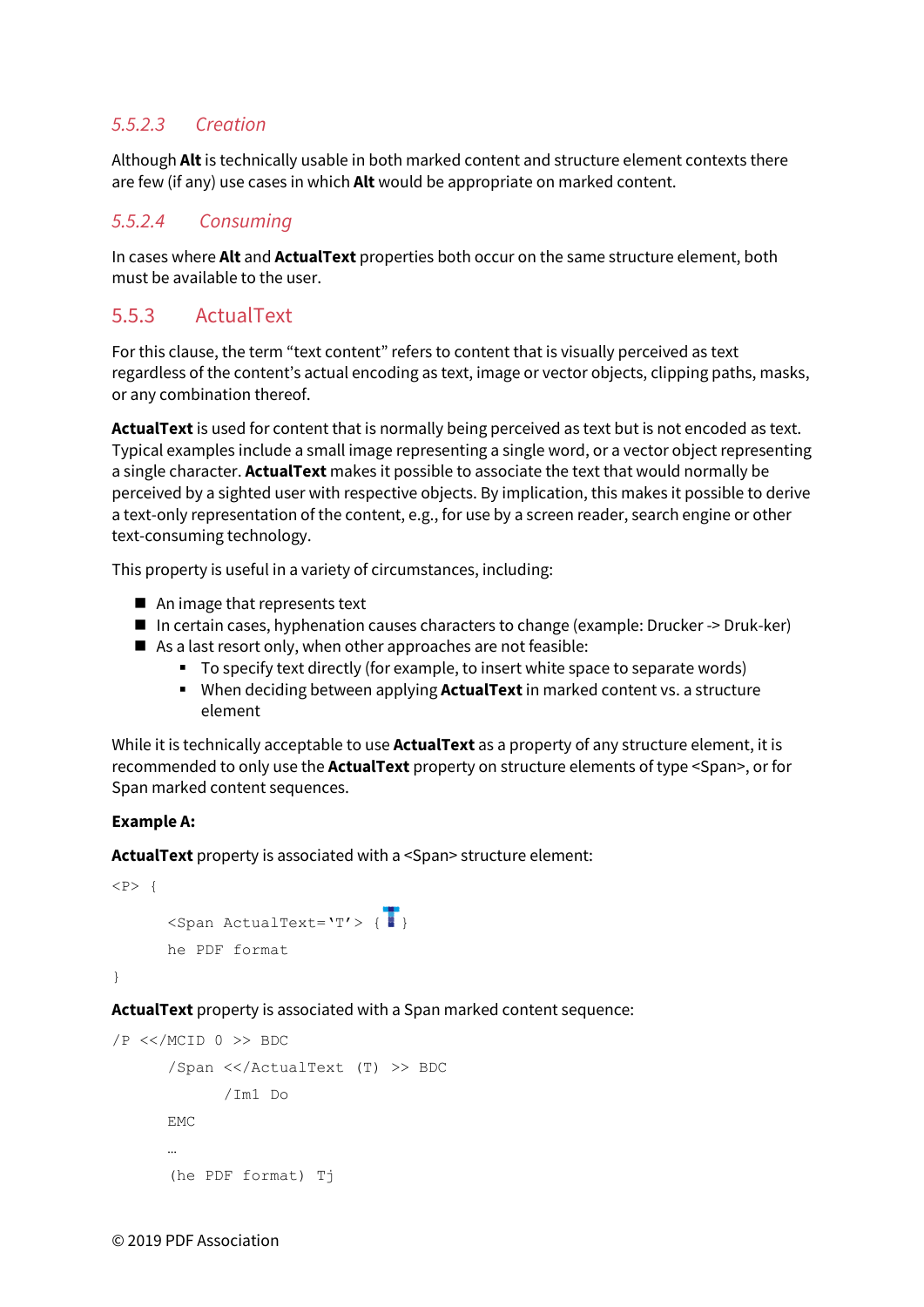EMC

In all cases where a <Span> structure element is used, a Span marked content sequence is an acceptable substitute.

#### **Example B:**

```
<TR> {
      <TD>\{<Span ActualText="1"> 
             {image of a numeral '1'} 
      } 
      <TD> {2}
```
}

*NOTE Widely used reading programs and ATs tend to present the first table cell in the alternative approach as just text, ignoring the fact that it is a table cell, and thus presenting a broken table structure.* 

#### **Example C:**

```
<P> { The German word for "printer" is: 
      "Dru { 
             <Span ActualText='ck'>{k-k} 
      } 
      er" 
}
```
*NOTE This example assumes a line-break in the middle of the word "Drucker", which implies that the "ck" must be written as "k-k".* 

# *5.5.3.1 Creation*

**ActualText** can be used on marked content sequences or on structure elements. When used on structure elements, it is recommended that the attribute not be used on structure element types such as <Figure>, <TH> or <TD>. When the need arises to associate content in a <Figure>, <TH> or <TD> with **ActualText**, it is recommended that a <Span> structure element be added inside the <Figure>, <TH> or <TD> structure element, and the **ActualText** property be associated with that <Span> structure element.

Although cases exist (for example, remediation) in which it may be easier to implement **ActualText** on a given structure element, it's frequently preferable to address **ActualText** via marked content (e.g., automated soft hyphens).

In cases where it isn't possible to provide a ToUnicode table, the **ActualText** property is also useful for representing Unicode for characters that do not naturally map to Unicode (for example, bullets, or when associating a ligature with a sequence of separate characters).

Whenever possible, it is recommended that software provide text content as text objects in the page description (including white-space characters). If this is not possible or excessively difficult, use (in the following order):

1. ActualText on the content, or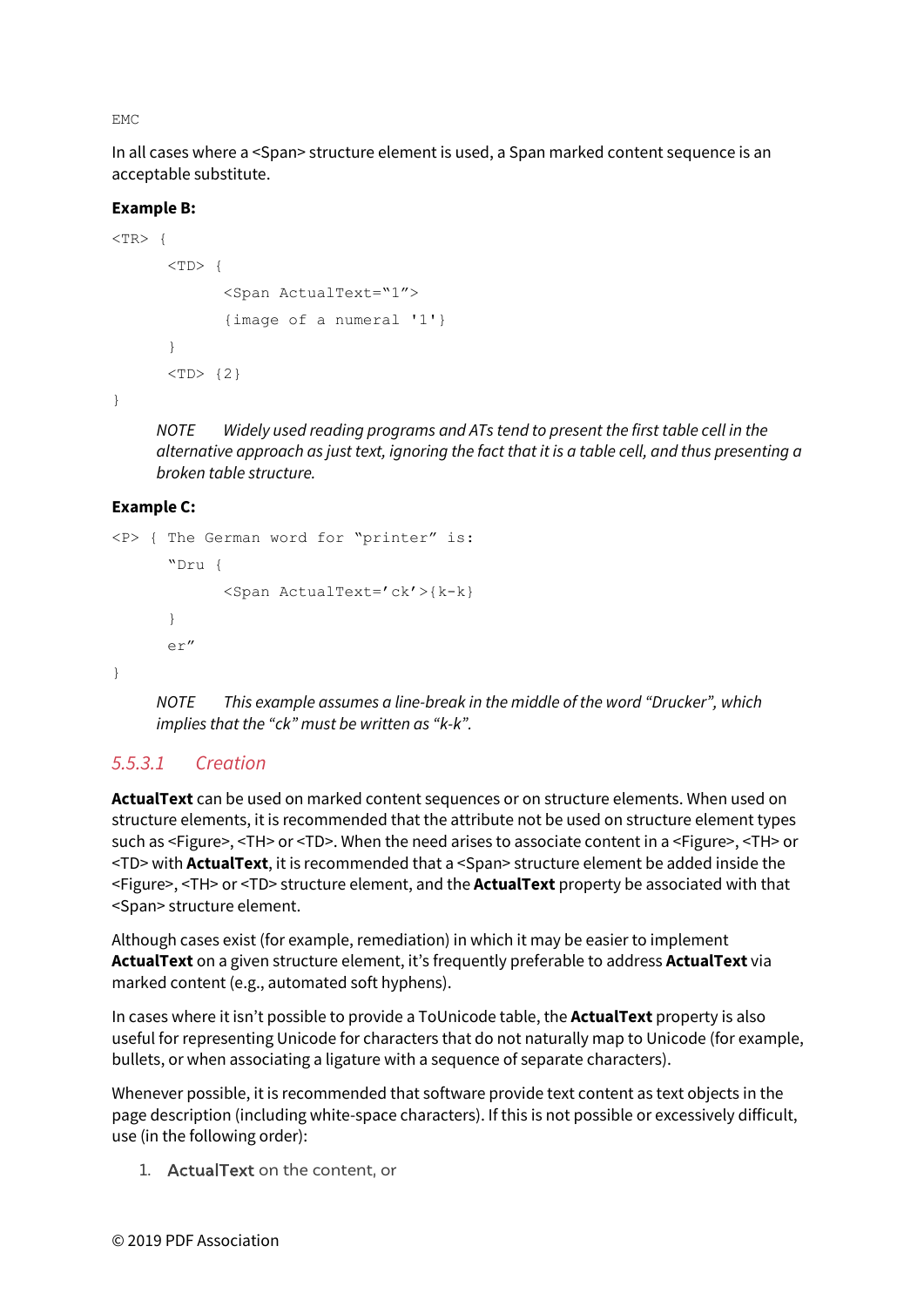2. ActualText on an empty structure element. It is semantically appropriate to only use this approach for white-space characters.

When the content is already contained within a structure element, and is the complete content of that element, then it is preferred to place **ActualText** on the structure element rather than on the marked content sequence.

*NOTE 1 For content exceeding short sequences of characters that cannot be encoded as text objects in the page description (such as a scanned and OCRed page), the text can be superimposed as text objects in render mode 3 (invisible text).* 

*NOTE 2 Use of ActualText is limited to text that would otherwise be contained within a single structure element.* 

#### **Scanned pages**

The use of either **Alt** or **ActualText** on a scanned page is almost always semantically inappropriate. In many cases, scanned pages are overlaid with invisible text where the text matches the position of the scanned text; these can be structured according to the rules of PDF/UA.

As with any PDF/UA-1 conforming file, it is semantically appropriate to contain each semanticallysignificant figure on the scanned page within <Figure> structure elements. This will necessitate some means of selective inclusion of that portion of the page in the page description.

# *5.5.3.2 Consumption*

In the (inadvisable) case of an **ActualText** property on a <TD> or <TH> structure element, some popular APIs recognize an **ActualText** property by replacing the <TD> or <TH> structure element, respectively, with the ActualText's property's value. However, semantic appropriateness requires that all semantics be retained, although the means of doing so are implementation-dependent.

### 5.5.4 E

PDF/UA-1 does not mandate use of the **E** property. However, in some cases, or for certain audiences, the **E** property can be useful (e.g., for providing fully spelled-out text for an abbreviation).

In general, it is recommended that such fully spelled-out text be contained in the document as ordinary content in the vicinity of the abbreviation.

#### **Example:**

```
<Span E='Portable Document Format'> { 
      PDF 
}
```
#### *5.5.4.1 Creation*

None provided.

#### *5.5.4.2 Consumption*

It is recommended that any viewer be able to indicate the presence of an **E** property, and – at the discretion of the user – present its contents.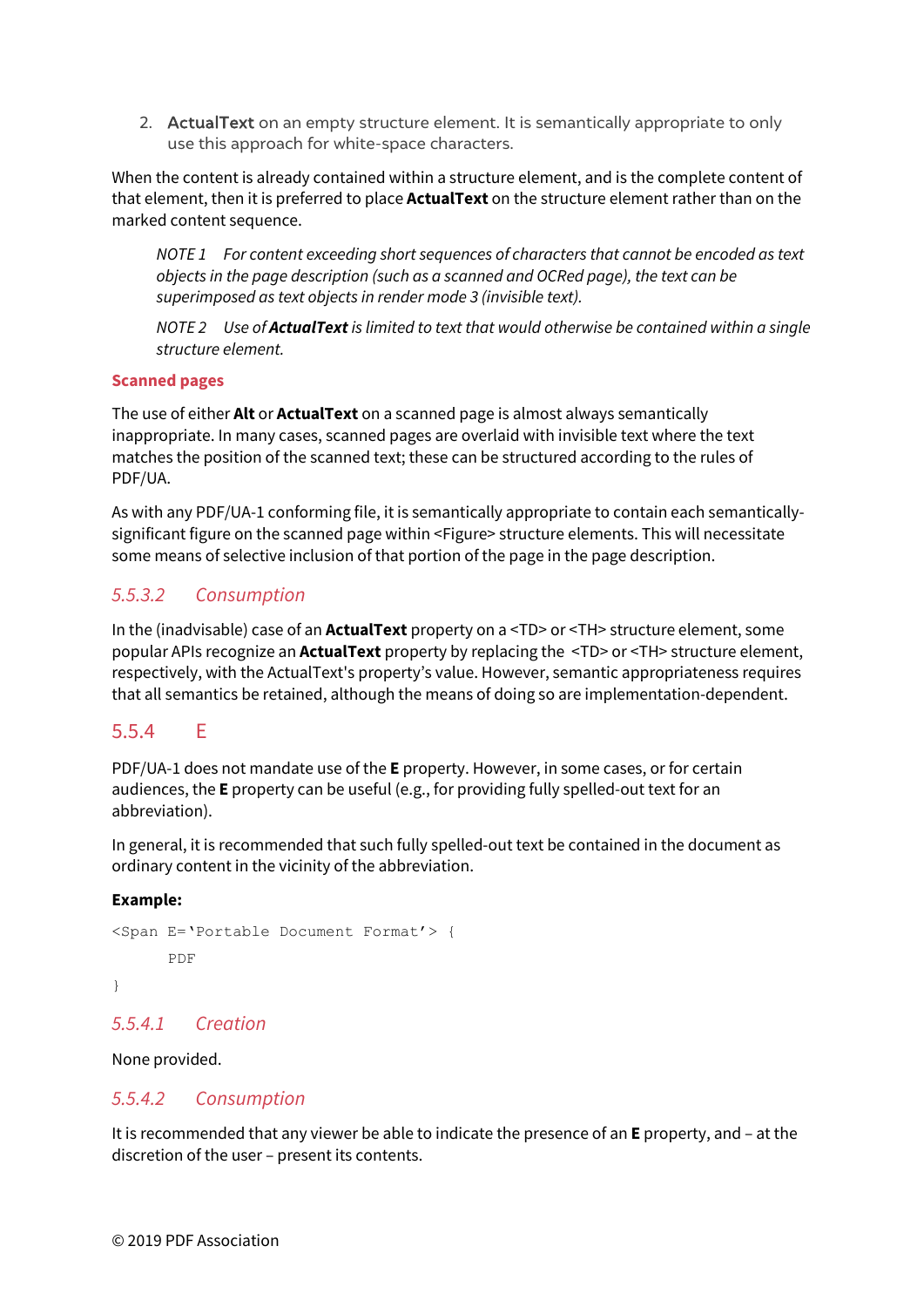# <span id="page-64-0"></span>**6 Text characteristics**

# <span id="page-64-1"></span>6.1 Superscripts and subscripts

For text-to-speech, text customization and text repurposing applications, the superscript or subscript aspect of characters may be critical to distinguishing the contents of a reference's label from the surrounding text, and for other purposes.

Tagged PDF in PDF 1.7 does not include an explicit mechanism to express superscript or subscript semantics. Although the **BaselineShift** attribute may be used as a substitute, it cannot be considered a fully reliable mechanism, as text could be shifted for other reasons.

# <span id="page-64-2"></span>6.2 Symbolic characters

It is semantically appropriate for consuming software to take advantage of Unicode encoding, and be prepared to present Unicode code points beyond the predominant script or language used. This includes, for example, mathematical symbols, ZapfDingbats, Wingdings.

Where symbolic characters (such as Wingdings glyphs) are used, use ToUnicode table entries, or **ActualText**, where the **ActualText** would contain the appropriate Unicode. Where no Unicode code point is available, use appropriate text conveying the meaning within an **ActualText** attribute. The use of the Unicode PUA is discouraged, as no predefined meaning is associated with Unicode values in the PUA.

Where symbolic characters are used as a figure, use the <Figure> structure element with appropriate alternate text.

# <span id="page-64-3"></span>**7 Other features of PDF**

# <span id="page-64-4"></span>7.1 Digital signatures

Digital signatures in ISO 32000-1 use a few conventions that do not lend themselves well to the tagged PDF paradigm. Accordingly, the PDF/UA requirements for digital signatures may trigger a few questions.

For example: digital signatures are customarily not clearly "visible" or "invisible" – they are often placed in a signature form field made functionally invisible by encoding with /Rect [0 0 0 0]. It's hard to know how such signatures are to be represented, or indicated in logical structure, or indeed, whether they need to be in the logical structure. Here we offer some general principles for handling such cases.

# 7.1.1 Reading order of digital signatures

Fields that are of zero size, or outside the CropBox, or are hidden are considered "invisible" and thus do not have to be included in the structure element tree as is otherwise required for Annotations in 7.18.

However, consistent with clause 8.6 of PDF/UA-1, conforming readers are required to provide reasonable access to digital signatures irrespective of their visibility.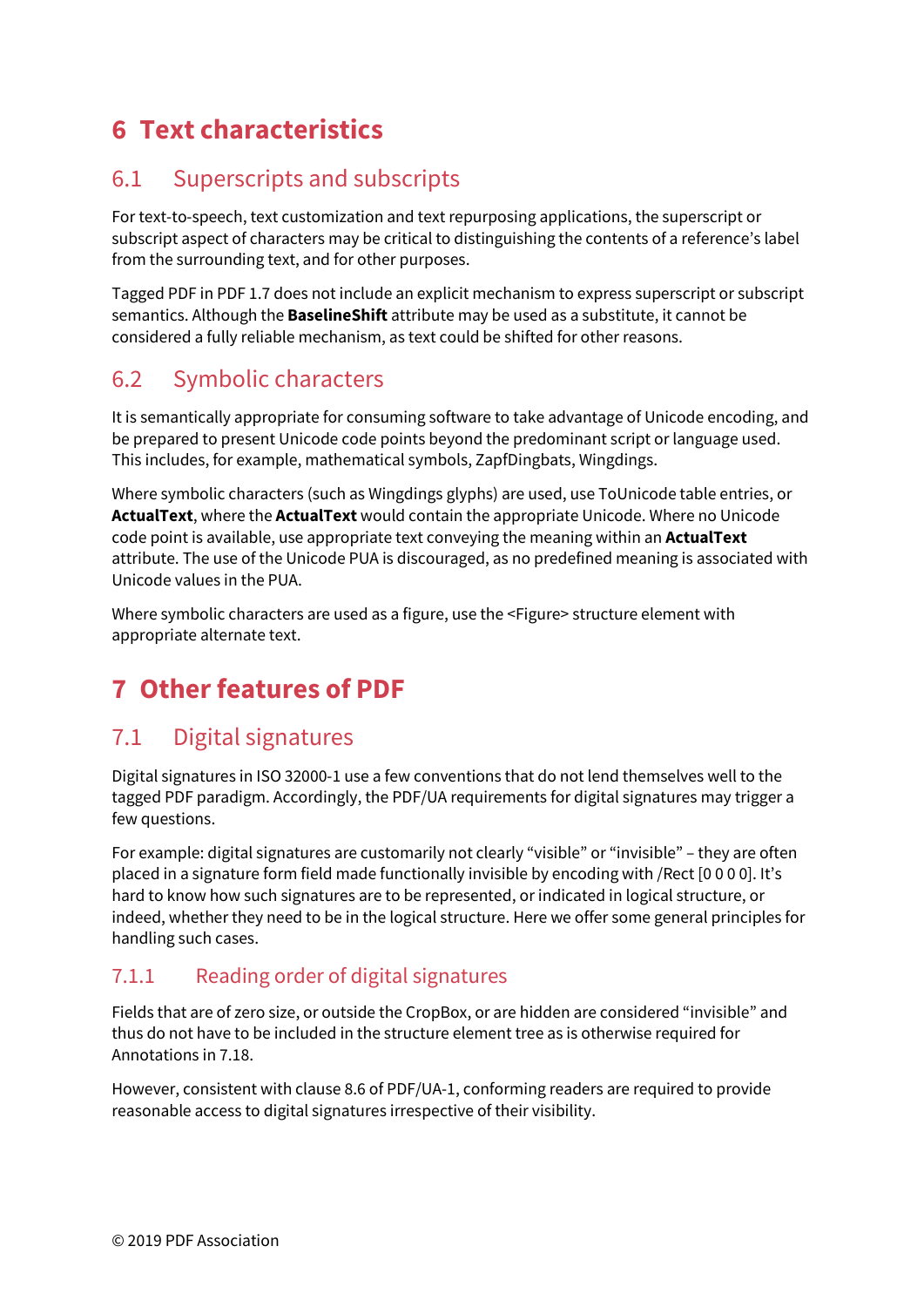The most appropriate way of representing invisible signatures to users with disabilities is generally via a separate user interface, not by artificially forcing the digital signature into the logical reading order.

# 7.1.2 Requirements for field appearances

Since objects within a digital signature appearance stream cannot be structured, 100% compliance with 7.13 is impossible in cases where such appearance streams include logical substructure (such as a <Figure>). In many cases an appropriate **Alt** property on the <Form> structure element for the digital signature suffices for PDF/UA-1 conformance.

# <span id="page-65-0"></span>7.2 Page open options

It is recommended that highly structured and/or longer documents include outlines (ISO 32000-1, 12.3.3) and that outlines follow the headings present in the document. For documents including outlines, it is recommended that the default view of the document displays the outline entries.

*NOTE Outlines are commonly known as "bookmarks" due to longstanding viewer conventions.* 

# <span id="page-65-1"></span>**8 Editing tagged PDF files**

Consideration is due when merging PDF documents with different language settings, metadata, or other features.

Deleting pages, splitting documents, inserting pages and similar operations require that structure elements (as well as bookmarks or internal link destinations) connected with page content objects be handled appropriately.

When inserting pages into a tagged PDF document, care must be taken to reconcile the structure elements associated with the inserted pages with that of the target document

It is semantically appropriate to have the deletion of content result in the deletion of corresponding structure elements.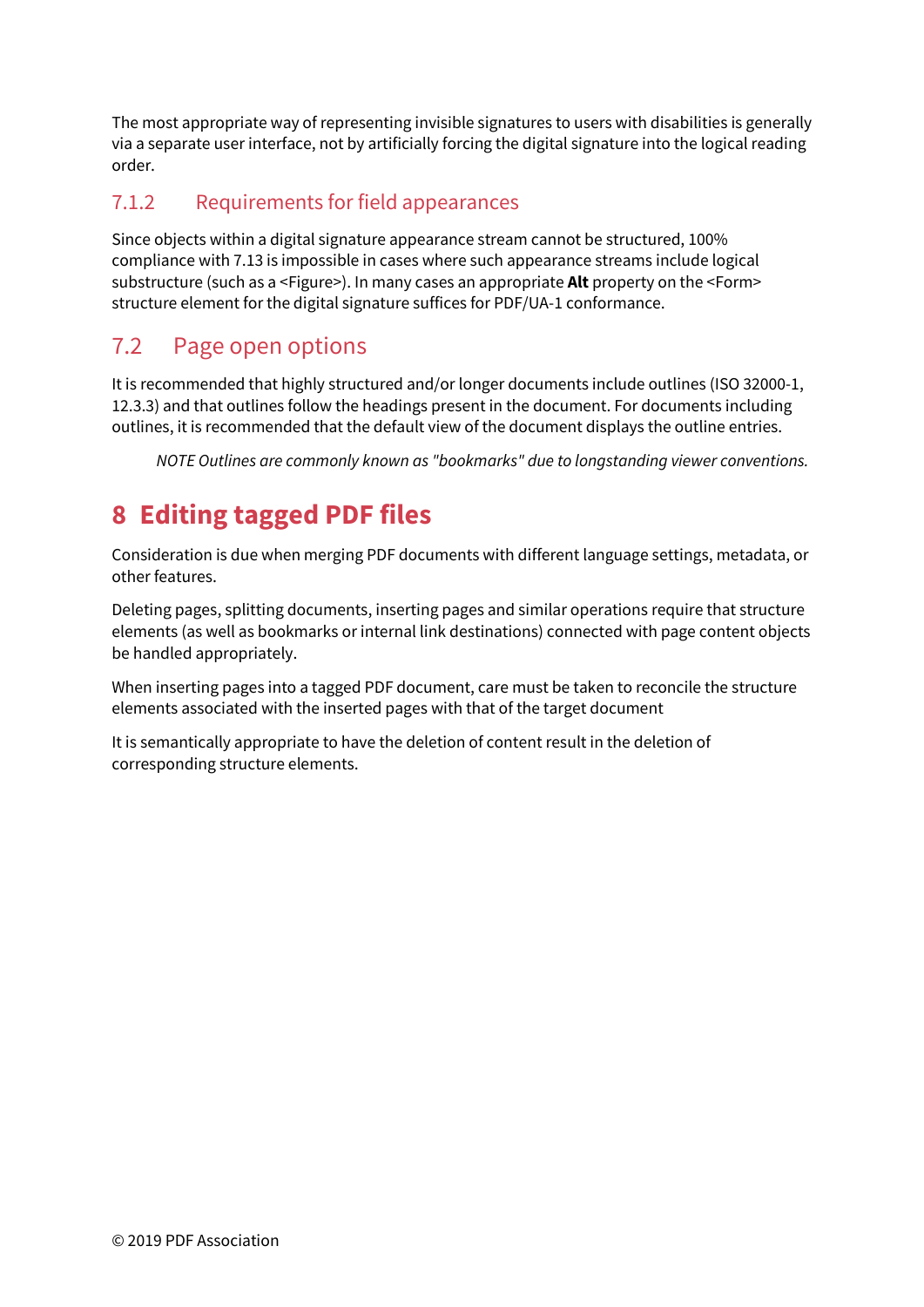# <span id="page-66-0"></span>**Annex A: The PDF/UA flag**

#### An example of a complete PDF/UA flag:

```
<?xpacket begin="" id="W5M0MpCehiHzreSzNTczkc9d"?> 
<x:xmpmeta xmlns:x="adobe:ns:meta/" x:xmptk="Adobe XMP Core 5.6-c015 
91.163280, 2018/06/22-11:31:03 "> 
    <rdf:RDF xmlns:rdf="http://www.w3.org/1999/02/22-rdf-syntax-ns#"> 
       <rdf:Description rdf:about="" 
             xmlns:dc="http://purl.org/dc/elements/1.1/" 
             xmlns:pdfuaid="http://www.aiim.org/pdfua/ns/id/"> 
          <dc:title> 
             <rdf:Alt> 
               <rdf:li xml:lang="x-default">PDF/UA Document</rdf:li>
               <rdf:li xml:lang="en">PDF/UA Document</rdf:li>
            \langle/rdf:Alt>
          </dc:title> 
          <pdfuaid:part>1</pdfuaid:part> 
      </rdf:Description>
   \langle/rdf:RDF>
</x:xmpmeta> 
<?xpacket end="w"?>
```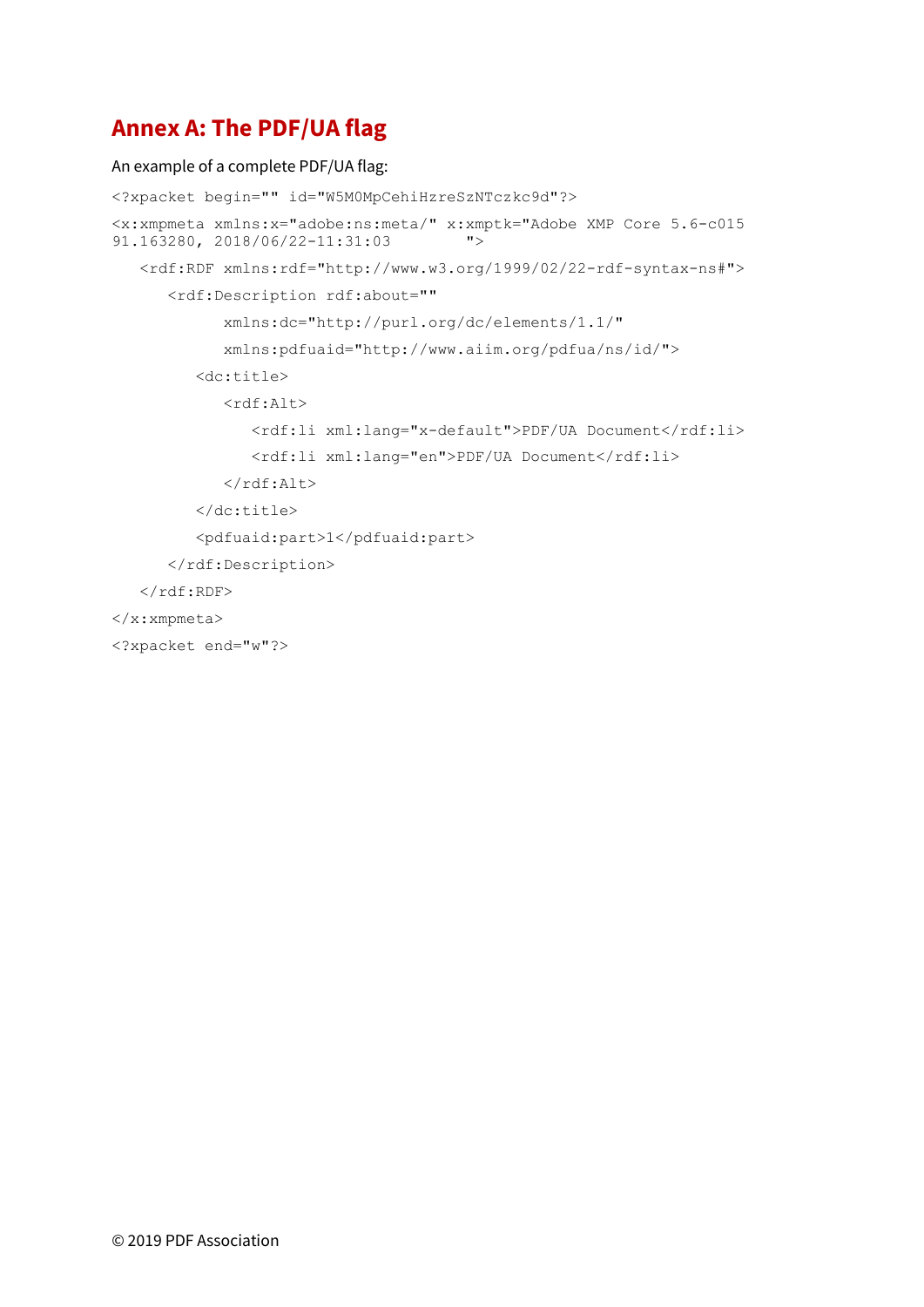# <span id="page-67-0"></span>**Annex B: PDF 2.0**

Although intended for implementers of PDF 1.7 and PDF/UA-1, this Annex provides limited guidance for implementers looking forward to PDF 2.0 (ISO 32000-2) and PDF/UA-2.This Annex is not intended as a guide to Tagged PDF syntax in PDF 2.0 and cannot be used as a substitute for ISO 32000-2 (PDF 2.0).

# <span id="page-67-1"></span>**A.1 Differences between PDF 1.7 and PDF 2.0**

The basic data model for Tagged PDF remain unchanged between PDF 1.7 and PDF 2.0. However, there are many changes in the use of objects defined in Tagged PDF, including, but not limited to:

- $\blacksquare$  A new namespace mechanism allows for the specification of tag sets, including sets external to ISO 32000
- Introduces a new PDF 2.0 namespace:
	- New standard structure types
	- Certain standard structure types defined in PDF 1.7 are not present in the PDF 2.0 namespace
	- Changed definitions for many standard structure elements
	- Possible hierarchical relationships between standard structure elements are precisely identified
- Defines the PDF 1.7 namespace:
	- Based on the PDF 1.7 tagset defined in ISO 32000-1:2008
	- Allows usage of PDF 1.7 elements in PDF 2.0
- $\blacksquare$  The PDF 1.7 namespace is the default namespace for PDF 2.0 documents
- Introduces MathML as a first-class namespace for PDF 2.0
- Concepts such as artifacts, alternate descriptions and replacement text are improved
- New artifact types and subtypes are added
- Pronunciation hints may be added

### <span id="page-67-2"></span>**A.2 Namespaces and standard structure types**

Many PDF documents are authored by conversion from other formats, many of which have rich structures and content with their own structures. the namespace mechanism introduced in PDF 2.0 allows one or more of these externally-defined namespaces to be specified as being used within the document (see ISO 32000-2, 14.7.4.2, "Namespace dictionary").

Examples of such namespaces that might be used in a PDF file include, among others:

- Chemical Markup Language (CML)
- Standard Music Description Language (SMDL)

#### <span id="page-67-3"></span>**A.3 Investing in PDF 2.0 while supporting PDF 1.7**

#### **A.3.1 General**

The PDF 1.7 tagset is fully available in PDF 2.0; rules for using PDF 1.7 tags in a PDF 2.0 context are defined in PDF 2.0.

PDF 2.0 includes complete information on the allowable parent-child relationships between all structure element types. Although these rules apply to PDF 2.0, they also represent best-practice for PDF 1.7 implementations. Accordingly, it is strongly recommended that developers implementing PDF 1.7 also avail themselves of PDF 2.0, and especially Annex L therein.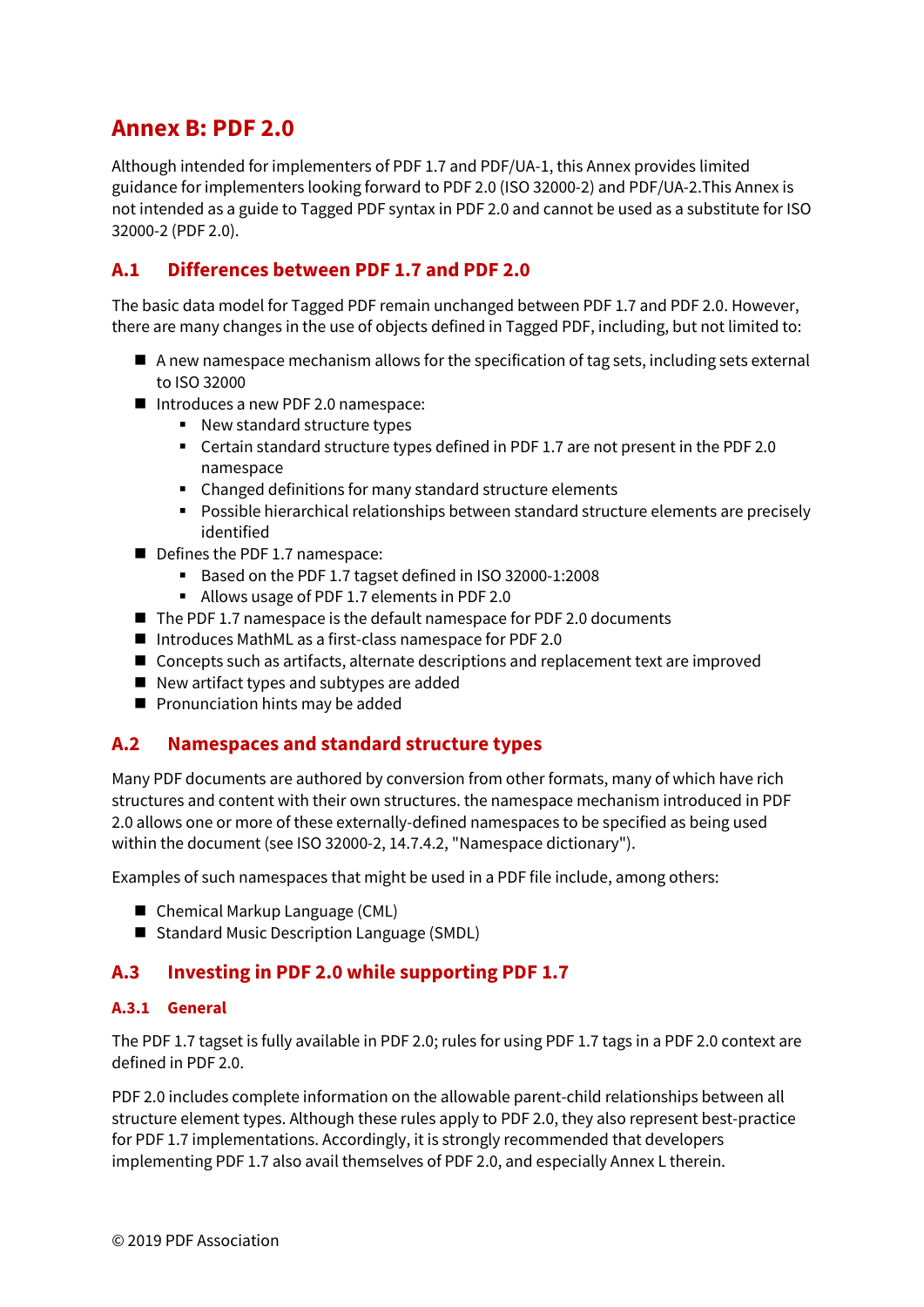#### **A.3.2 Some changes in common structure element types**

For those implementers considering extending their support for Tagged PDF to PDF 2.0, changes to some standard structure element types may affect choices made when implementing Tagged PDF according to ISO 32000-1. The set of structure element types discussed in this subclause is not intended to be exhaustive.

#### **A.3.2.1 <H1> – <H6>**

Since headings commonly appear in Tables of Contents, and since document titles do not normally appear in Tables of Contents, a PDF 2.0-safe approach would be to use <Title> (which is defined in PDF 2.0) mapped to the <P> structure type. Upgrading this document to PDF 2.0, therefore, would simply require deletion of this role map.

*NOTE PDF 2.0 adds a <Title> structure type for the purpose of tagging document titles, and so this guidance will change substantially for PDF 2.0 and PDF/UA-2. This implies that a document prepared for conformance with PDF/UA-1 will be difficult to convert to PDF/UA-2 if <H1> is used for the document's title. If a <Title> structure element encloses the title content as a custom structure element, role-mapped to <P>, then conversion to PDF/UA-2 can be achieved by simply removing the role-mapping.* 

#### **A.3.2.2 <Caption>**

PDF 2.0 updates the description of <Caption> as follows:

For lists and tables, a <Caption< structure element may be used as defined for the <L> (list) and <Table> structure elements. In addition, a <Caption> may be used for a structure element or several structure elements.

A structure element is understood to be "captioned" when a <Caption> structure element exists as an immediate child of that structure element. The <Caption> shall be the first or the last structure element inside its parent structure element. The number of captions cannot exceed 1.

While captions are often used with figures or formulas, they may be associated with any type of content.

#### **A.3.2.3 <Note> and <Reference>**

PDF 2.0 makes it possible to explicitly associate references with notes via the new **Ref** key in the structure element dictionary. Additionally, structure destinations on link annotations are also possible in PDF 2.0.

Although the standard structure namespace for PDF 2.0 does not define a <Reference> standard structure element, PDF 2.0 readers supporting Tagged PDF are required to support the PDF 1.7 structure element set as the default namespace.

By combining the <Reference> structure element with the **Ref** key introduced in PDF 2.0 it is possible to create hybrid elements that work in both standard structure namespaces defined in PDF 2.0.